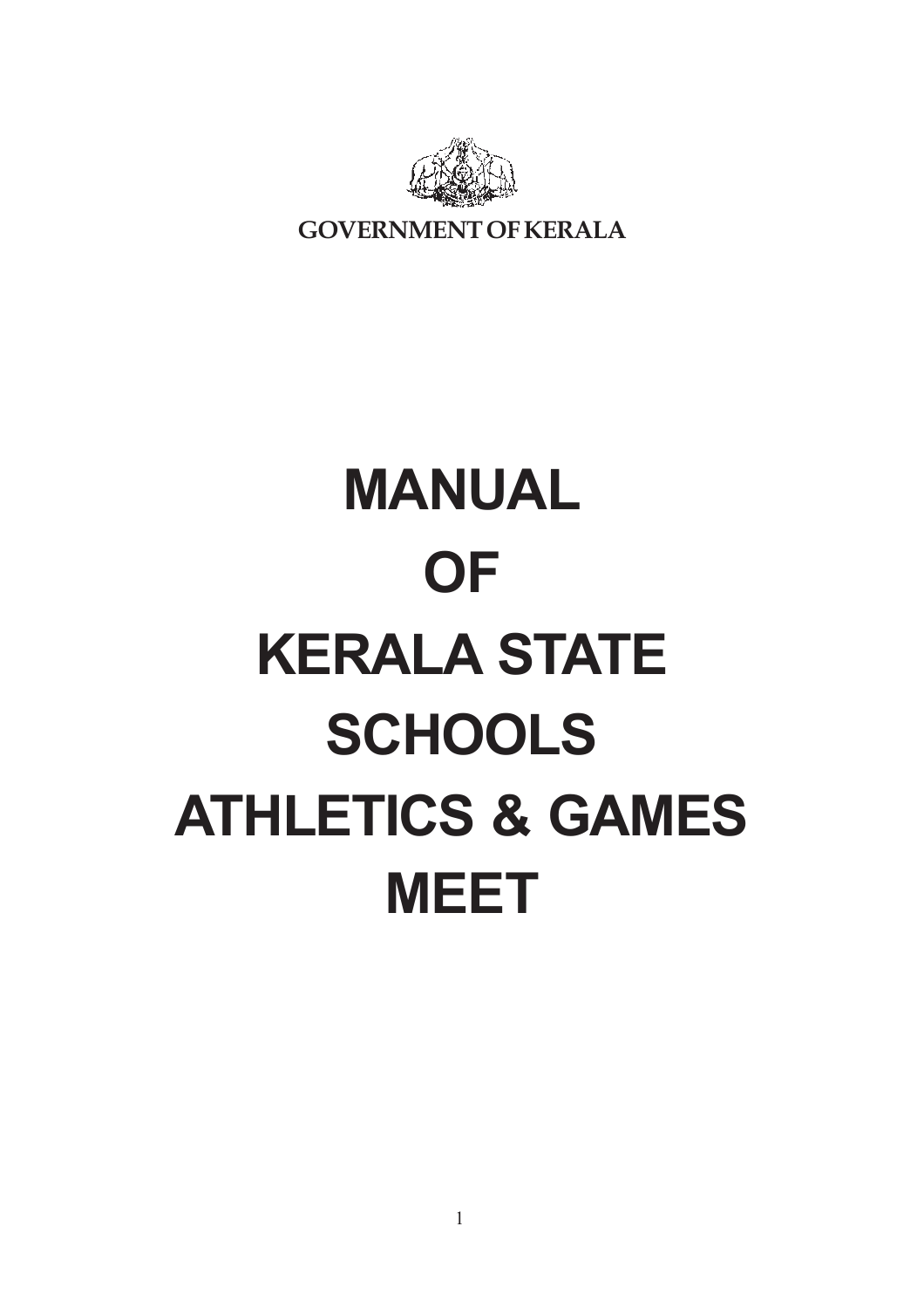## **CHAPTER – I**

#### **KERALA SCHOOLS GAMES ASSOCIATION**

- 1. Chief Patron Hon'ble Chief Minister of Kerala
- 2. Patron Hon'ble Minister for Education
- 3. Advisor Secretary General Education , Kerala

#### **Executive Committee**

 There shall be an executive Committee constituted by the Director of Public Instruction to advise and to assist the organisation and conduct of the Inter - school competitions in sports and Games.

**The committee shall consists of:-**

#### **Chairman (Ex-officio)**

Director of Public Instruction

#### **Vice Chairmen**

Director of Higher Secondary Education

Director of Vocational Higher Secondary Education Director, Sports and Youth Affairs.

#### **Members**

Additional Directors of Public Instruction Joint Director (Academic) Higher Secondary Education Deputy Director Vocational Higher Secondary One Deputy Director (nominated by the chairman) One Dist. Educational Officer (nominated by the chairman) All Revenue District Secretaries Two Technical experts (Physical Education Teachers (nominated by the chairman) One representative from each recognized teacher's organizations

#### **Member Secretary**

Organiser for Sports in Schools

Note: - All the nominations will be made by the DPI from the panel of persons submitted by Organiser for Sports in Schools.

The executive committee shall be responsible for the General Administration of the conduct of the year round programme of the Inter School and Inter- District competitions in Games and Sports. This Executive Committee shall be responsible to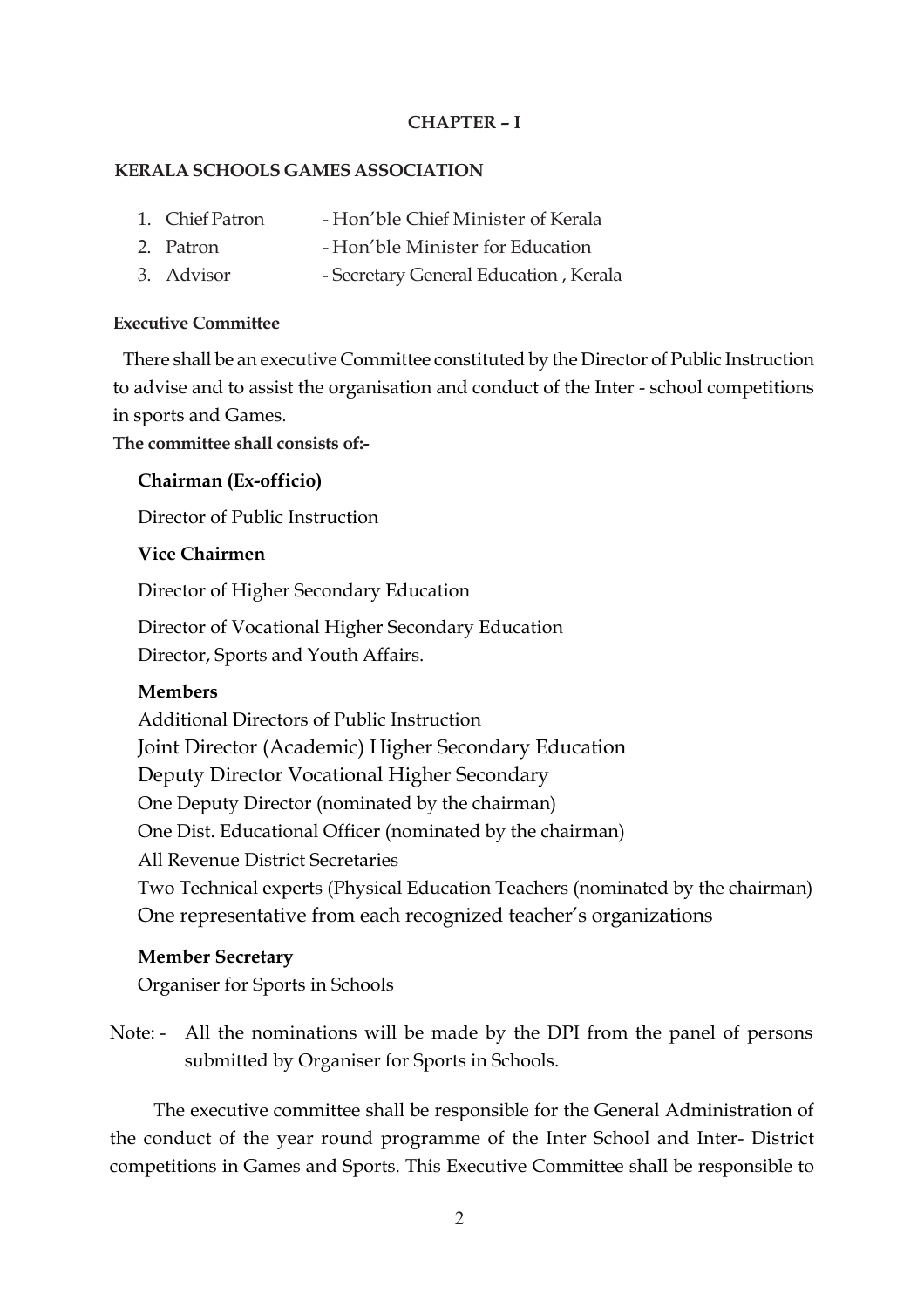lay down the general policies for the successful conduct of the competitions within the framework of these rules. It shall be the competent body to interpret these rules or it's thereof. Subject to concurrence of Government it shall have the powers to add, delete, alter or modify any articles of these rule and regulations. However, such changes or modifications if any required shall be incorporated and communicated well in advance of the beginning of the academic year, to all concerned with specific mention of the date from which the changes came into force.

The Executive committee shall appoint a sub committee to select the members of the State team for participation to National School Games with the following members:-

- 1. Director of Public Instruction
- 2. Director, Higher Secondary Education
- 3. Director, Vocational Higher Secondary Education
- 4. Organiser for Sports in Schools.
- 5. Minimum three experts of the respective disciplines.
- Note: Organiser for Sports in Schools will be in charge of selection of members of the State for participation in national school meets.

#### **Term of Office:-**

The term of Office of the nominated members shall be for a period for one year or till his successor is nominated and taken charge.

The executive committee shall meet at least twice in a year

- I. The Committee shall meet before first of July every year to approve the report of the activities of the previous year and to chalk out the Programme for the succeeding year.
- II. The Government shall decided the time and venue of Athletic championship every year
- III. The Executive Committee may be convened any number of times during an academic year to transact important matters if any in consultation with or under the directive of the chairman.
- IV. Normally seven days notice shall be served for the meeting of the executive Committee. However, the meeting may be convened on short notice in consultation with the chairman, or by the Chairman himself under his own signature.

For the purpose of successful conduct of the Inter-district competition, the districts within the state shall be dividend into Units as follows:-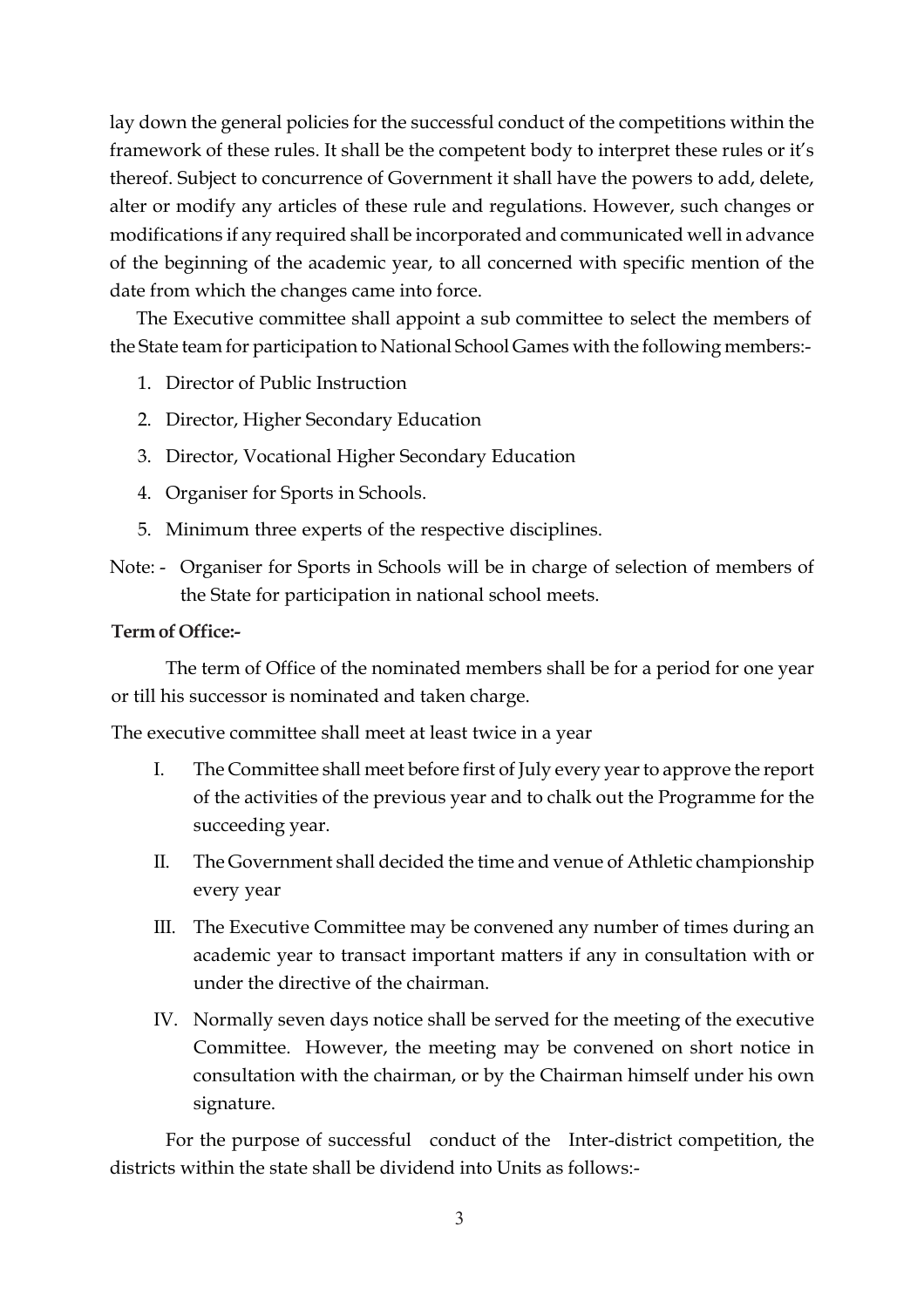The State shall be divided in two Zones. Each Zone consisting of seven revenue Districts considered as a unit as follows.

1. South Zone:-

Thiruvananthapuram, Kollam, Alappuzha, Kottayam, Pathanamthitta, Idukki, Ernakulam.

2. North Zone:-

Kasargode, Kannur, Waynad, Kozhiokode, Malappuram, Palakkad, Thrissur.

## **COMPETITIONS**

# **The following shall be the stages of competitions in Sports and Games:-**

Games:-

Competition will be held for all the games included in Appendix I.

- 1. School Competitions.
- 2. Sub District Level Competitions
- 3. Sub District level Competitions are to be held purely on Inter-School basis among the schools (HSS, VHSE, TH SSLC (institutions coming under the IHRD) H S and UPS) within each Edn.Sub District under (14-selection only), 17 and 19 age categories.
- 4. Revenue District level Championship to be held purely on Inter Sub District basis in each Revenue Districts.
- 5. Zonal Championship to be held on Inter Revenue District basis among Revenue District teams within each Zone, under 17 & 19 age categories.
- 6. State Games Championship to be held on Inter Zone basis the 1st, 2nd and 3rd winners of each zone in the zonal championship participating in the State championship under 17 & 19 categories
- 7. State school Athletics meet  $-1$ <sup>st</sup> three places can be participated in the inter Revenue district competition in Under14,17,19, categories (Boys & Girls)
- 8. The maximum number of players that shall constitute a team in each discipline, at different stages of competition is appended.

See Appendix V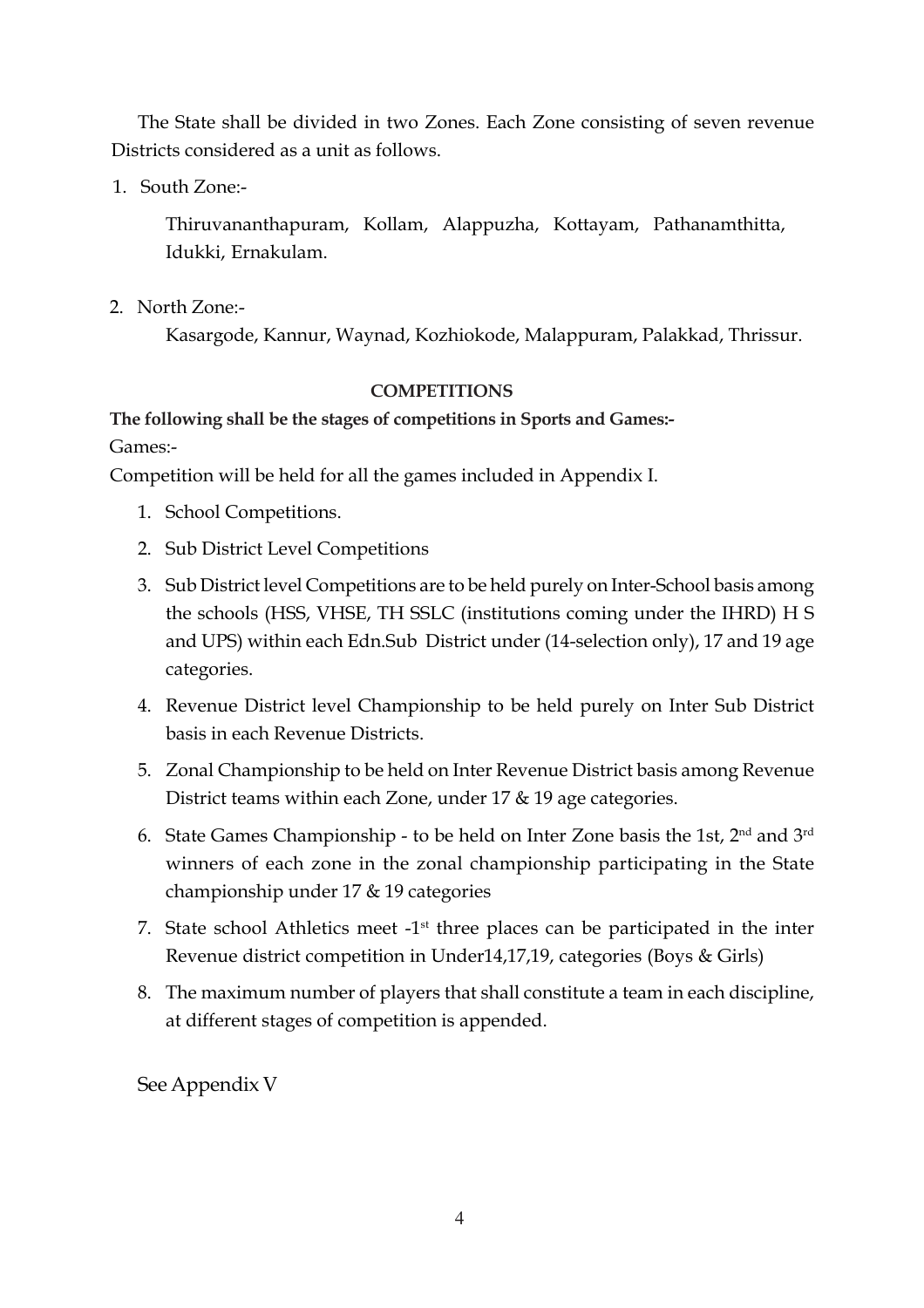## **CHAPTER II**

#### (1) **School Competitions:-**

Every school shall conduct school competitions within the school in Games and Athletics. The school authorities may conduct competitions in as many number of Games and as many number of events in Athletics and Aquatics included in the Appendix No. I. However, it shall be obligatory for every High School, HSS, VHSE and THSLC to conduct competitions at least in two Games, two events in running, two events in Jumping and two events in throwing, and it shall be obligatory for every UP school to conduct competitions in at least two events in running two events in jumping, and one event in throwing. The school teams in various disciplines of Games, athletics and aquatics to participate in the Inter-school competitions shall be selected by the Headmaster with the help and assistance of the Physical Education Teachers and with the help of other subject teachers. Every school should send a detailed report of activities conducted in the School to the Sub District level before 15th of February (Performa for report is appended). There shall be Inter school competitions in Athletics among the L.P. and U.P schools within the Educational Sub District for the age group of 12 years. The winners of each event shall be sent to Sub District Athletics Competitions. The Assistant Educational Officer shall be responsible for the conduct of competitions with the assistance of the Secretary sub district sports and Games organizing committee. L P Schools attached with High School will also participate in the concerned Sub district Level Sports. Schools where the post of Physical Education Teacher exists, at least one game have to be trained. Events for practice will be selected depending up on the availability of infrastructure facility in each School. The Head of the institution will supervise the training.

## **Eligibility of the participants in the inter–school competitions will be as follows**

- 1. The Competitor must be a bonafide regular student of the school he/she represents.
- 2. Only the students from the schools following State syllabus are eligible to participate.
- 3. He/she shall not have completed the age of 19 years on or before  $31<sup>st</sup>$  December of the year of participation. He/she shall have enrolled his/her name in the school register within the first month of the commencement of the academic year or with in 20 days of the declaration of the result of the previous standard whichever is later.
- 4. In Senior Category all students below the age of 19 years as on 31st December of the year of participation. Higher Secondary students are eligible to participate only in Senior category (HSE, VHSE, THSE)
- 5. In junior category all the students below the age of 17 years as on 31st December of the year of participation irrespective of the games and sports is actually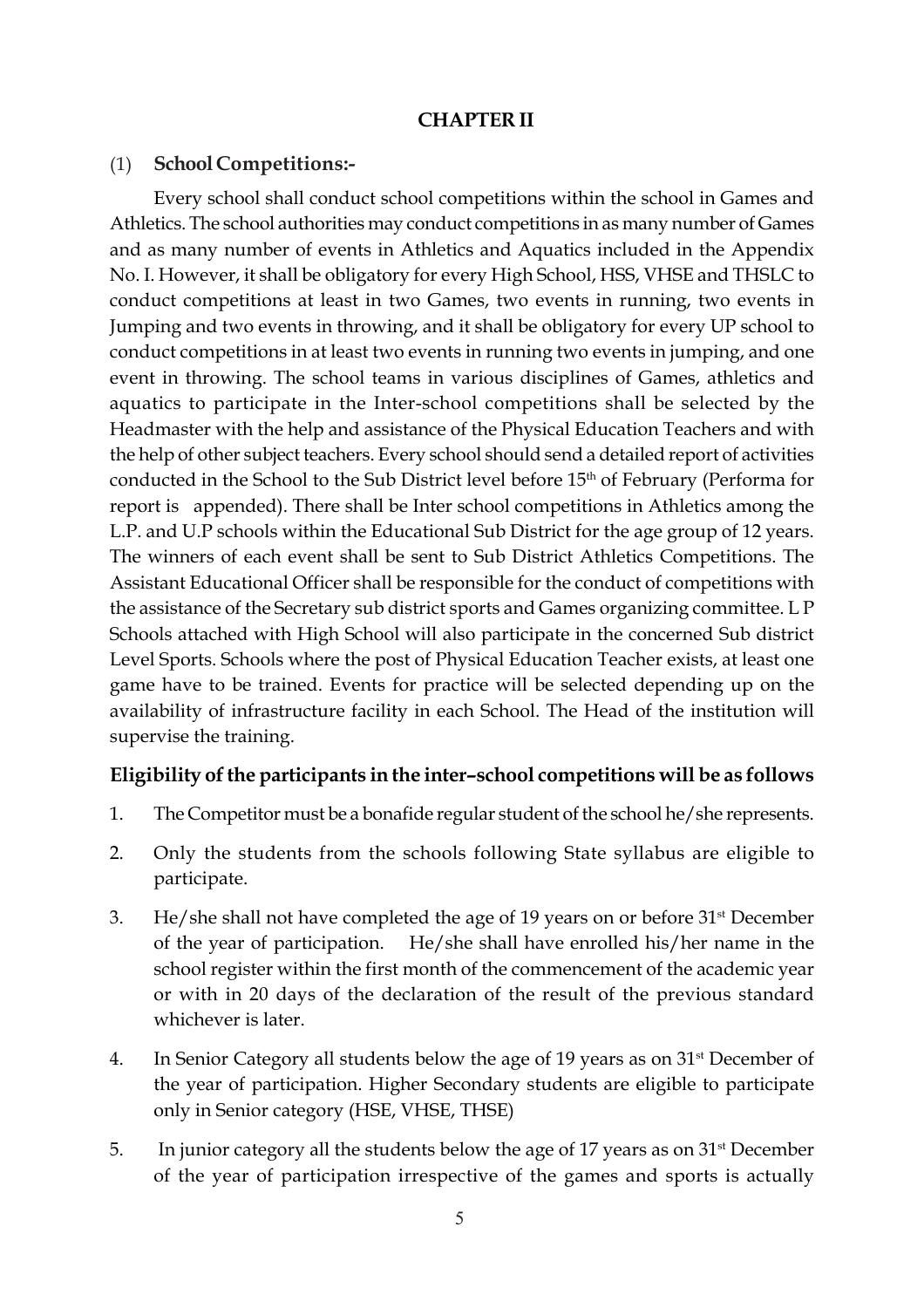conducted. Student up to  $10<sup>th</sup>$  standard is eligible to participate in the junior category.

- 6. In Sub Junior category, all students should below the age of 14 years as on  $31<sup>st</sup>$ December in the year of tournament conducted. Students up to  $8<sup>th</sup>$  Standard are only eligible to participate in sub junior category.
- 7. Lower age group can participate in higher age group category. But a higher age group student shall not be permitted to participate in the lower age category.
- 8. A student can participate only in one age group in any event or championship or selection trial in one academic year in all level competitions.
- 9. He/she should have not less than 75% class attendance in the academic year till the date of admission of entry forms for the tournament.
- 10. The re-admitted pupils in standard X to take up the deficiency in attendance shall not eligible for participation in the competitions.
- 11. A person may be debarred from participation in the tournaments by the organization committee for misconduct or indiscipline behaviour or any other valid reason. Such person (s) cannot participate during the period of disqualification.
- 12. A person who has tested Dope positive and has been debarred from participation by the National/International Federations shall not be permitted to participate in these tournaments.
- 13. The eligibility Certificate, as prescribed by the school Games Federation of India on the basis of above eligibility criteria, duly signed by the Headmaster/Principal of the concerned school, along with duly attested passport size photograph fixed on the upper right end corner of the certificate, shall be submitted through online along with the entry form by the school for registering the participation.
- 14. If a participant make any irregularity in eligibility or any violation of rules regarding the competition/ misbehaviour during the competition time, Headmaster/ Principal can take disciplinary action against him/her after consultation with Physical Education Teacher
- 15. The head of the institution must sign eligibility forms. In the eligibility date of birth and other details regarding candidates should be clearly specified. Over writing or any other correction shall not be made in the eligibility. Any unauthorized corrections made in the eligibility, will be severely viewed. Any violation of eligibility rules comes to notice, the team/ individual will be debarred from all competitions during the academic year.
- 16. All the participating students must be produced attested copy of the Birth Certificate along with eligibility form.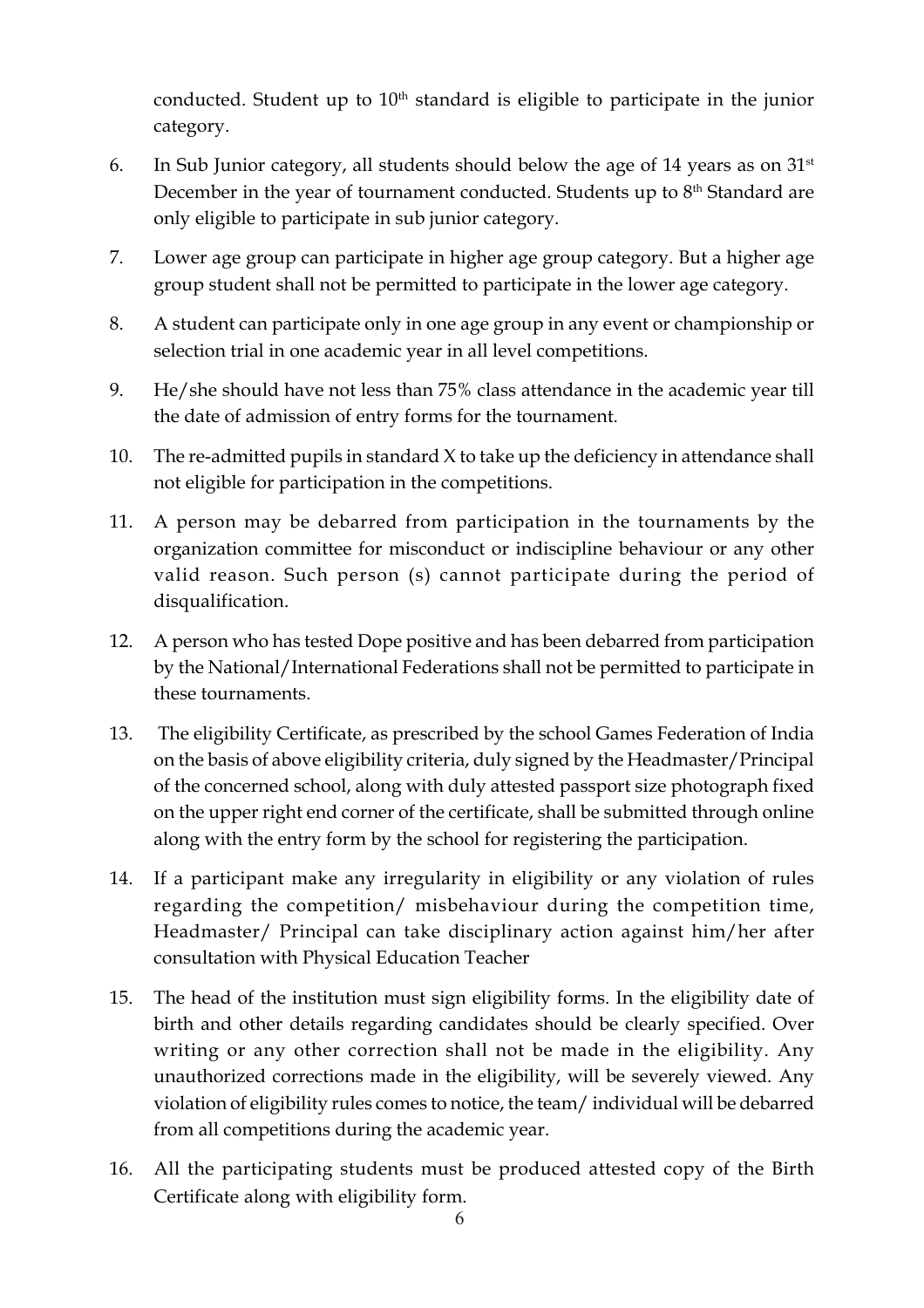#### **CHAPTER III**

# **SUB DISTRICT CHAMPIONSHIP (HSS, VHSE, THSSLC (Schools coming under IHRD) HS, UPS & LPS)**

Every school shall participate in the Inter-School Competitions held at the Sub district level in Athletics, Games and wherever possible aquatics too. It shall be obligatory to enter competitors for athletics in at least one sprint event and 400 Mtrs excluding the relay races. One middle distance race, two jumps and two throws in any section (Senior/Junior/Sub Junior/Kiddies (up to Sub District competition)). All schools shall make earnest effort to hold competitions of inter school aquatics championships also. The sub district competitions may be held in three days.

The track and field meet must be held in a minimum of 200 Meters track and the Assistant Educational Officer as the General Convener and Secretary (Elected Physical Education Teacher) of the Sub District Organising Committee shall be responsible to see that the competitions are held as per rules.

Aquatic competitions are to be organized in standard Swimming pool wherever it is available. The safety of the participants should be the major concern in choosing the venue and organising the competition. General Convener is responsible to call for entries in the prescribed form and work out the detailed Programme in advance. The programme of Sub District championships shall be published with all the details viz., List of Organising Committee, list of Officials, list of competitors and chest nos. the order of events etc, well in advance of the dates of competition.

Only a maximum of two pupils shall be entered from a school for an event and one relay team in athletics and aquatics.

In the case of wrestling, Judo and Taekwondo one competitor can participate only in one weight category

In games one school can send one team for the sub district level competition.

For CHESS competition  $1<sup>st</sup>$  place is eligible from each school, can participate in the Sub District competitions and the competition has to be conducted in Two days.

|  | <b>ATHLETICS</b> : $1st$ , $2nd$ , and $3rd$ place winners in individual events and one selected |
|--|--------------------------------------------------------------------------------------------------|
|  | relay team are eligible to participate in Revenue District Competitions.                         |

- **AQUATICS** :  $1^{st}$ ,  $2^{nd}$ , and  $3^{rd}$  place winners in individual events and one selected relay team are eligible to participate in Revenue District Competitions.
- **GAMES** : One selected sub district team is eligible to participate in the Revenue district level competition.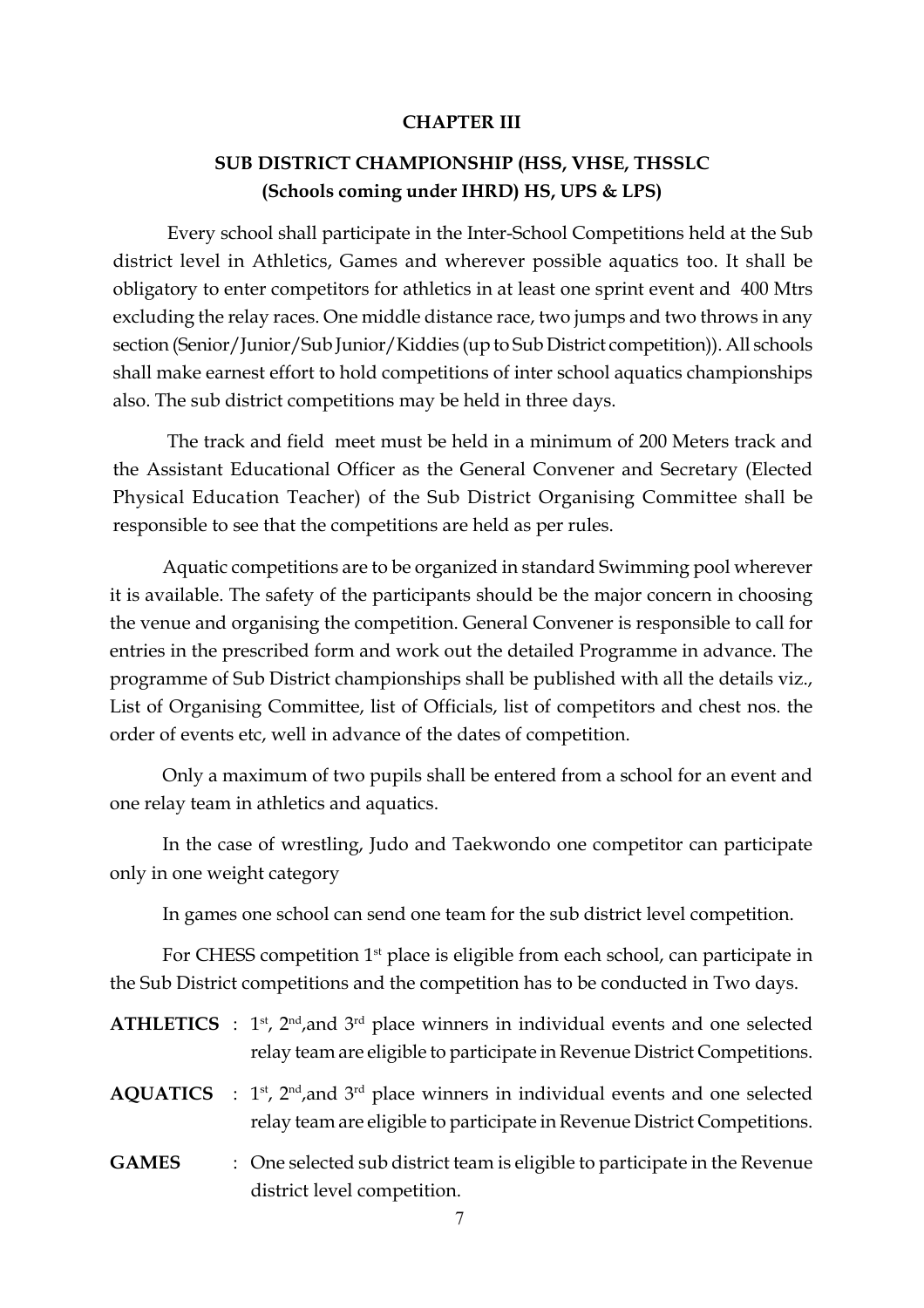The Secretary shall send the entries for the Rev. Dist. Championship from the concerned sub districts through offline. The entry form must be counter signed by the General Convener of the sub district level competition.

One team in one discipline from a school alone shall be entered for District Championships (U-17, U-19). All tournaments shall be held on a knock-out basis. It shall be obligatory on the part of every school to participate in the District Championships at least in two games. Each school team shall be equipped with proper uniform as appended in these rules. Teams, (Competitors) fail to come in proper games uniform, are liable to be prevented from participation in the championship. School teams participating in the District championship shall be accompanied by a teacher and he/She shall be responsible for the discipline of the teams. Girls participants included in the District team a Lady Teacher must be accompanied

Competitions in the District Championship will be held only if there are at least three teams for games in each discipline and three competitors in each item in track and field and aquatics.

#### **Organisation of Sub District Competitions**

For the purpose of the successful conduct of the SubDistrict level Competition an Organising Committee shall be formed.

| Patrons                 |  | All M.P.s and MLAs of the concerned Districts. District<br>Panchayath President & District Collector                      |  |  |
|-------------------------|--|---------------------------------------------------------------------------------------------------------------------------|--|--|
| <b>CHAIRMAN</b>         |  | Mayor, Panchayath president/Municipal Chairman                                                                            |  |  |
| <b>VICE CHAIRMAN</b>    |  | Panchayath/Municipal/Corporation Vice Presidents,<br>Deputy Mayor, Education Standing Committee<br>Chairman/PTA President |  |  |
| <b>GENERAL CONVENOR</b> |  | Concerned AEO                                                                                                             |  |  |
| <b>CONVENOR</b>         |  | Principal, Higher Secondary (Nominated by RDD)                                                                            |  |  |
| <b>JOINT CONVENORS</b>  |  | Principal, Vocational Higher Secondary (nominated by<br>the Deputy Director of VHSE)                                      |  |  |
|                         |  | High School Headmaster<br>a.                                                                                              |  |  |
|                         |  | <b>UP</b> Headmaster<br>$\mathbf{b}$ .                                                                                    |  |  |
|                         |  | LP Headmaster<br>$C_{\bullet}$                                                                                            |  |  |
| ORGANISING SECRETARY -  |  | One Physical Education Teacher (elected<br>by the<br>Physical Education teachers)                                         |  |  |
| <b>TREASURER</b>        |  | Assistant Educational officer                                                                                             |  |  |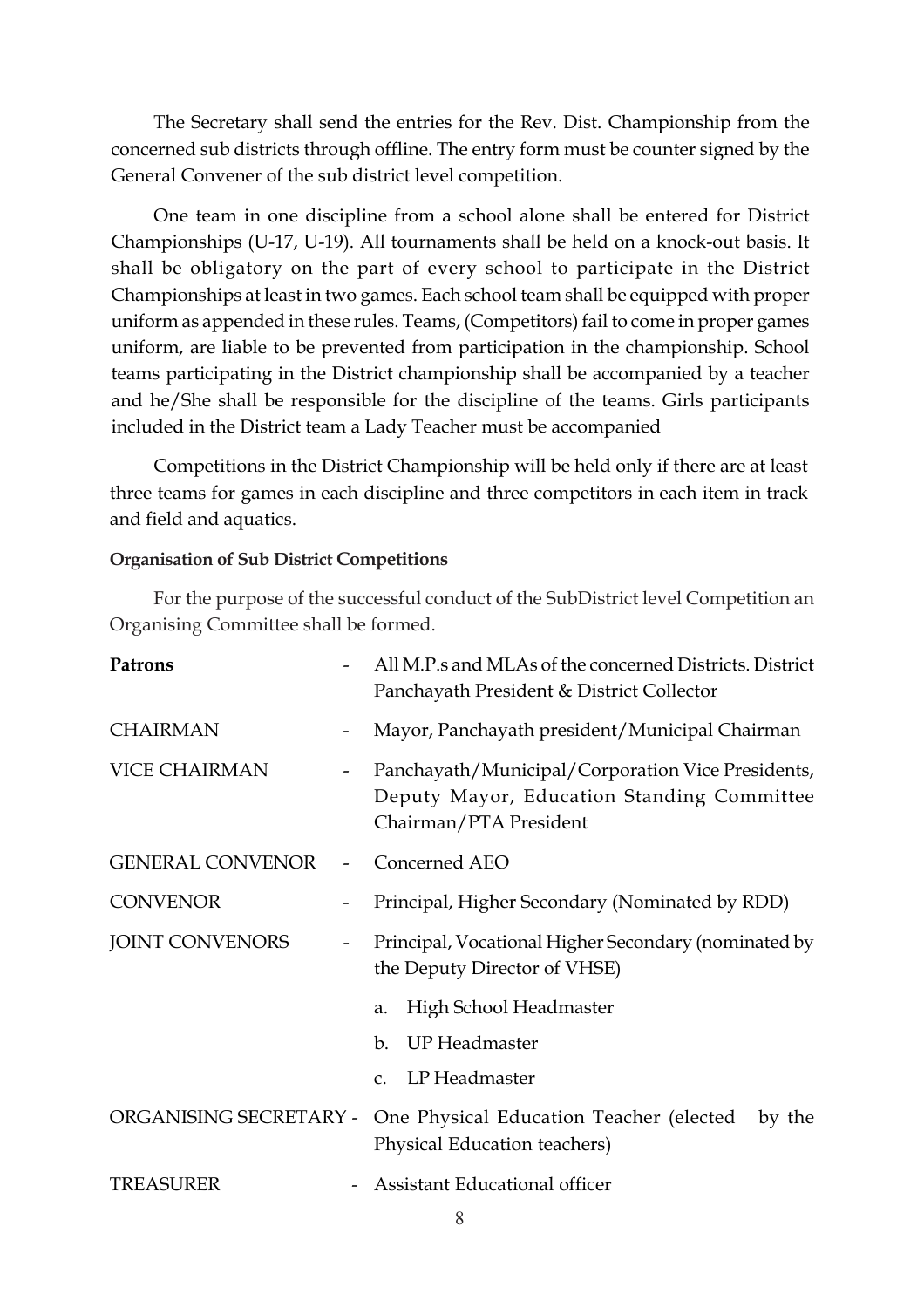#### **Members**

- 1. One Principal of Department HSS/VHSE
- 2. One Principal of Aided HSS/VHSE
- 3. One HM of Aided HS
- 4. One HM of Department HS.
- 5. Four Physical Education teachers from Dept. Schools or Aided School (elected from the Phy. Edn. Teachers General body)
- 6. One woman Phy. Edn. Teacher (elected from the PET's General body)
- 7. One Phy.Edn. Teachers from the overall champion school in Athletics
- 8. One representative from each recognized teacher's organizations.

Where Inter School competitions in a particular discipline is being conducted in a school ground, the Headmaster of the respective school shall be the sub convenor as nominated by the organising Committee for the conduct of competitions in that particular discipline who shall be assisted by the Physical Education teacher of that school. However, where district championships are conducted at one centre (Games Festival) the secretary of the Sub District Committee will be the Organising Secretary. The organising Committee shall draw the fixtures; fix the venue and date of competitions in various games, athletics and aquatics. The General Convener of the committee of the Sub District level competition shall send copies of the fixtures and other communications to all schools within the Sub District. Organasing committee prepares an estimate of expenditure for the conduct of the Sub District level competition. It shall be obligatory for every school to participate in the Sub District level Competition once it had sent their entries and is included in the fixtures. If by any change the school team is not able to be present for competitions the sub convener shall informed accordingly under intimation of the Sub District Secretary one hour before the scheduled time of the competitions. If a school team included in the fixtures absents from participation in the tournament as per fixtures without giving information before one hour of the scheduled time, the school shall be liable to pay a fine of Rs.100/-.

#### **Selection of Sub. District Teams.**

The Sub District committee shall nominate one selection committee to select the Sub District teams in each game. Each selection committee shall consist of three persons. As far as possible two members of the selection committee shall be physical education teachers of whom at least one have to be specialized in that particular discipline. The committee shall select the team by watching the performance of the players in the Sub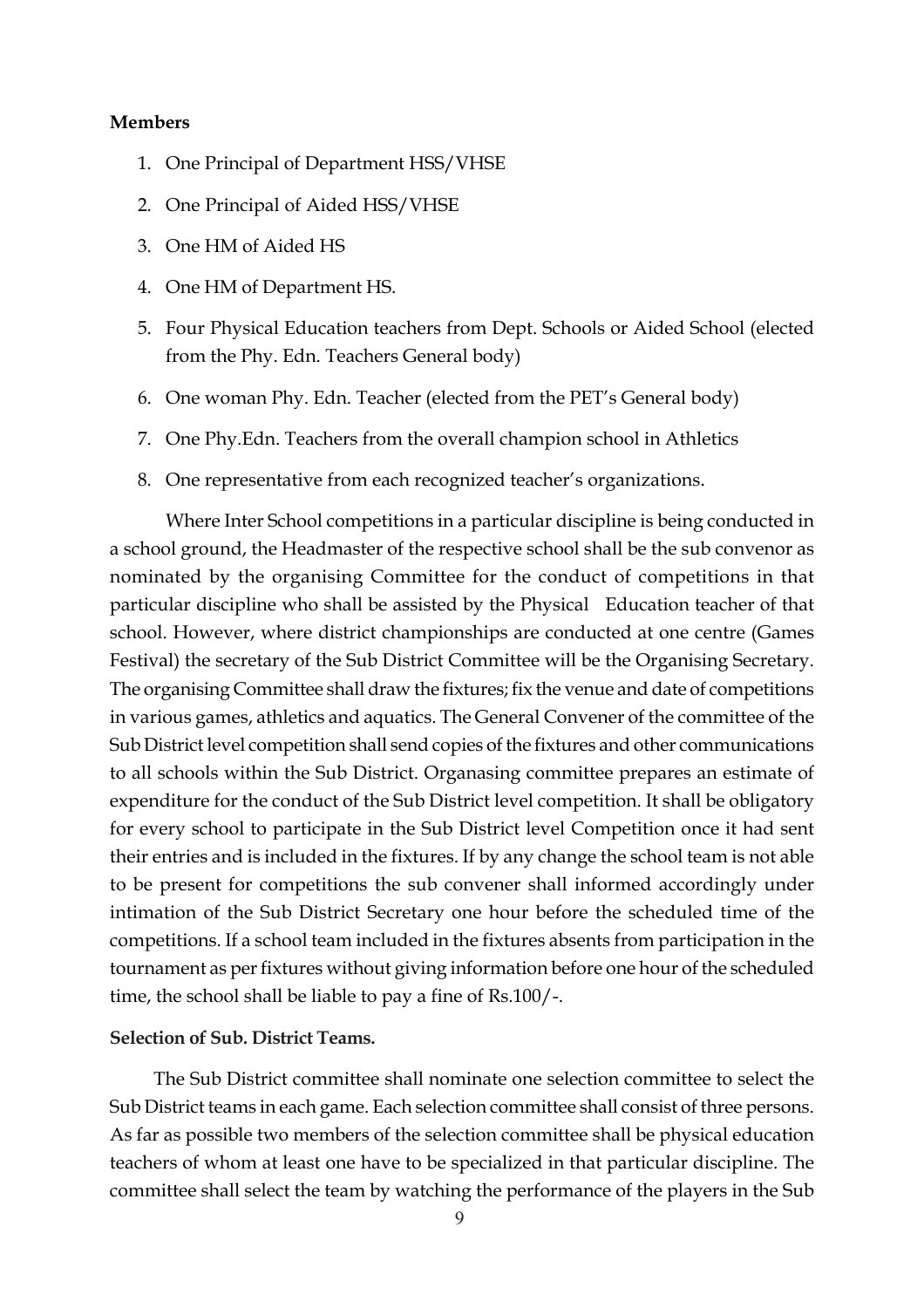District championship or by conducting separate selection, as is required. The members of the selection committee shall be eligible for TA & DA as per rules.

**The following shall be the duration of competitions in the various Games:-**

| Football                      | 70 minutes                                      |
|-------------------------------|-------------------------------------------------|
| <b>Volley Ball</b>            | Best of three                                   |
| <b>Basket Ball</b>            | as per rules                                    |
| Kho-Kho                       | as per rules                                    |
| Kabaddi                       | as per rules                                    |
| Cricket                       | One inning (20 over)                            |
| Hand Ball                     | as per rules                                    |
| Hockey                        | 60 minutes                                      |
| <b>Ball Badminton (fives)</b> | Best of three                                   |
| <b>Shuttle Badminton</b>      | Best of 3 (1 single,<br>1 doubles and 1 single) |
| <b>Table Tennis</b>           | Best of 3                                       |
| Tennis                        | as per rules                                    |
| Chess                         | as per rules                                    |
| Judo                          | as per rules                                    |
| Taekwondo                     | as per rules                                    |
| Wrestling                     | as per rules                                    |

- Note:- (1) Latest International Rules as adopted by National-Federation shall be followed. Organising committee has the right to decide the duration/ innings/sets wherever it is necessary.
	- (2) Minimum eligibility for participation in Taekwondo competitions in Sub District- Yellow belt.

## **Protests:-**

The Sub District Committee shall constitute a protest committee of five persons.

- 1. The General Convener (Ex-officio, chairman)
- 2. One Principal
- 3. One Headmaster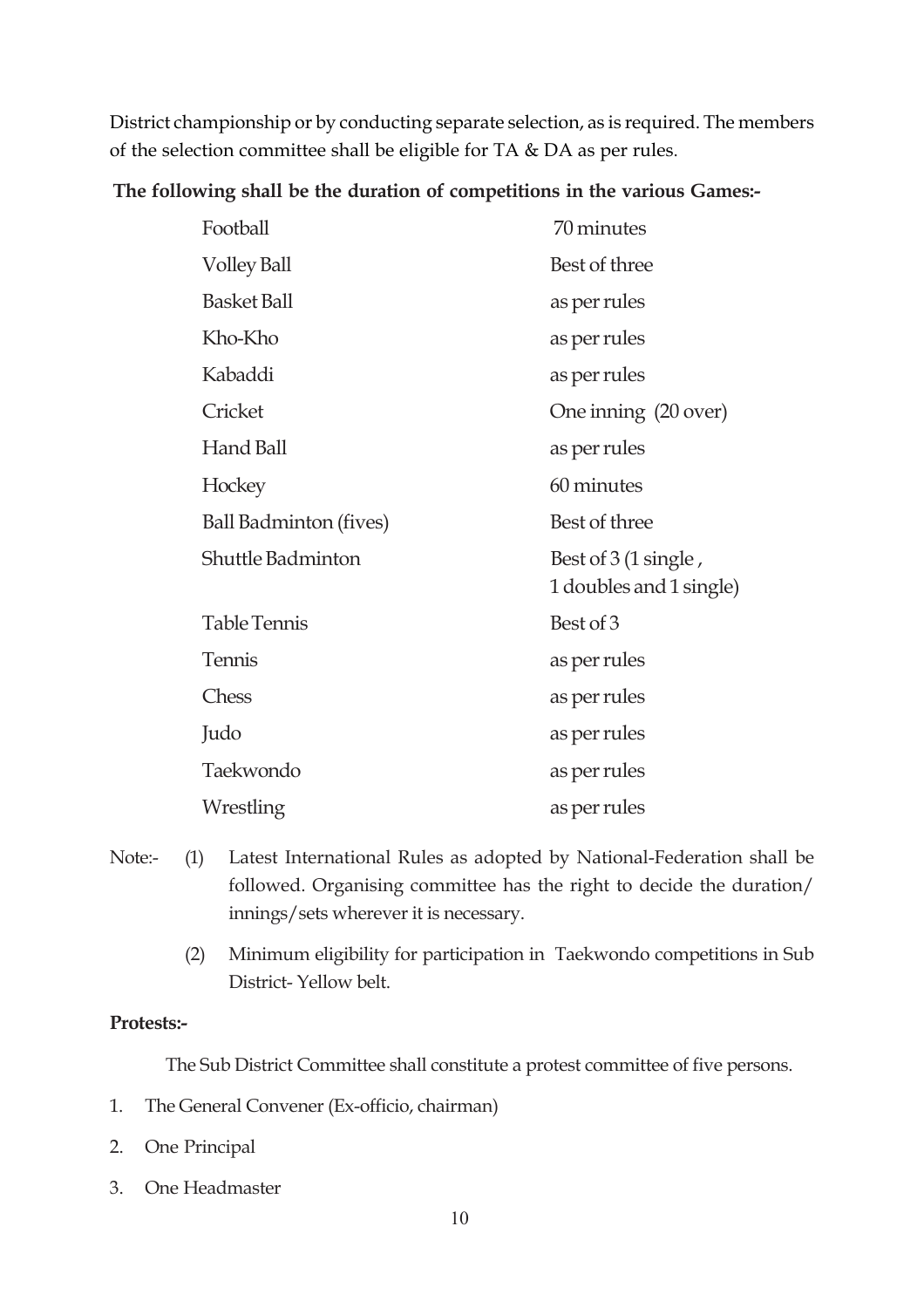- 4. Organising Secretary
- 5. Two Physical Education teachers (Experts) nominated by the chairman.

If the teams of institutions of any of the members of this protest committee is directly involved in the protest, the convener may nominate another member in place.

Protest if any shall be submitted in writing to the match referee within one hour after the competition of the game/event with a protest fee of Rs.250/=, otherwise protest will be disregarded. Match referee will provide a receipt of Rs.250/= and the application will be put up before the Jury of Appeal.

General convener shall be responsible to convene the protest committee as early as possible. If the protest is rejected the protest fee shall be forfeited and remitted in the Bank along with the tournament fund. If the protest is upheld, the protest fee shall return to the party who submitted the protest.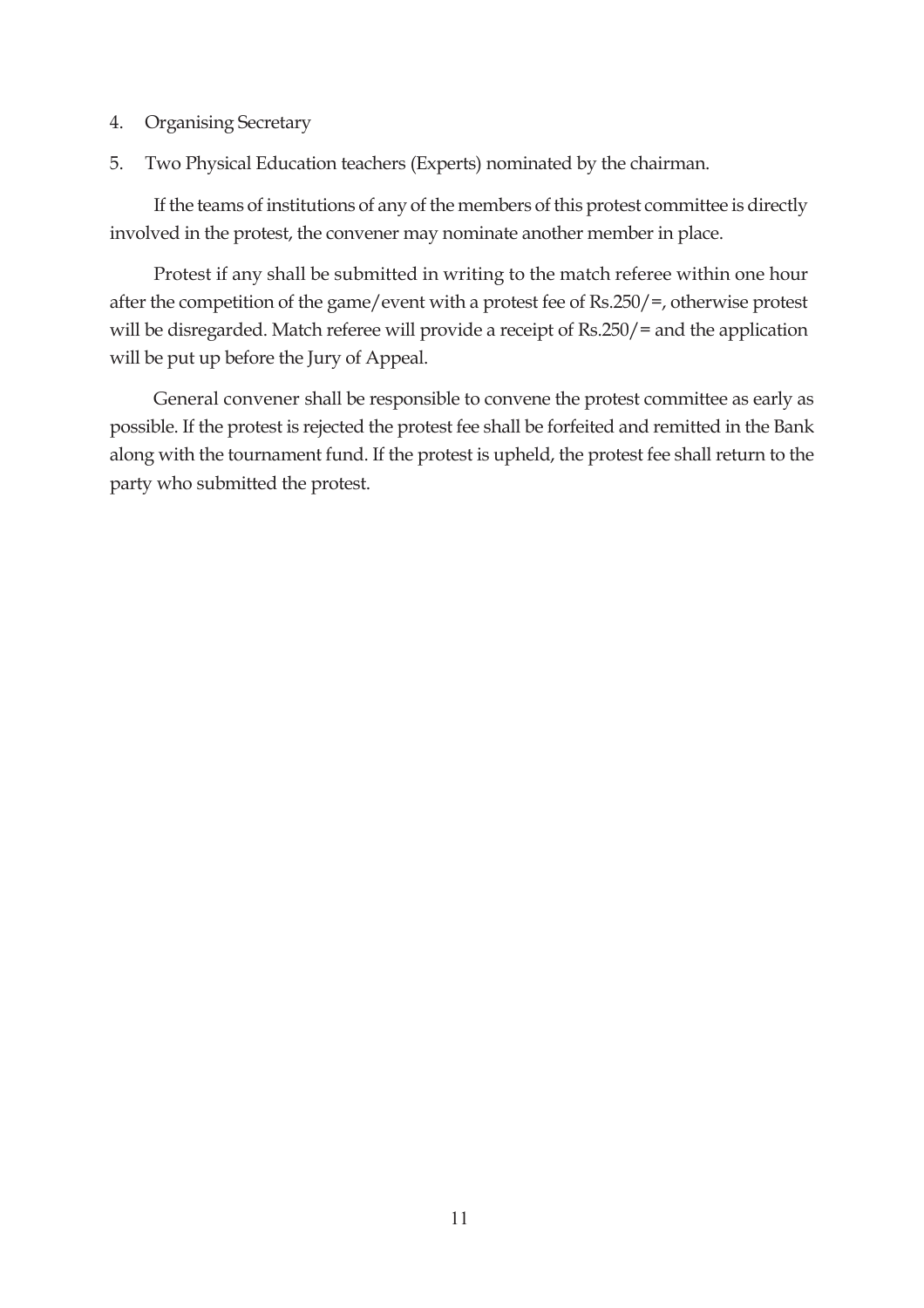#### **CHAPTER IV**

#### **REVENUE DISTRICT CHAMPIONSHIP (INTER -SUB DISTRICTS)**

The District level competition in all Sports & Games shall be held on an inter Sub District basis.

In Revenue District Competition, the first three winners in Individual event in Athletics and Aquatics meet and one relay team of the Sub District Competition will be eligible to participate. In Games, one team from each Sub. District in each age group, will be eligible to participate and matches will be played on knock out basis.

The Assistant Educational Officer and the Sub District Secretary shall be jointly responsible to select, prepare and to send the Sub District teams for participation in the Revenue. District Competition.

The Deputy Director of Education will be the General Convener of the committee for the purpose of organising and conducting the district Competition.

Deputy Director of Education shall constitute an organising committee for the purpose which shall consist of

**Patrons** - All M.P.s and MLAs of the concerned Districts. District Panchayath President & District Collector

#### **Organisation of Revenue District Championships:-**

| <b>CHAIRMAN</b>      | - Mayor, Panchayath president/Municipal Chairman                                                                           |
|----------------------|----------------------------------------------------------------------------------------------------------------------------|
| <b>VICE CHAIRMAN</b> | - Panchayath/Municipal/Corporation Vice Presidents<br>Deputy Mayor, Education Standing Committee<br>Chairman/PTA President |
|                      | <b>GENERAL CONVENOR - Concerned Deputy Director of Education</b>                                                           |
| <b>CONVENOR</b>      | - Principal, Higher Secondary (Nominated by RDD)                                                                           |

JOINT CONVENORS -

- 1. All DEOs of Concerned Revenue District
- 2. Principal, Vocational Higher Secondary (nominated by Deputy Director, VHSE)
- 3. One Headmaster nominated by DDE.
- 4. Secretary, District Sports Council.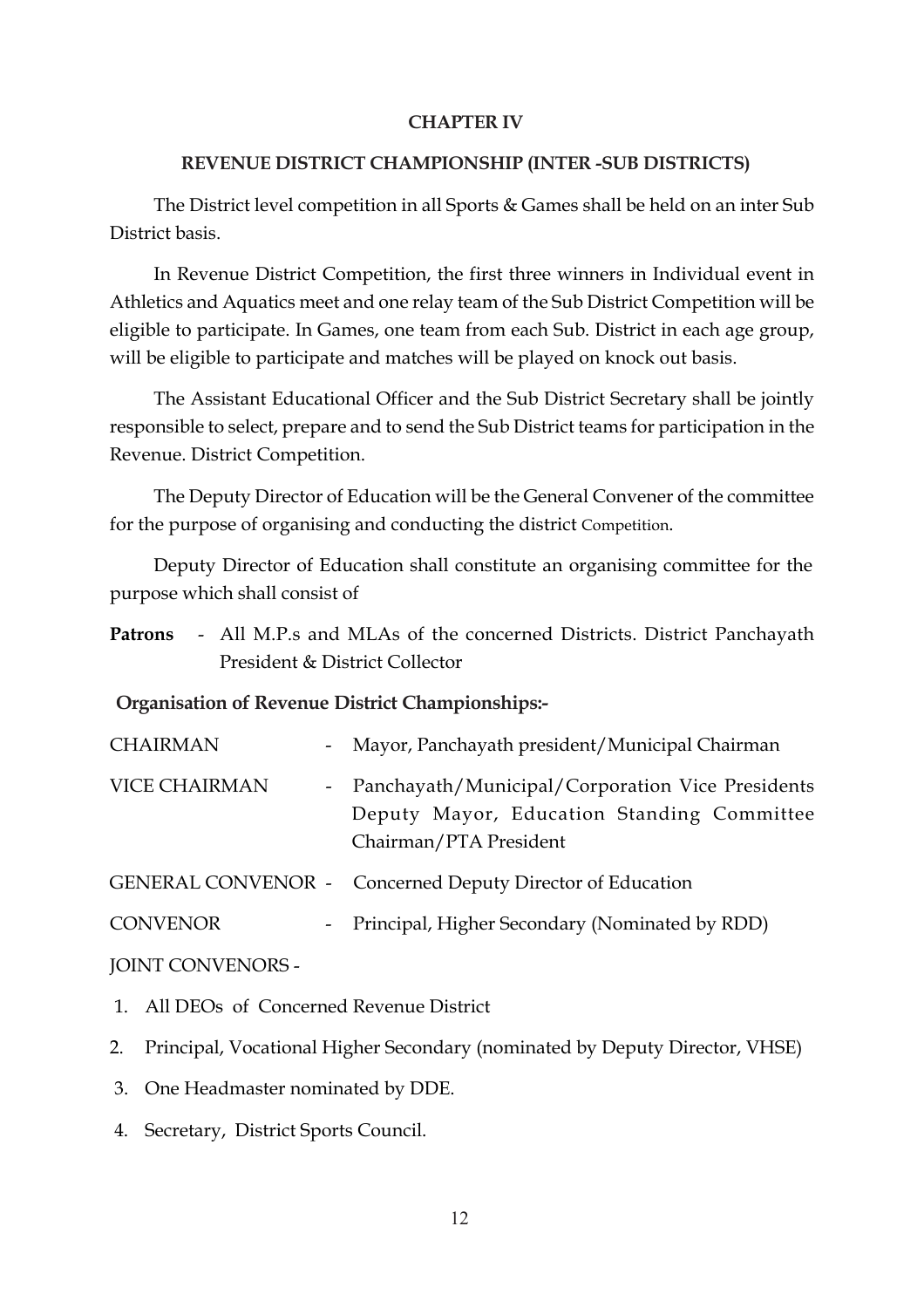| <b>Members</b>      |                                                                  |
|---------------------|------------------------------------------------------------------|
| <b>TREASURER</b>    | - District Educational Officer of the concerned revenue District |
| <b>SECRETARY</b>    | - One Phy Education Teacher elected from the SDSGA               |
| <b>CO-ORDINATOR</b> | - District Sports Coordinator.                                   |

- 1. One representative from each recognized teacher's organization.
- 2. Phy. Education Lecturer in DIET
- 3. All sub districts Secretaries
- 4. One Phy. Education Teacher from over all champion in Athletics

It shall be the responsibility of the committee to draw the fixtures for District competitions, fix the venue and the dates, and to nominate - conveners for various disciplines whenever the competitions are conducted at different centers. If all the competitions are being held at one centre, the Secretary of the Rev. DSGA shall be the organising secretary.

Organising Committee shall prepare the budget estimate for the expenses for conducting the tournament -

It shall the responsibility for the General convener to arrange play fields, and to make technical arrangements. He/She shall also nominate competent officials to supervise the competitions. The Deputy Director of Education shall supervise the progress of the work from time to time

The organising committee may constitute other Sub Committees like, Reception, publicity, Accommodation etc, wherever necessary**.** The methods adopted for the formation of committee in the State Meets shall be followed.

The Meet office shall function well in advance of the Meet at the venue of the championships, and the office shall be equipped with essential facilities to provide any information to the Managers of Team and to the Press.

There shall be a selection committee at the Revenue District level to select the members of the district teams for the participation in the state championships. It shall consist of following members:-

| $\mathbf{I}$ . | Deputy Director of Education               | (Chairman) |
|----------------|--------------------------------------------|------------|
| Ш.             | Secretary Rev. Dist. School Games.         | (Convenor) |
| Ш.             | Three experts of the respective discipline | (Members)  |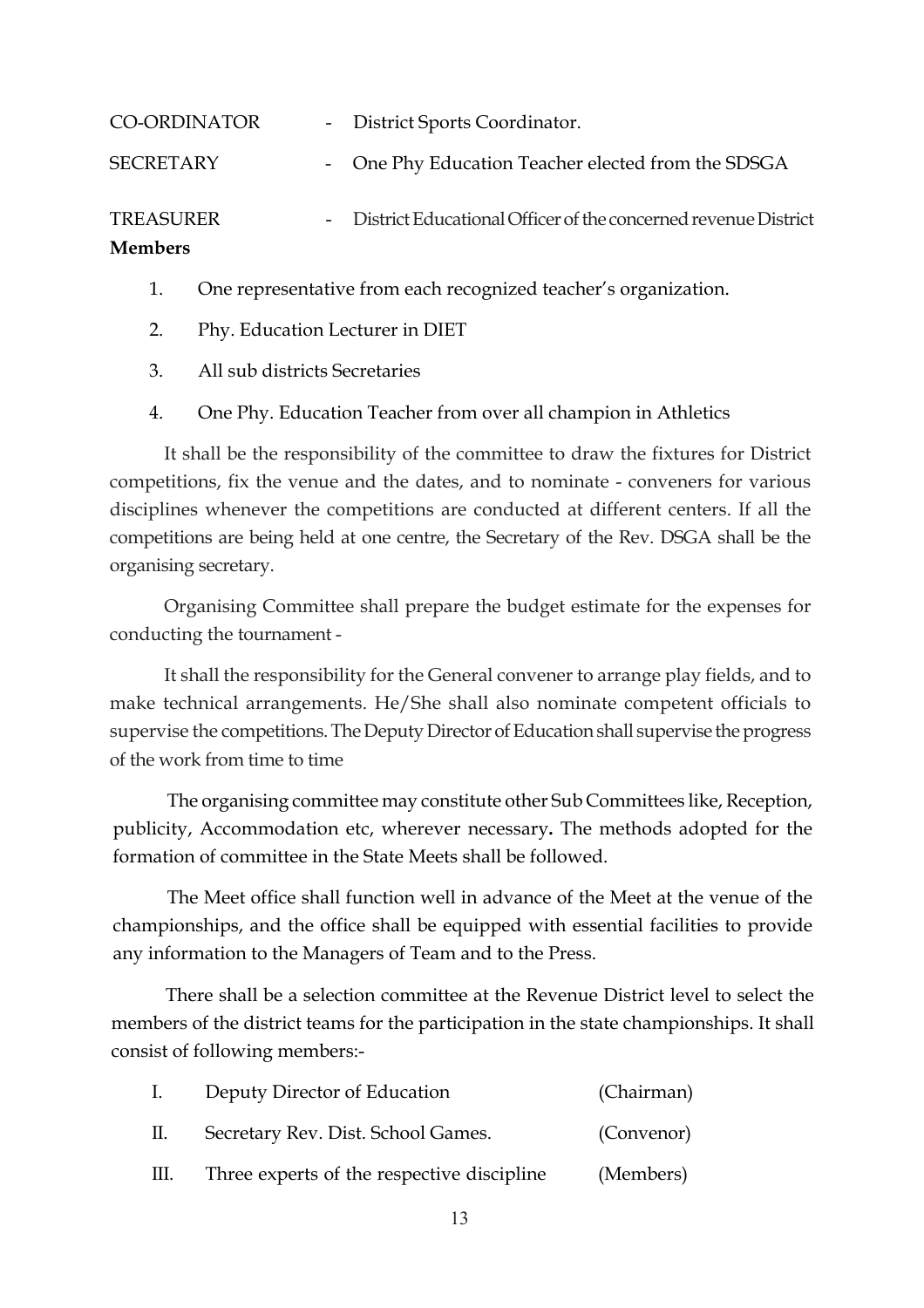In individual track and field, and aquatics events only three players shall be selected for each event based on their performance in the Revenue District Championship. However this selection will be subject to the minimum standard prescribed for participation in State Meet which will be intimated to the districts every year prior to the district Meets. In the case of wrestling only one participant is allowed from one weight category.

In Chess competitions the  $1<sup>st</sup>$  and  $2<sup>nd</sup>$  places from each Sub District in each category can be participated in the Revenue District competitions. The competitions shall be conducted in two days.

In Athletics, Aquatics, Wrestling, Judo and Taekwondo, Sports Schools/ Hostels/Division, participants can take part directly in the Revenue district meet along with general school students.

The 1<sup>st</sup> and 2<sup>nd</sup> winners from each Revenue Districts are eligible to participate in the Zonal Games competitions.

AQUATICS: The 1<sup>st</sup>, 2nd and 3<sup>rd</sup> place winners in Revenue District competitions are eligible to participate in the State Schools Aquatics Championship

#### **Protests:**

The District committee shall constitute a protest committee of five persons

- 1. Chairman Deputy Director of Education
- 2. Vice Chairman DEO (where competitions are to be held)
- 3. Principal (Principal nominated by regional deputy director of higher secondary education.
- 4. Headmaster (Nominated by the Deputy director of Education)
- 5. One physical Education teacher (Experts nominated by the Deputy Director of Education.)
- 6. District Sports Coordinator.
- 7. Revenue DSGA Secretary

If the team of institutions of any of the members of this protest committee is directly involved in the protest, the Chairman may nominate another member in that place.

Protest if any shall be submitted in writing to the match referee within one hour after the competition of the game/event with a protest fee of Rs.500/=, otherwise protest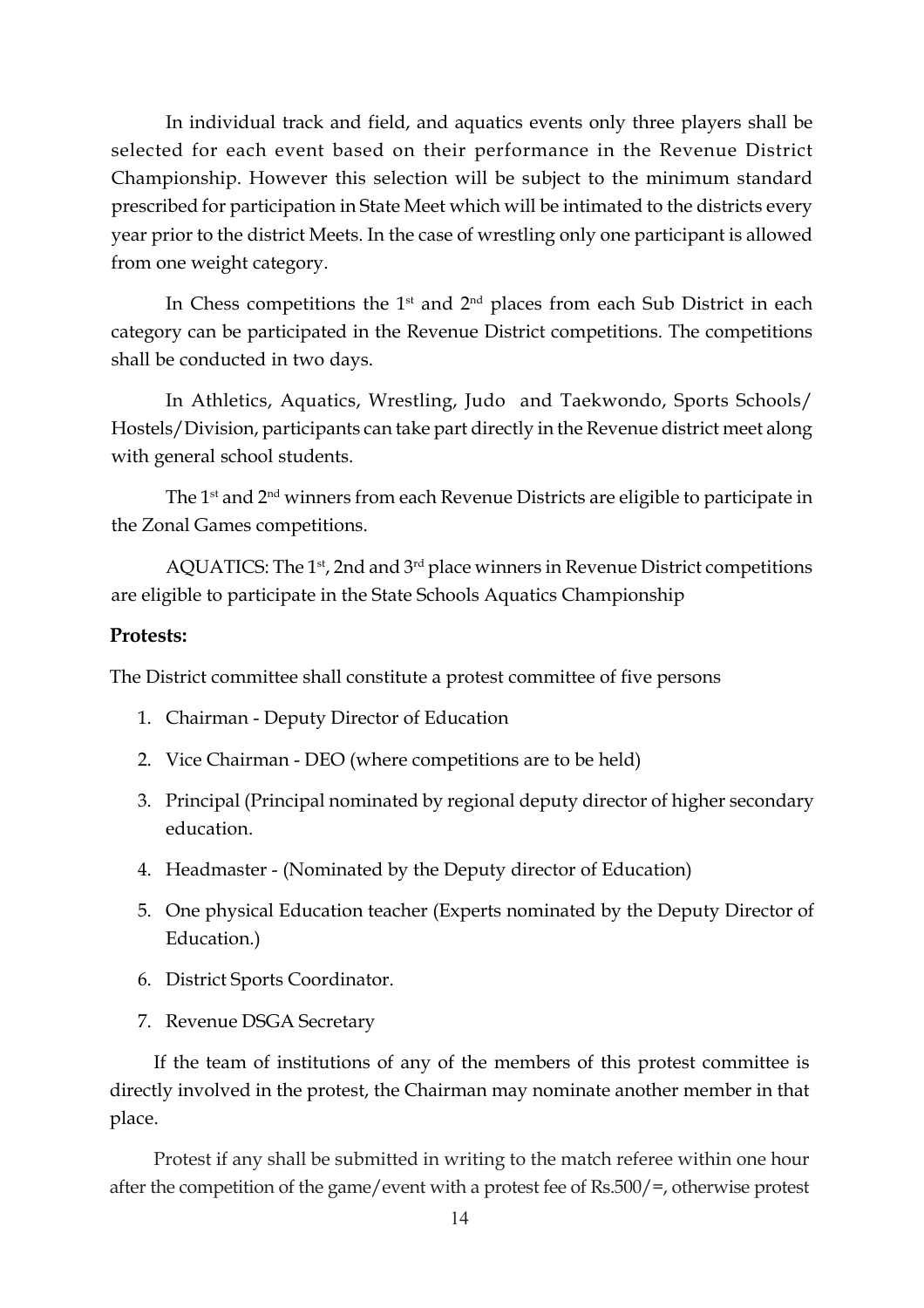will be disregarded. Match referee will provide a receipt of Rs.500/= and the application will be put up before the Jury of Appeal.

The Chairman shall be responsible to convene the protest committee as early as possible.

If the protest is rejected the protest fee shall be forfeited and remitted in the Bank along with the tournament fund.

If the protest is upheld, the protest fee shall be returned to the party who submitted the protest.

For the smooth functioning of the RDSGA there will be an office under the control of the chairman in his premises.

The General Convener and the Secretary shall be responsible for the smooth conduct of the District level competitions and submit the entries in time to the state & zonal level competitions.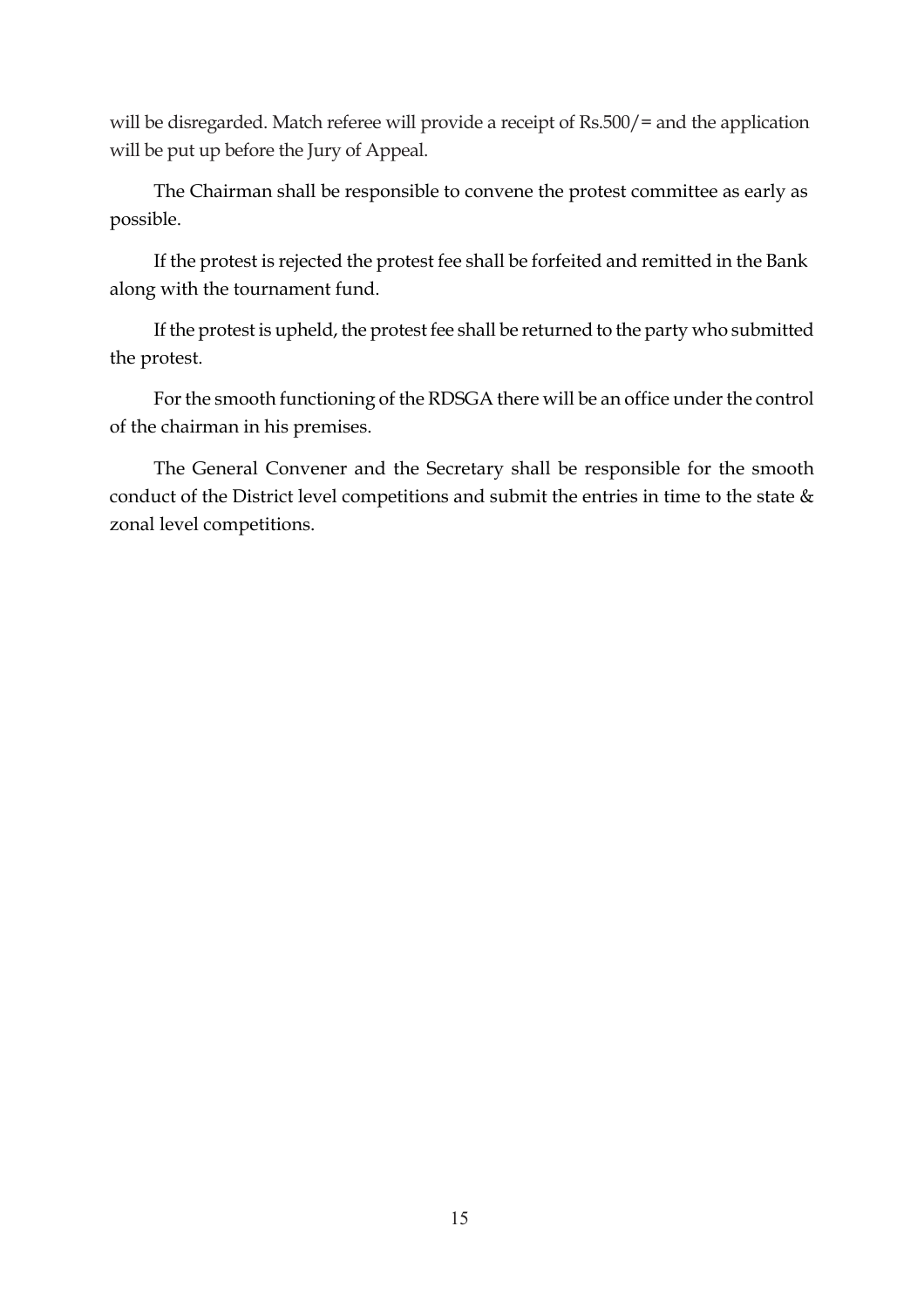#### **CHAPTER V**

#### **THE ZONAL CHAMPIONSHIPS (INTER DISTRICT)**

The zonal championships in all Games shall be held on an Inter Rev. District basis. One team from each Revenue district in each discipline under 17 & 19 age categories are eligible for participating in it. The zonal competitions shall be held on a knock out basis. The Zonal competitions shall be held only for games and there will be no zonal competition for track and field ,Aquatics, Taekwondo, Judo and Wrestling.

The Deputy Director of Education and the district Secretary shall be jointly responsible to select, prepare and to sent the district teams for the participation in the zonal Competition.

The Deputy Director of Education of the Revenue District where competitions are to be held will be the General Convener of each zone for the purpose of organising and conducting the zonal championship.

The General Convener has to constitute an organising committee for the purpose, which shall consist of:

| <b>CHAIRMAN</b>              |  | Mayor, Panchayath president/Municipal<br>Chairman                                                                        |  |  |  |
|------------------------------|--|--------------------------------------------------------------------------------------------------------------------------|--|--|--|
| <b>VICE CHAIRMAN</b>         |  | Panchayath/Municipal/Corporation Vice<br>Presidents Deputy Mayor, Education Standing<br>Committee Chairman/PTA President |  |  |  |
| <b>GENERAL CONVENOR</b>      |  | Concerned DDE                                                                                                            |  |  |  |
| <b>CONVENOR</b>              |  | Principal, Higher Secondary (Nominated by<br>RDD)                                                                        |  |  |  |
| <b>JOINT CONVENORS</b>       |  | 1. All DEOs of Concerned Revenue District                                                                                |  |  |  |
|                              |  | 2. Principal, Vocational Higher Secondary<br>(Nominated by Deputy Director, VHSE                                         |  |  |  |
|                              |  | 3. One Headmaster nominated by DDE.                                                                                      |  |  |  |
| ORGANISING SECRETARY         |  | Organiser for Sports in Schools                                                                                          |  |  |  |
| <b>COORDINATOR</b>           |  | District Sports Coordinator                                                                                              |  |  |  |
| JOINT ORGANISING SECRETARY - |  | RDSGA Secretary concerned                                                                                                |  |  |  |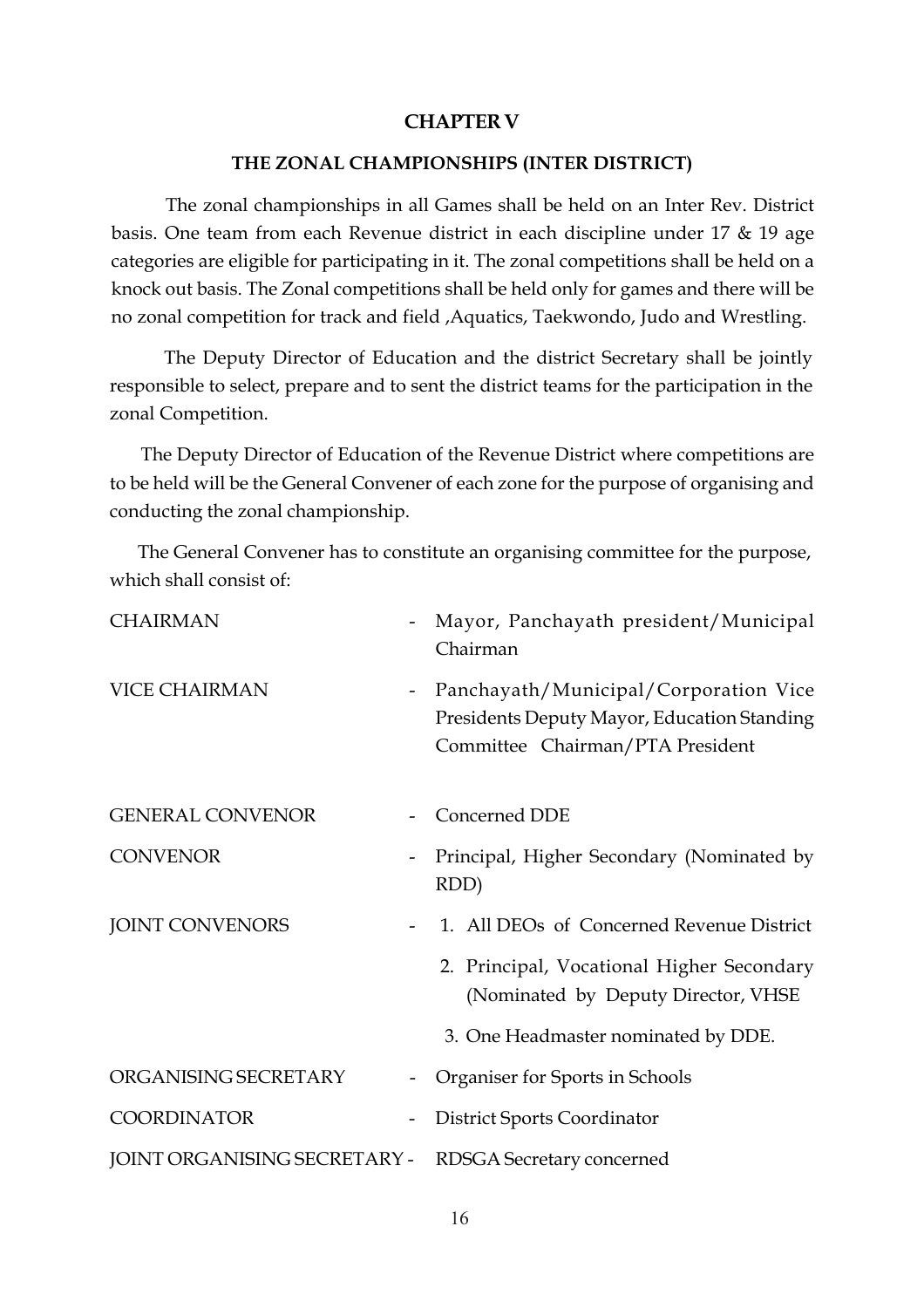| TREASURER      | - Administrative Assistant to the Deputy Director<br>of Education. |
|----------------|--------------------------------------------------------------------|
| <b>MEMBERS</b> | - One representative from each recognized                          |

teacher's organisations.

- All SDSGA Secretaries of Concerned Revenue **District** 

The General Convener has to power to constitute the following sub committees for the smooth conduct of the Tournaments.

- 1. Reception Committee
- 2. Transport Committee
- 3. Accommodation Committee
- 4. Ground And Equipments
- 5. Law & Order
- 6. Medical & Welfare

The General Convener shall be responsible for convening the meeting of the committee in consultation of the chairman as and when required.

It shall the responsibility of the committee to nominate - conveners for various disciplines whenever the competitions are conducted at different centers. If all the competitions are being held at one center as zonal games festival, the secretary of the respective Revenue district shall be the joint organizing secretary.

The Date & Venue of the Zonal Tournaments shall be finalized by the KSGA meeting.

The General convener has to arrange play fields, and to make technical arrangements. He/She shall also nominate competent officials to supervise the competitions.

The Meet Office shall function well in advance of the meet at the venue of the championships, and the office shall be equipped essential facilities to provide any information to the Managers of team and to the press.

For state level games competitions, the first three (3) teams in each games under 17 & 19 age group are eligible for participation from each zone.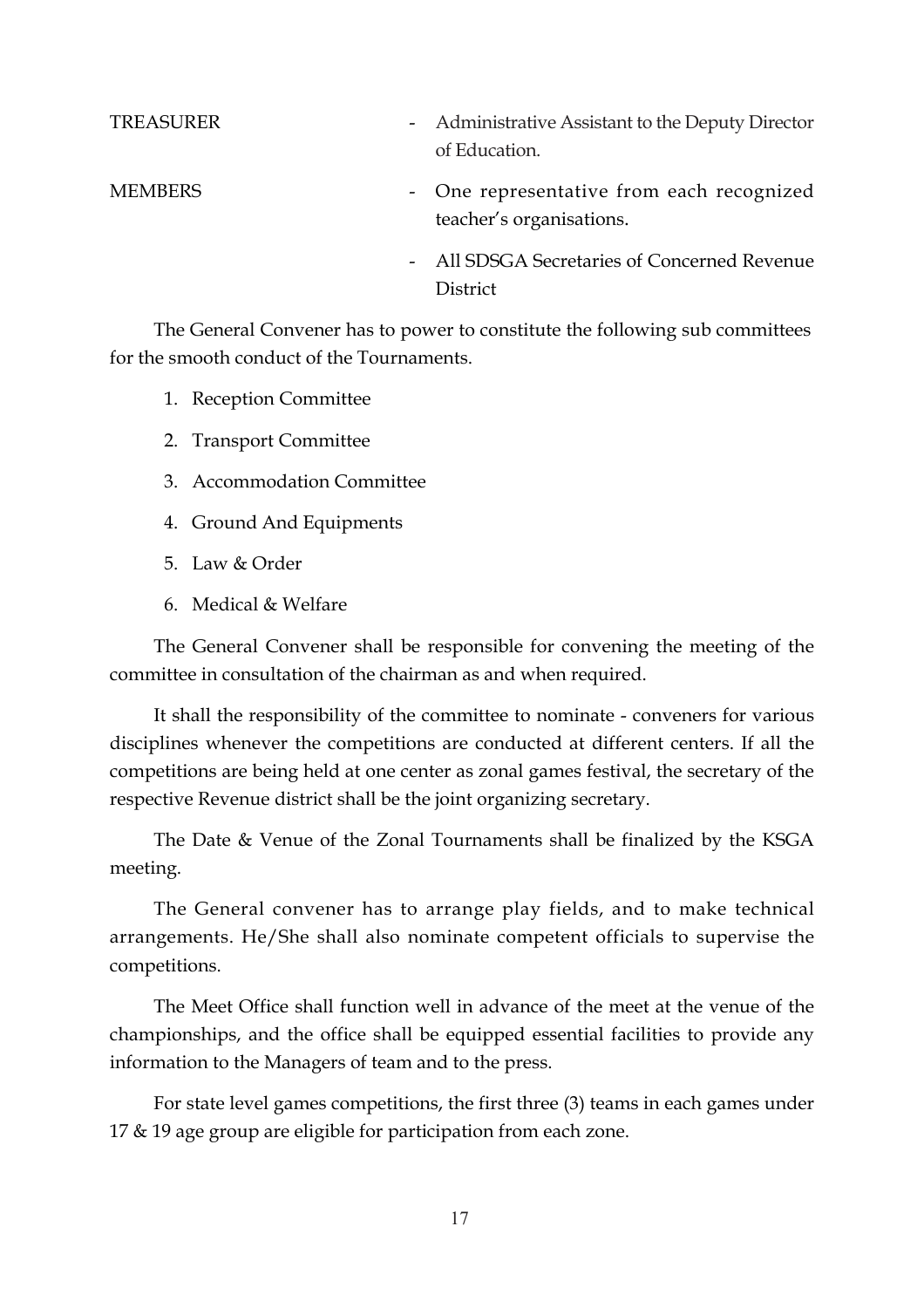In Chess competitions the  $1<sup>st</sup>$  and  $2<sup>nd</sup>$  places from each Revenue District in each category can be participated in the Zonal competitions. The competitions shall be conducted in two days/ may be extended to three days.

## **Protest**

A protest committee shall be formed and consist of the following members

- 1. General Convener-Chairman
- 2. District Educational Officer (Headquarter)
- 3. RDSGA Secretary
- 4. One expert from concerned game
- 5. Organiser for Sports in Schools

Protest if any shall be submitted in writing to the General convener through the match referee within one hour after the competition/game/event with a protest fee of Rs. 1000 **/=**

The Chairman shall be responsible to convene the protest committee as early as possible.

If the protest is rejected the protest fee shall be forfeited and remitted in the Bank along with the tournament fund.

If the protest is upheld, the protest fee shall be returned to the party who submitted the protest.

For the smooth functioning of the RDSGA there will be an office under the control of the chairman in his premises.

The General Convener and the Secretary shall be responsible for the smooth conduct of the District level competitions and submit the entries in time to the state & zonal level competitions.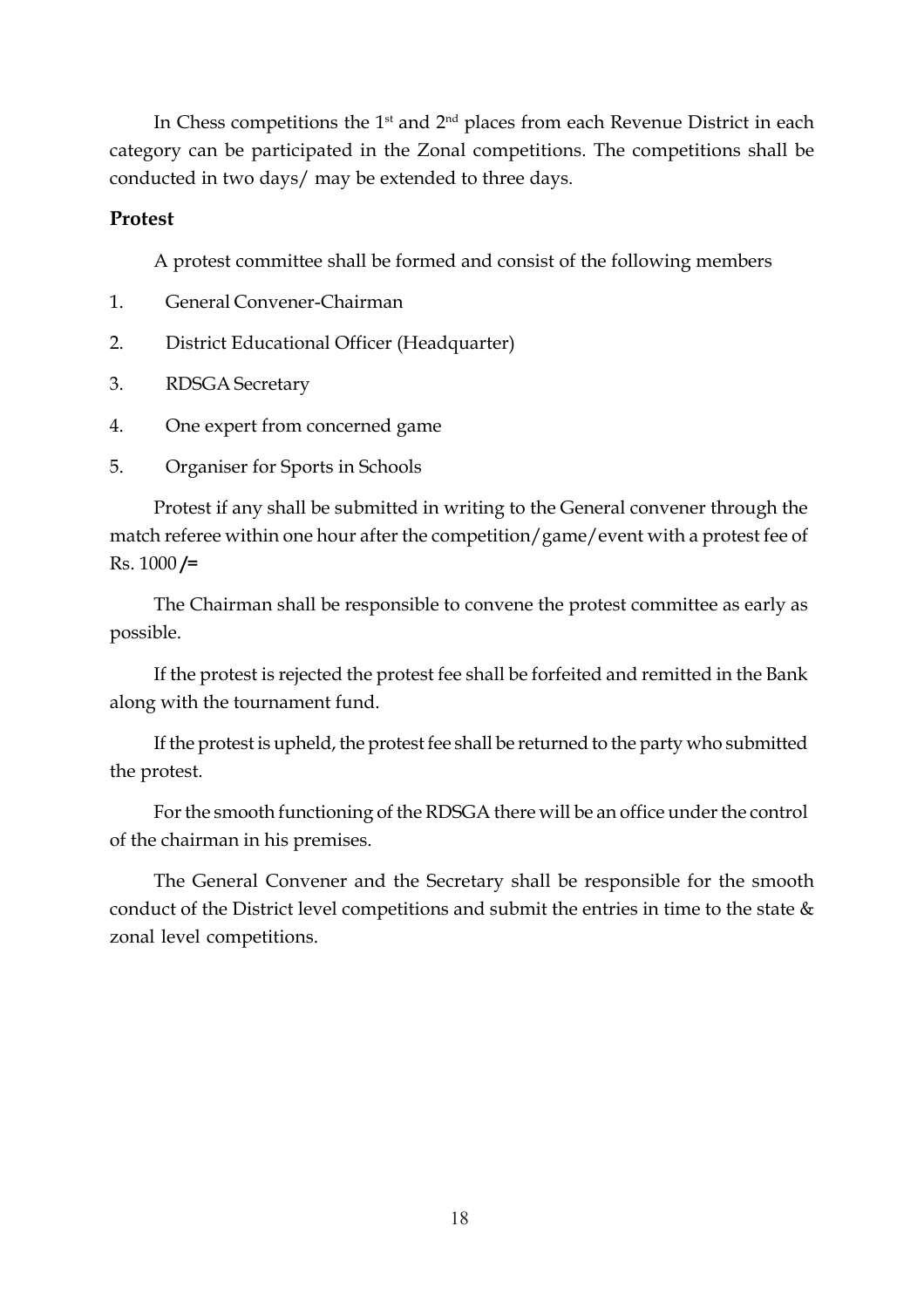#### **CHAPTER VI**

## **STATE CHAMPIONSHIP**

- 1. The date and venue of the State meet will be decided by the Exe. Committee (Kerala school Games Association). State school sports and games shall have three components - State school Athletics championship, State school Aquatics meet and State school games.
- 2. Arrangements for free lodging will be made from the previous day of the Meet. Every High School(STD  $9<sup>th</sup>$  &  $10<sup>th</sup>$  and THSSLC (under IHRD) students in the state, (complete or incomplete) shall contribute an amount of @Rs.8/-, and Higher Secondary, Vocational Higher Secondary and Technical Higher Secondary students in the state shall contribute @Rs.25/-.

#### **The above-mentioned amount shall distribute as follows**

| Level                 | <b>Sports</b> | School<br>fund | Sub<br>Level | Revenue<br>District                                | <b>State</b><br><b>District</b> |
|-----------------------|---------------|----------------|--------------|----------------------------------------------------|---------------------------------|
| $HS-9th$ & $10th$     | $Rs. 8/-$     | Nil            |              | Rs. $1.5/-$ Rs. $1.5/-$ Rs. $5/-$                  |                                 |
| <b>HSE, VHSE, HSE</b> |               |                |              | Rs. $25/-$ Rs. $7/-$ Rs. $4/-$ Rs. $5/-$ Rs. $9/-$ |                                 |

High Schools(STD 8 & 9) under the jurisdiction of District Educational Officer shall collect the sports fund @Rs.8/-from each student and the contribution to revenue district shall handed over to concerned deputy director of education and state level contribution handed over to Director of Public Instruction by way of demand draft. The amount allowed to Assistant Educational officer shall be handed over to AEO concerned.

HSE, VHSE and THSE (come under IHRD) schools shall collect the Sports Fund @Rs, 25/- from each student and the district level contribution handed over Deputy Director of Education concerned and state level contribution handed over to Director of Public Instruction by way of demand draft encashed in State Bank of Travancore, Vazhuthacad Branch (570). The deputy Director has received fund from each Higher Secondary Schools and distribute the provision for each Sub District equally. The provision of Revenue District shall keep in a separate account and the fund utilized for organising Revenue District Level meet.

3. The first three winners in all the approved individual items in the Revenue district meet will be eligible to participate in the state meet subject to their satisfying the minimum standard for participation in State meets which will be intimated to the Districts every year prior to the District meets.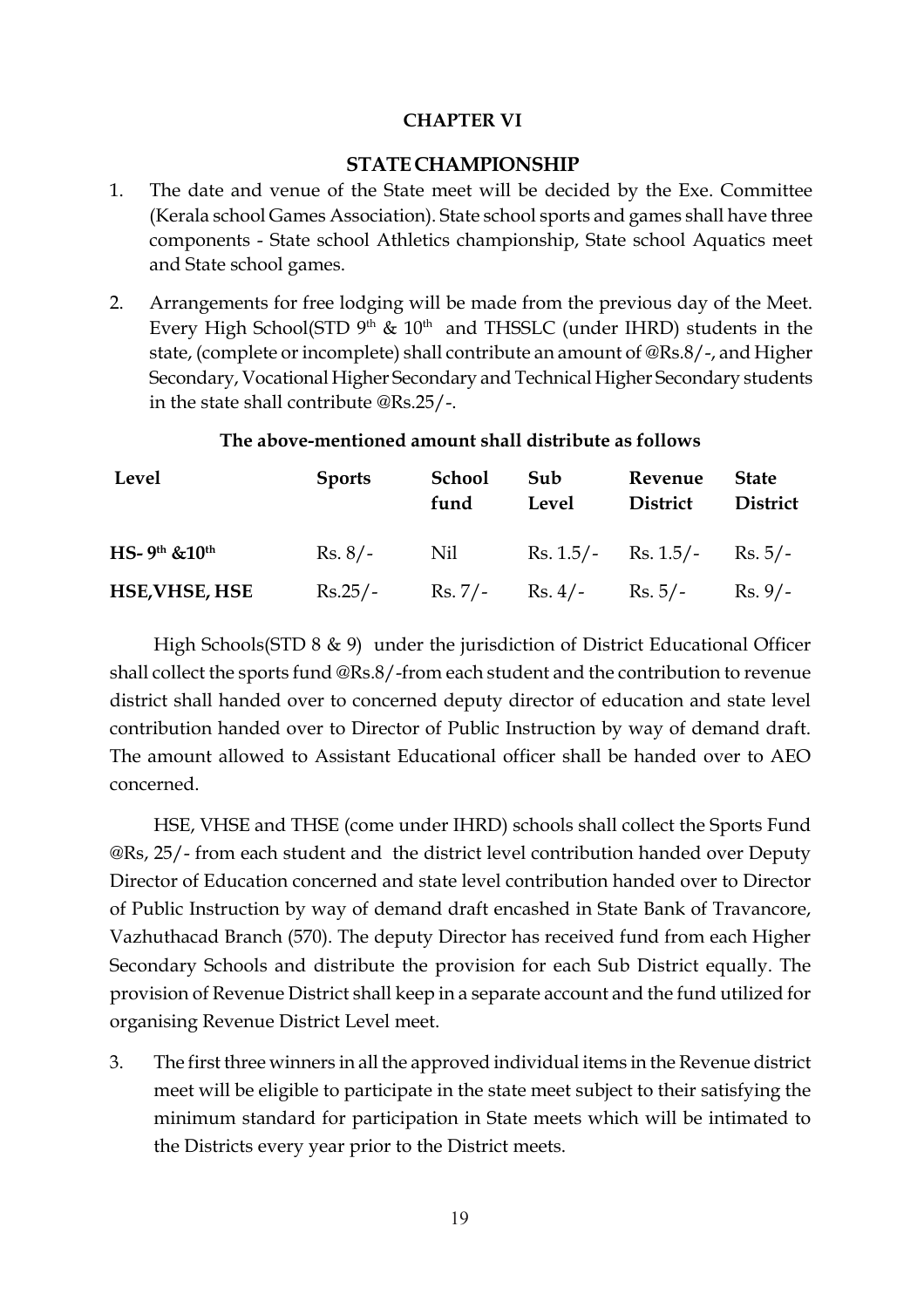- 4. Aquatics : First Three winners in each Revenue District in each events are eligible to participate in the State Aquatics meet
- 5. State level Merit certificates will be awarded to the athletes only those who are qualifying the minimum standard intimated by the Sports Organiser prior to the Competition.
- 6. Alteration of any kind will not be allowed in the list once submitted.
- 7. Each Deputy Director of Education will select and appoint two teachers (one will be in charge of boys, one in charge of girls) and his nominee (not below the rank of DEO) will be the General Manager of the contingent. As far as possible heads of schools may be in charge of the team from the district. The person selected should be those in whom, the Deputy Director of Education has full confidence. The DDE will issue necessary instruction to the schools concerned to send the pupils to a convenient centre on a specified date. The teachers deputed for the purpose will receive them and escort them to the venue of the state meet. The escorting teachers will be held responsible for the safety and good conduct of the children entrusted to their cares. The escorting teachers should stay with their teams and should not leave the venue of the State meet till the meet is over. The Deputy Director of Education or the General Manager may inform the General convener of the meet the anticipated time of their arrival and the mode of travel so that arrangements may be made to receive them at the Railway station or Bus station as the case may be.
- 8. Participants, on arrival should register their names at the Reception Office and get all directions from the officer-in-charge.
- 9. The Officials of the meet and the state team selectors will be selected by the Organiser for Sports in Schools.
- 10. The District concerned will give suitable training in advance to the participants, for the March past to be held in the inaugural functions. Participation in the March past is compulsory to all and two flags, one for hoisting and one for March past to be handed over at the time of registration to the Officer-in-charge. Any lapse is reported, the Deputy Director of education and RDSGA Secretaries in the concerned District are held equally responsible. Department can take disciplinary action against both of them.
- 11. The actual traveling expenses of the participating pupils and the escorting teachers (Second class train fare or Bus fare and expenses for food during the journey) will be met out of Games Fee fund of the School concerned. The escorting teacher may be given DA as per KSR.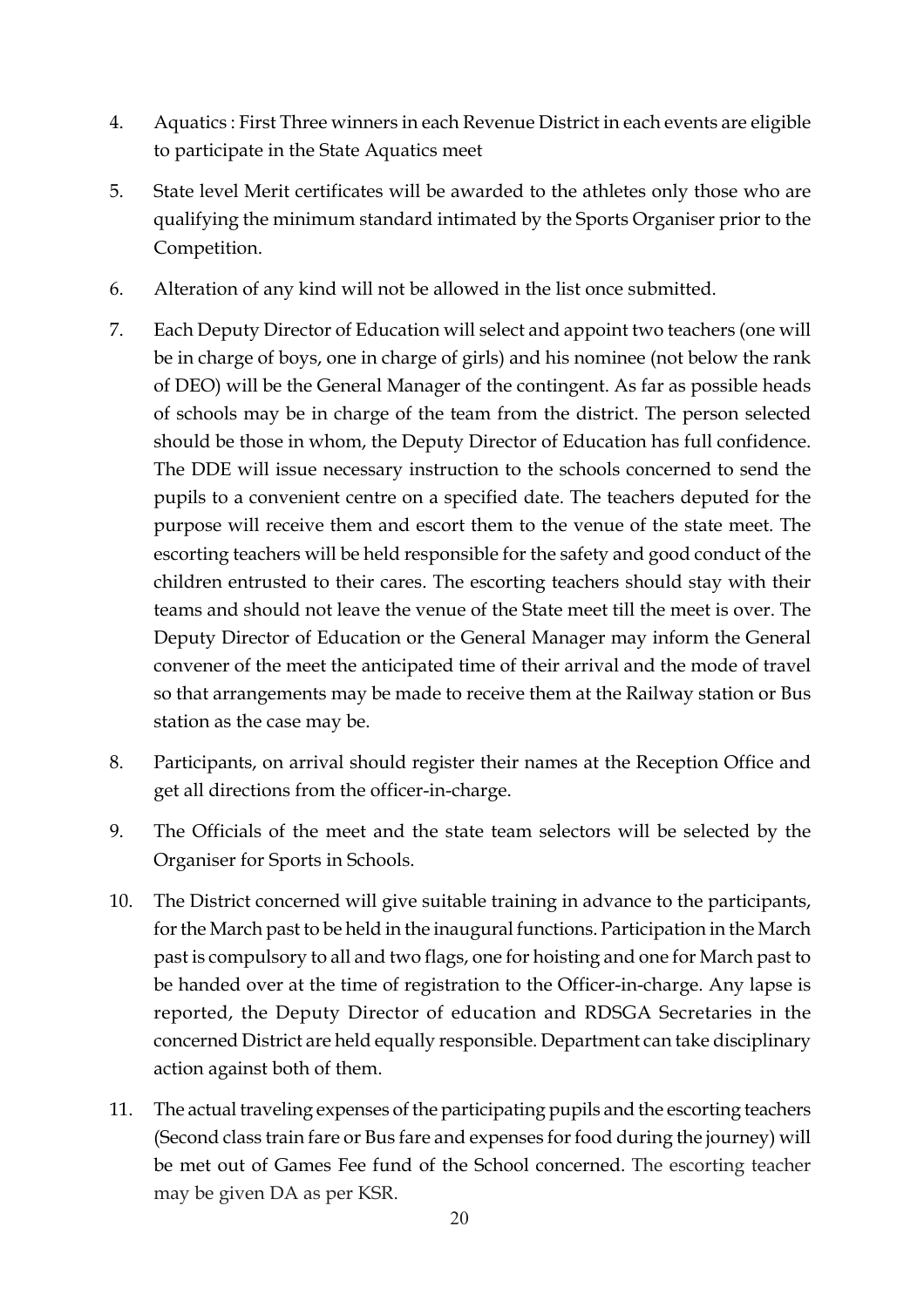- 12. Participating districts should make their own arrangements for playing kit, uniform etc,
- 13. The first three winners in Zonal Level championship will participate in the State level championship.
- 14. In chess competition  $1<sup>st</sup>$  three places from each zone can be participated in state chess championship.
- 15. In the events of Wrestling, Judo and Taekwondo, the first place winner in revenue district may directly be participate in the State Championship.
- 16. The Games competitions after the Zonal Games will be grouped under 3 heads viz,

**Group – I** (Football, Badminton, Kabaddi, Wrestling and Handball).

**Group – II** (Hockey, Basketball, Table Tennis Judo and Kho Kho)

**Group – III** (Cricket, Volleyball, Lawn Tennis, Ball badminton, Taekwodo and Chess).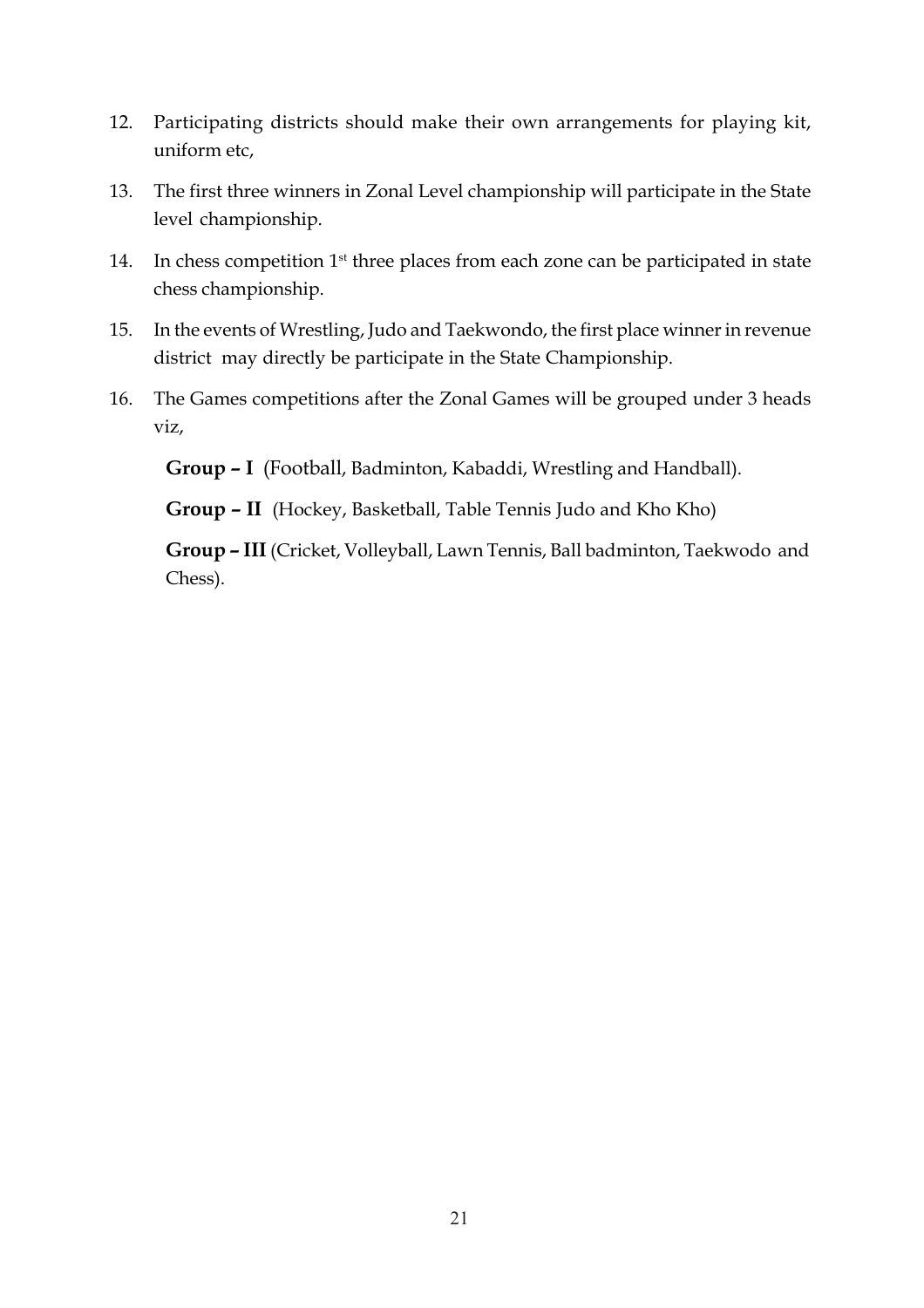# **CHAPTER VII STATE SCHOOL TEAM SELECTION & NATIONAL PARTICIAPATION**

KSGA Executive committee shall appoint a sub committee to select the members of the state team for participation in the National School Games with the following members

- 1. Director of Public Instruction
- 2. Organiser for Sports in schools
- 3. Minimum three experts of the respective disciplines. Sports organizer will be in charge of selecting the members of the state for participation to National School Meets.

## **CRITERIA FOR STATE TEAM SELECTION**

#### **Games**

Category

**Under 17 & Under 19 (Boys & Girls)**

Under 14 up to 8<sup>th</sup> Standard

Under 17 up to 10<sup>th</sup> Standard

Under 19 up to 12<sup>th</sup> Standard

In games events under 14-category team will be included only after obtaining the prior sanction of KSGA. Under 14-category team selection will be conducted through an open selection. The participants have to produce birth certificate. In the case of open selection the participants shall not issue any participation certificate / merit certificate. Open selection for any event will be conducted prior to Zonal Games or along Zonal Games.

The candidates shall not to attend a lower age category in selection and attend a higher age category in competition. Upper age groups are not eligible to participate in lower age group category. Date of Birth of participants is reckoned from 1st January for each age category.

- 1. All the expense of the State School Team for National participation is met by the Education Department. Details of Expenses
	- a. Train fare (Participants and officials)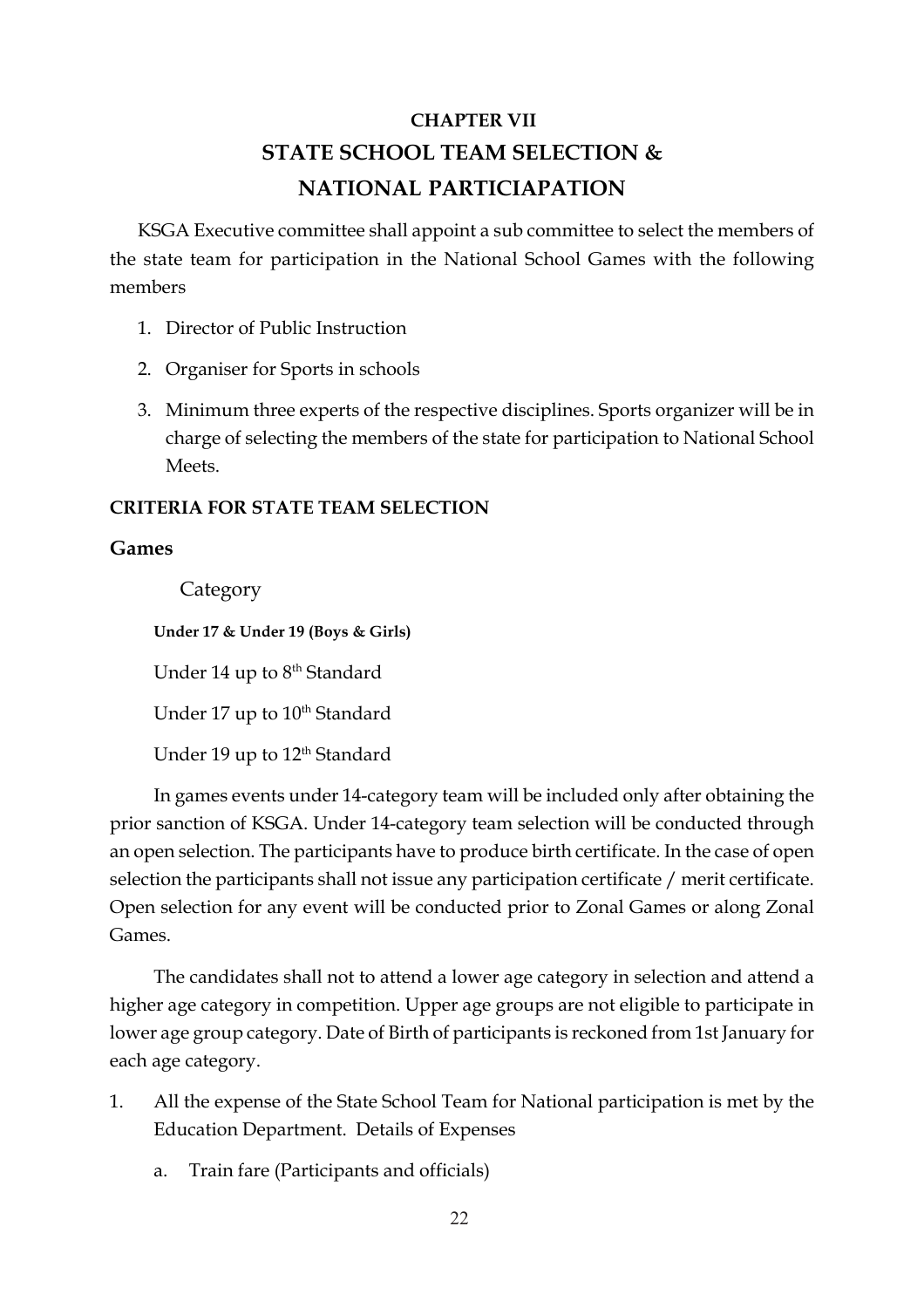- b. TA/DA for halt and journey (Participants)
- c. TA / DA as per KSR to Officials.
- d. Bus/Train fare for two and fro journey to camp & return fare to residence/ school.
- e. Coaching camp allowance (Diet charge of G V Raja Sports School for one day). No. of days as decided by the Organiser.
- f. Jercy,  $T$  shirts & Track suits
- g. Sports equipments.
- h. Miscellaneous, medicine, ground refreshment, Reg. Fee etc.

All Physical Education Teachers in the Schools of Kerala State coming under the purview of Kerala Education Rules are eligible to become a State School Team selector. But the selector should be specialized in any of the discipline. If necessary the service of experts from out side agency can also be used according to the decision of the Organiser for Sports

- 2. All Physical education teachers/ teachers/staff members under the Director of Public Instruction /Higher Secondary/ Vocational Higher Secondary may be deputed as Manager of state school team. Coaches of the team must be Physical Education Teacher/ an expert of the concerned event should select from Sports Council or any other outside agency as decided by the Organiser.
- 3. DA for halt and journey will be followed by the norms of SGFI. Change or modification in the rates will be applicable according to the SGFI norms.
- 4. Coaching camp allowance is normally allowed according to the rates of GV Raja Sports School diet charge. Present rate is Rs.90/- per day. Venue of the camp will be decided by the Sports Organiser according to the convenience of training.
- 5. In National participation, team managers must keep the first aid instruments and medicines in the Spots Kit.
- 6. State Team members are to be provided light refreshment/ ground refreshment after every competition.
- 7. Number of Officials and participants in the State School team will be decided as per the norms of SGFI.
- 8. Inclusion of new events shall be considered only after satisfying the following norms.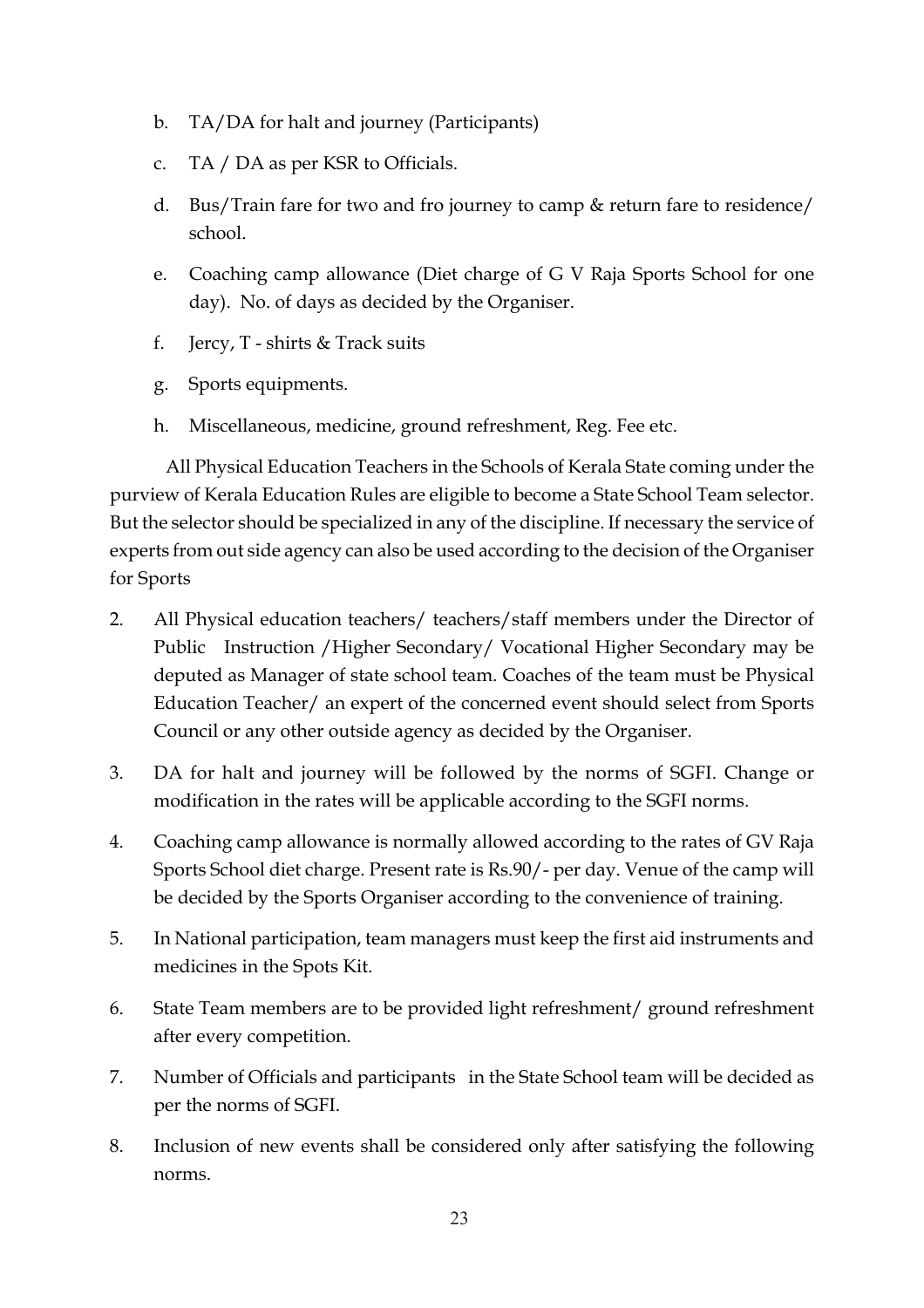- a. Approved Events/ Games of SGFI
- b. Concerned Association has to meet all the expenditure for organizing the event at State level and sending the teams to Nationals for a minimum period of three consecutive years.
- c. Minimum Eight Districts has to be participated in the State level competitions.
- d. National Level achievements in the competition are being considered.
- e. The KSGA Executive Committee has the right to approve the new inclusion of the event/ game.
- f. If the newly included game does not have any achievements in the National Competition in three consecutive years; the event shall be excluded for representing National competition.
- 9. In all individual events there must be a minimum of three participants for conducting the competitions of the number of competitors is less than three that event will be conducted as selection trials.
- 10. Minimum two selectors will present at the venue in a time during State School Team selection.
- 11. If a student represent any National level/ International level Tournament/ Coaching Camp at the time of Education District, Revenue District, Zonal, State Level Competition, can participate in the final team selection directly with the prior sanction of Organiser for Sports in Schools. If they cannot participate in the final selection trials, the request will be rejected.
- 12. State School Team will be finalized in the final selection conducted after the Zonal Tournament. If there is any inconvenience or any technical problem it can be rescheduled to a convenient date as decided by the Organiser for Sports in Schools.
- 13. National level competition will be commenced before the Zonal tournaments; an open selection will be conducted for the particular game to find out the State School team. No Merit Certificate/ Participation Certificate will be issued to the participants of the selection trails. Actual TA will be given to the selected candidates including reserves. (Second Class train fare)
- 14. Athletics Team Selection- Kerala State School team will be selected on the basis of the performance achieved in the State School Athletics Meet
- 15. Last years  $6<sup>th</sup>$  place in the National School meet will be the qualifying mark.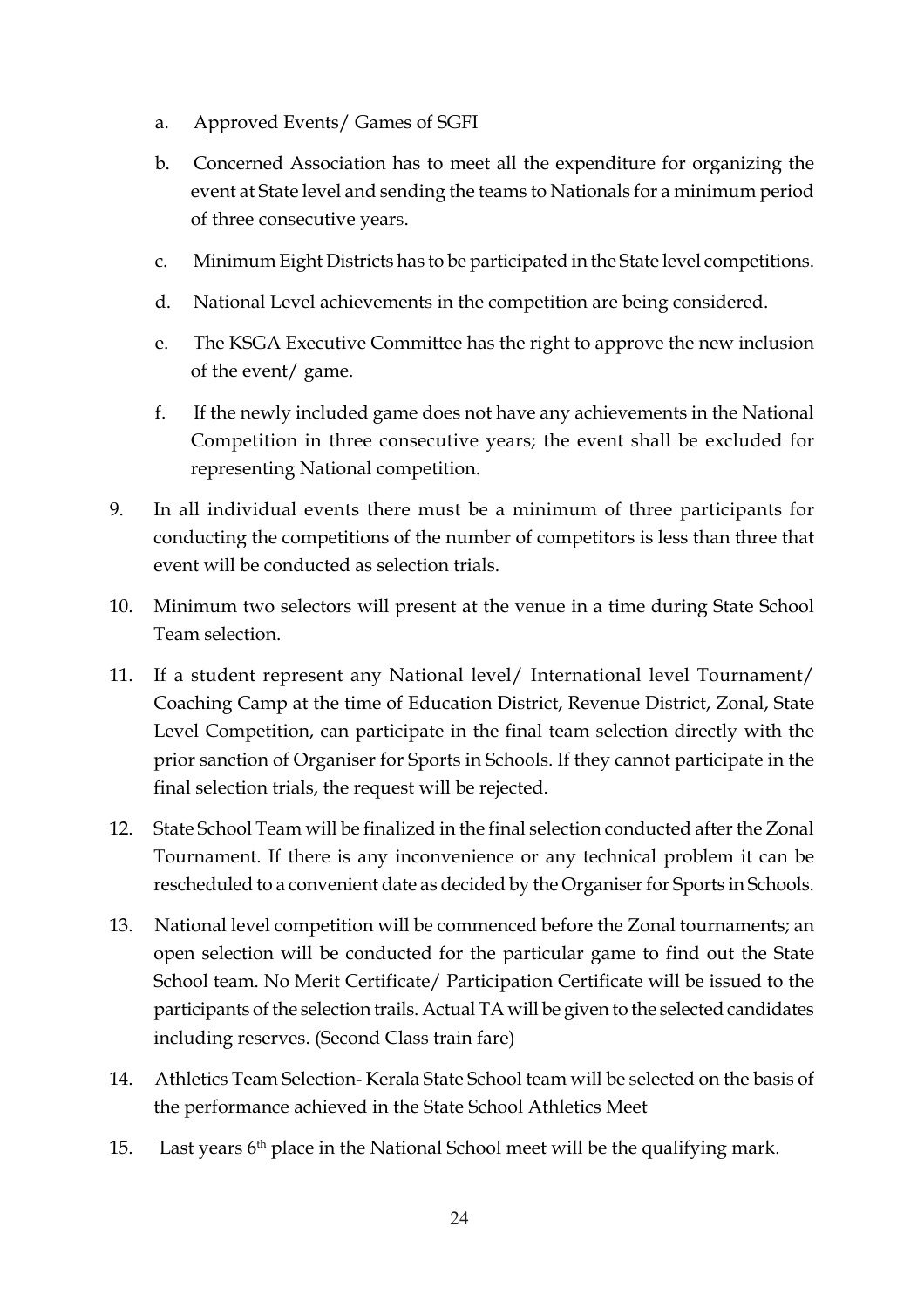- 16. Best Six performers in 100mts and 400mts race will be selected for 4x100mts and 4x400mts Relay.
- 17. In case of a tie in the field events tie-breaking rules of Athletics Federation of India (AFI) will be applied. Still the tie remains it will be finalized in the coaching camp.
- 18. Swimming- State School Aquatics team will be selected on the basis of the performance achieved in the School Aquatics Meet.
- 19. Last years  $6<sup>th</sup>$  place in the National School meet will be the qualifying mark.
- 20. Water polo- State School Water Polo team will be selected from State Water Polo Championship conducted along with State School aquatic meet.
- 21. Number of players will be decided by the norms of SGFI.
- 22. Wrestling- The State School Team will be selected from the final selection trials conducted in connection with state school championship. One wrestler is eligible to participate only in one weight category as per the norms of SGFI.
- 23. In Chess competitions the  $1<sup>st</sup>$  to  $5<sup>th</sup>$  places shall be participated from each zone in the state team selection trails.
- 24. Final selection for state team may be held in three days in the light of increased number of events.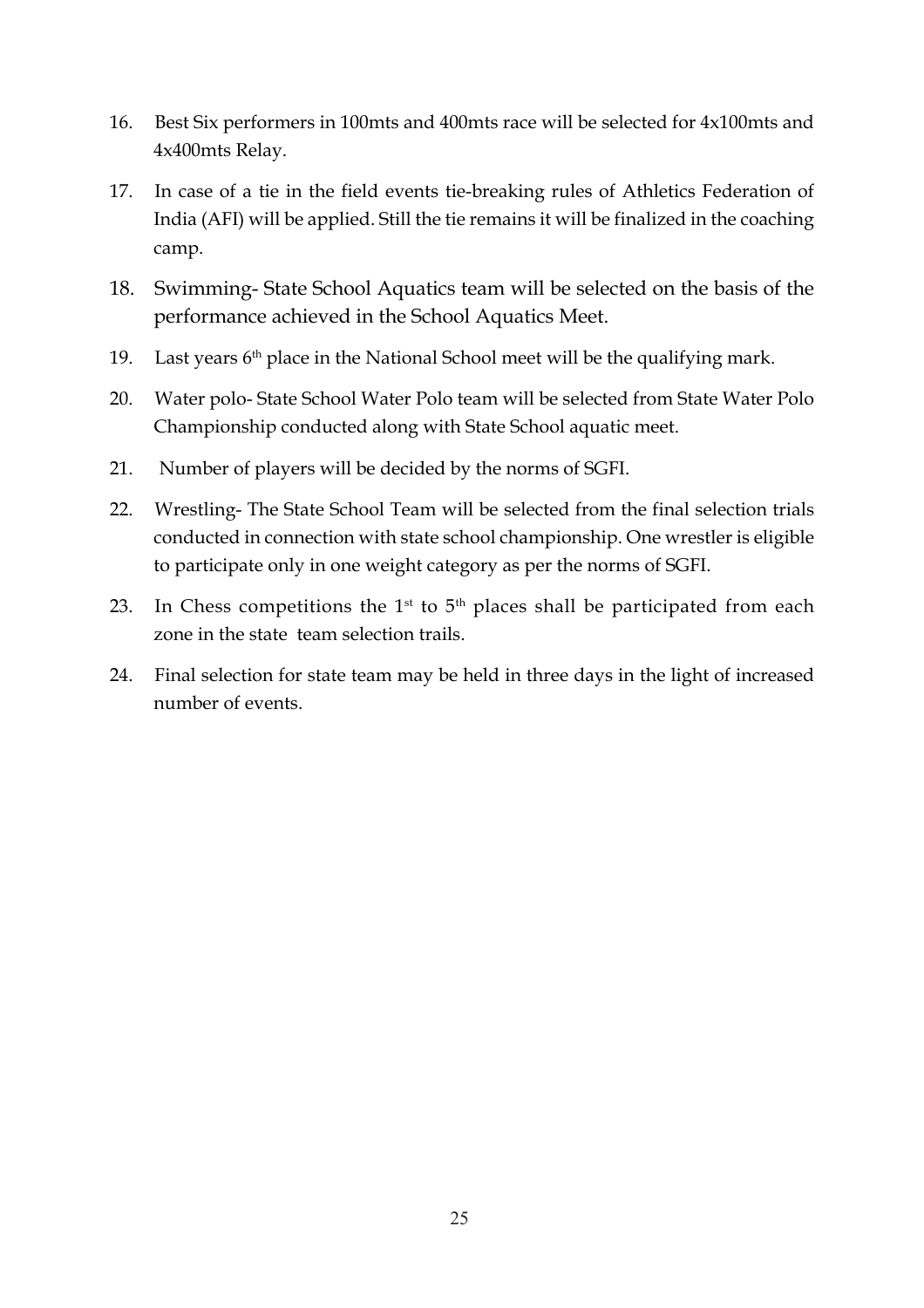#### **CHAPTER VIII**

#### **FORMATION OF COMMITTEES**

The success of the conduct of the State Meets depends on active involvement of the public of the locality. Hence it is highly essential to get the whole hearted support of the MLAs, MPs, Panchayaths, Municipality, City Corporation, District Level Officers of all Departments, VIPs of the locality, Press members of the PTA of local schools, teachers and students Organisation, Land Lords, Merchants, Businessmen, etc. Competent persons are to be selected as chairman and convener of the sub committee.

#### **Organising committee**

#### **Chief Patrons**

- 1. Hon'ble Governor of Kerala
- 2. Hon'ble Chief Minister of Kerala
- 3. Hon'ble Minister for Education
- 4. Hon'ble Leader of Opposition
- 5. Ministers of Concerned Districts

#### **Patrons**

- 1. All MP/MLA of the concerned district
- 2. President, District Panchayath
- 3. Secretary General Education
- 4. District Collector
- 5. Superintendent of Police
- 6. Chairman- Mayor /MLA -concerned constituency/ Municipal Chairman/ President District Panchayath
- 7. Vice Chairman-Deputy Mayor of Concerned Corporation/Municipal Vice Chairman/ President Grama Panchayath/Chairman Standing Committee

| 8. | Ex-Officio President | - Director of Public Instruction                                  |
|----|----------------------|-------------------------------------------------------------------|
| 9. | Vice Presidents      | - Director of Higher Secondary & Director of<br>VHSE              |
|    | 10. General convener | - Deputy Director of Education (wherever the<br>Competition held) |
|    | 11. Joint Conveners  | - JD-Higher Secondary, Deputy Director VHSE,<br>Principal         |
|    |                      | DIET, All district Educational Officers in that                   |
|    |                      | Revenue Dist.<br>26.                                              |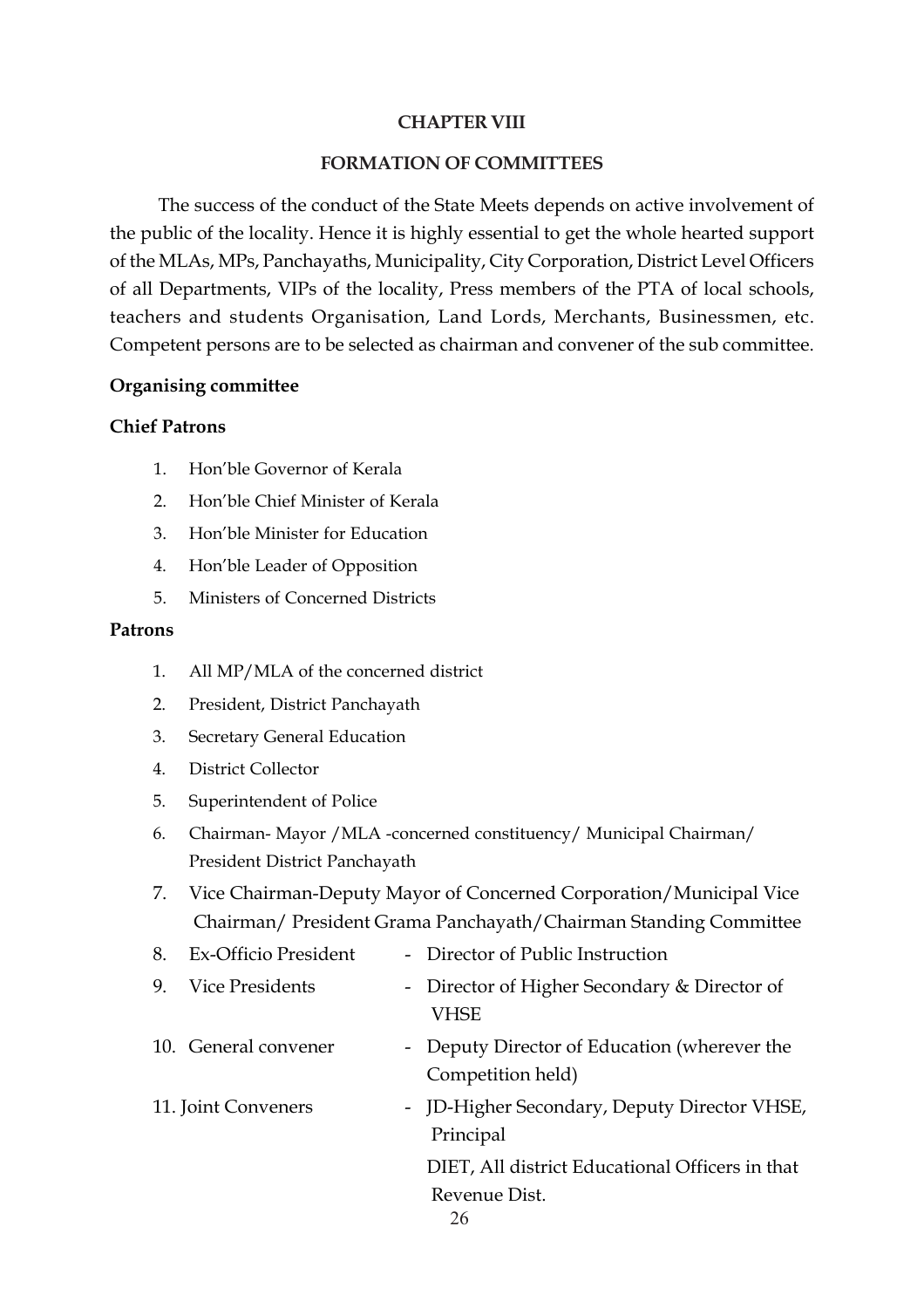| 12. Organising Secretary | - Organiser for Sports in Schools                            |
|--------------------------|--------------------------------------------------------------|
| 13. Coordinator          | - District Sports Coordinator.                               |
| 14. Joint Secretary      | - Rev. District Secretary - wherever the<br>competition held |
| 15. Treasurer            | - A.A. to the Dy. Director - wherever the                    |
|                          | competition held                                             |

#### **Member**s

All members of the Exe-committee (KSGA) and chairman, convener and Joint conveners of all the Sub committees.

## **Sub committees**

- 1. Reception
- 2. Food
- 3. Media & Publicity
- 4. Programme
- 5. Law & order
- 6. Welfare
- 7. Accreditation & Registration
- 8. Accomodation
- 9. Transportation
- 10. Light & Sound
- 11. Stage & Pandal
- 12. Ground & Equipments
- 13. Technical
- 14. Souvenir
- 15. Trophy
- 16. Ceremony
- 17. Finance

Note: - The organising Secretary will have overall control on the activities of the sub committees.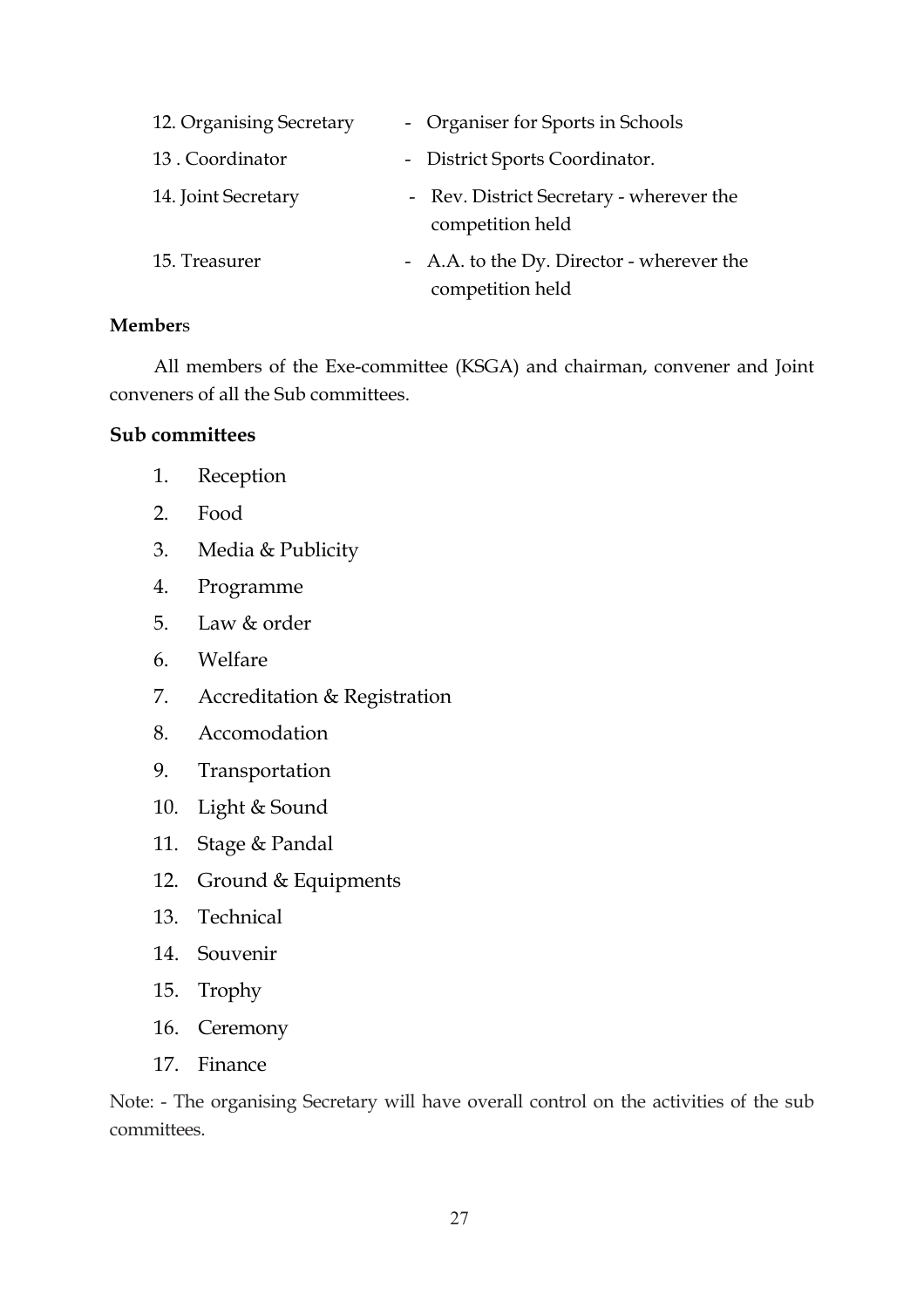## **Functions of various committees**

# **Organising committee**

The full responsibility of the proper conduct of the meets depends on organising committee

- a) To co-ordinate the work of all Sub committees
- b) Preparation and approval of Budget
- c) Allotment of funds to various committees

# **FUNCTIONS OF THE SUB COMMITTEES**

#### **1. Reception**

- a) Constitute a committee
- b) Prepare the list of VIPs to participate the inaugural and valedictory functions and to invite them.
- c) Receive the VIPs and other guests etc. and look after their comforts.
- d) Printing and distribution of invitations.
- e) Distribution of Badges to Guests/all Committee members
- f) All arrangements to be made for the reception of participants at both the Railway stations/Bus stations
- g) Get sanctions from the railway authorities to establish a "Reception Counter" at both the Railway Stations.- formal request letter and fee is to be given to the railway.
- h) Arrange for some "Waiting area" at the stations, where the participants can relax until their transportation is arranged. Arrange for supply of "tea/ water" at these areas.
- i) Necessary arrangements for the return journey of the participants.
- j) The expenditure may be curtailed to the minimum.
- k) A Lady Manager and Male Manager must be appointed as Local Manager for each contingent to look after their welfare

#### **2. Food**

a) Arrange food and beverages for the VIPs, guests and Officials and Volunteers etc on all days.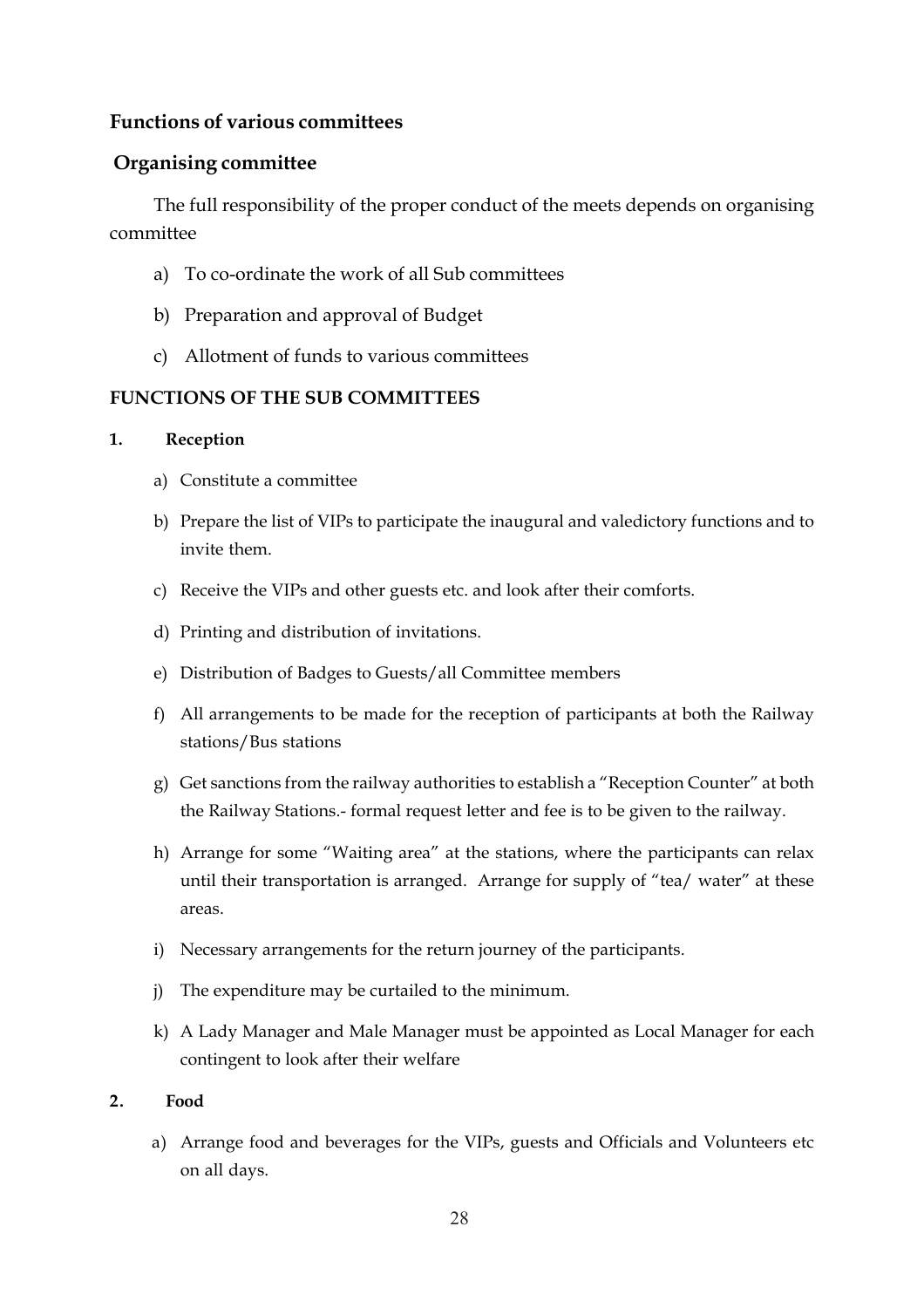- b) Arrangements for ground refreshments to the Officials and Volunteers.
- c) Arrangements for food for the participants
- d) Arrange a separate hygienic Mess Hall (common mess), close to the main accommodation place/ competition area.
- e) The service of experienced cook/caterers especially experts in preparing Kerala Foods.
- f) Care has to be taken for cleanliness and quality of food supplied.
- g) Arrange for adequate quantity of drinking water at the place of competition, accommodation and F& B area. Outsource the supply of mineral water to all these areas. Contact some manufacturers for the supply of the same.
- h) Assign some volunteers under the supervision of some teachers to look after the Refreshments for VIPS. A convenient day may be select in between the meet and provide a grand dinner to all participants & officials.
- i) Liaise with the Reception Committee and Registration committee to reach the final figure of participants

#### **3. Media and Publicity**

- a) Give publicity through press and media.
- b) Press conference may be arranged whenever necessary.
- c) Wall posters and banners may be exhibited.
- d) Arrangements for taking photographs.
- e) Constitute a Committee for the same.
- f) Assign Public Relations Department / individual to look after the Pre publicity programme
- g) Establish a media centre well before the championship begins, at the Venue
- h) Identify an area to establish a media centre at the Venue.
- i) Equip the centre with needed gadgets like wifi connectivity, computers, printers and photocopier etc.- during the competition days.
- j) Liaise with the Technical Committee and Stadium Committee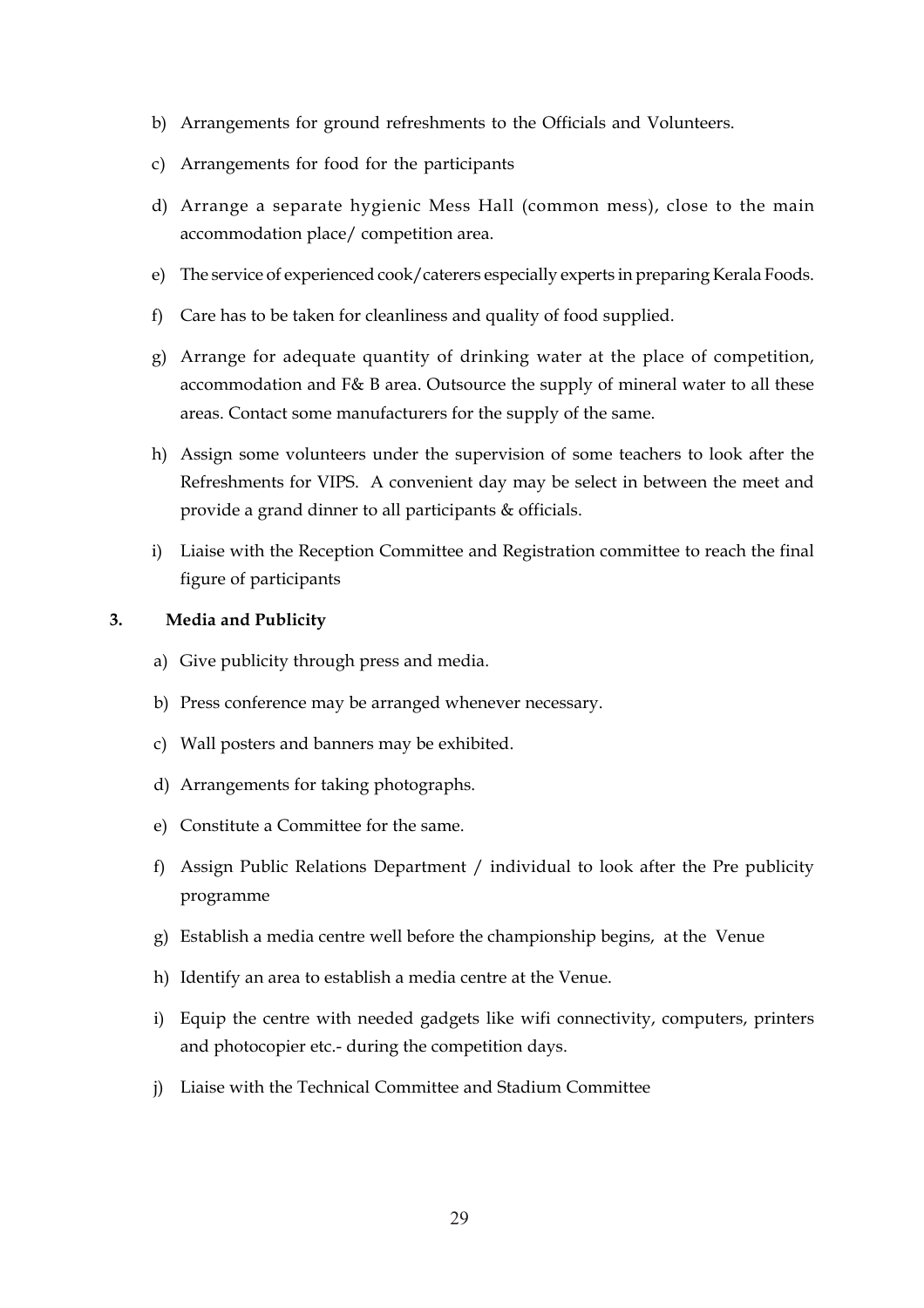#### **4. Programme**

#### **A. Office**

- a) Set up the office at the earliest.
	- i. Equip the office with communicative systems and furniture
	- ii. Depute an officer to manage the correspondence and office
- b) Try to gather approximate number of participants at least 20 days earlier to competition- this will help to arrange the accommodation and transport.
- c) Give publicity through press and media. Press conference may be arranged whenever necessary

#### **B. Pre meet arrangements**

- a. Receive the lists and entries of all participants from the participating districts
- b. Prepare the Technical Handbook
- c. Prepare the detailed programme and order of events.
- d. Prepare all the Score sheets required for the meet.
- e. Prepare the participation certificates for the participants/team officials/Technical Officials.
- f. Preparation of medals.
- g. Preparation of Chest numbers
- h. Distributions of officials Uniform (Caps/T-Shirts/badges, etc.) to the Technical Officials.

#### **C. Meet Management**

- a) Procure/ outsource the required equipments
	- i. Computers
	- ii. Printers
	- iii. Fax Machines
	- iv. Photo copier machine
	- v. Office Stationary
	- vi. Internet
- b) Assign needed qualified Technical Officials
- c) Engage Meet Manager Software for the purpose. Outsource the same to some established firms/ persons.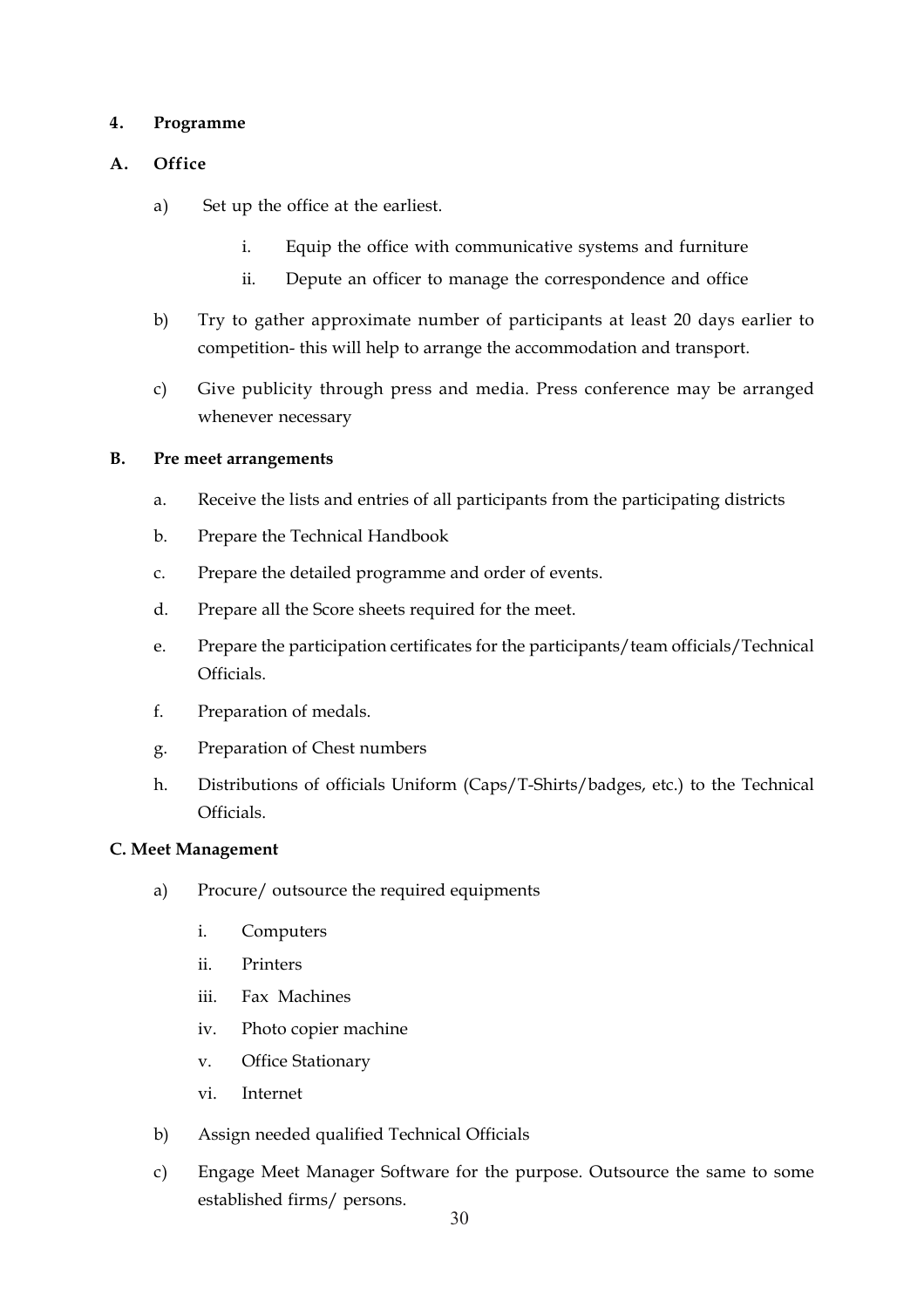- d) Liaise with the Technical Committee
- e) Install a Technical Information Center at the stadium, associate with them for smooth conduct

#### **5. Law and order**

- a) Responsible for maintaining the discipline in the Competition arena, accommodation centre, common mess etc.
- b) Services of Police, N C C , Scouts and other Volunteers may be made use of.
- c) Constantly be in contact with the Police.
- d) Enough security is to be arranged in the stadium.
- e) Entry to the competition area to be limited to competitors, officials and media persons.

#### **6. WELFARE COMMITTEE**

- a) Responsible for the welfare of the participants and Officials.
- b) Necessary arrangements for medical aid and sanitation in and around stadium.
- c) Make necessary medical arrangements in the competition arena, accommodation centre, common mess etc.
- d) Liaise the accommodation committee, ceremony committee, programme committee, Accommodation Committee and take necessary steps to rectify the shortcoming brought in as a feedback from the participants.
- e**.** Supply of Mineral water at different points of competition area.

#### **7. Accreditation and Registration**

- a) Register all the participants and officials
- b) Collect all the entry forms, eligibility certificates and birth certificates and check same in consultation with the programme committee.
- c) Issue accreditation cards to all the participants.
- d) Constitute a committee to look after the Registration
- e) Liaise with the Committees like Accommodation and Transportation to have a smoother function

#### **8. Accommodation**

- a. Identify areas of accommodation –
- b. Block the area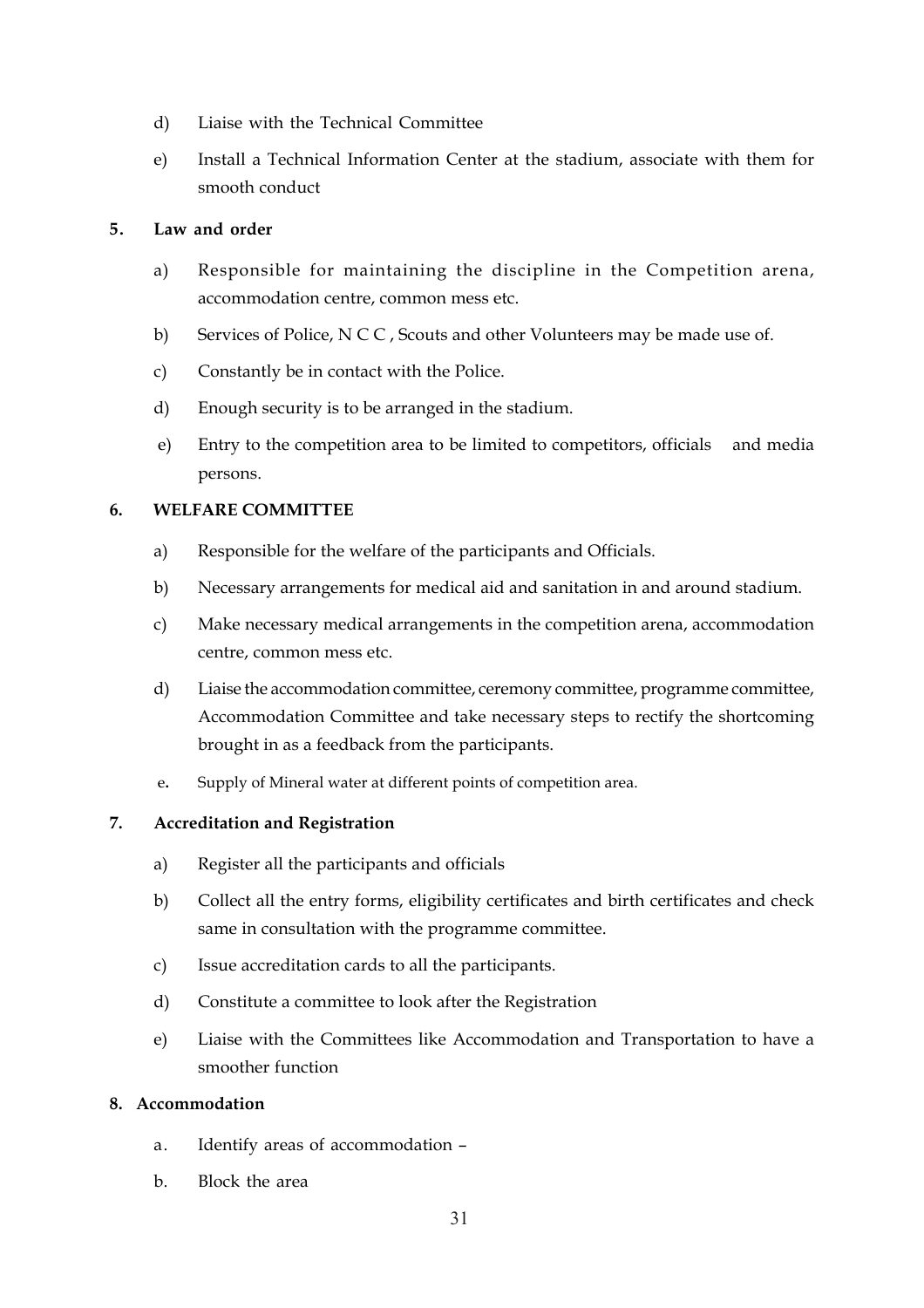- c. The Accommodation centre must have sufficient no. of toilets and also ensure the availability of fresh water
- d. Arrange for proper water supply
- e. Ensure proper Electrification of the area
- f. Proper lighting of classrooms, lobbies, bathroom areas.
- g. Arrange for proper security for both boys and girls separately
- h. Constant vigilance to be made available at the area of accommodations.
- i. Invited officials' accommodation to be arranged in hotels
- j. Accommodation for VIPs & KSGA Members
- k. Accommodation for media persons if needed
- l. The required no. of rooms for technical officials has to allot to programme committee convener
- m. Confirm the number of participants
- n. Confirm the number of officials expected
- o. Identify the educational institutions and confirm the availability of the same and get the consent from the management at the earliest
- p. Check the facilities available to accommodate the participants
	- i. Number of toilets available
	- ii. Water sources
	- iii. Overhead tanks for storage of water
	- iv. Availability of Class rooms with door and locks if school is selected as accommodation center
	- v. Electrifications in the classrooms, verandah, toilet areas and premise of the building
	- vi. Security and protection available to the area- like compound wall, accessibility to the building from the nearby areas etc.
	- vii. Block the rooms at various hotels/ lodges in the close proximity of the stadium
	- viii. Liaise with the Reception Committee Accreditation Committee to streamline the functioning of the Committee

#### **9. Transportation**

- a) Arrange enough vehicles at both railway stations and bus stations
- b) If place of accommodation is at faraway places arrange for transportation- school buses can be arranged for this purpose. Or make arrangements with the Private Bus.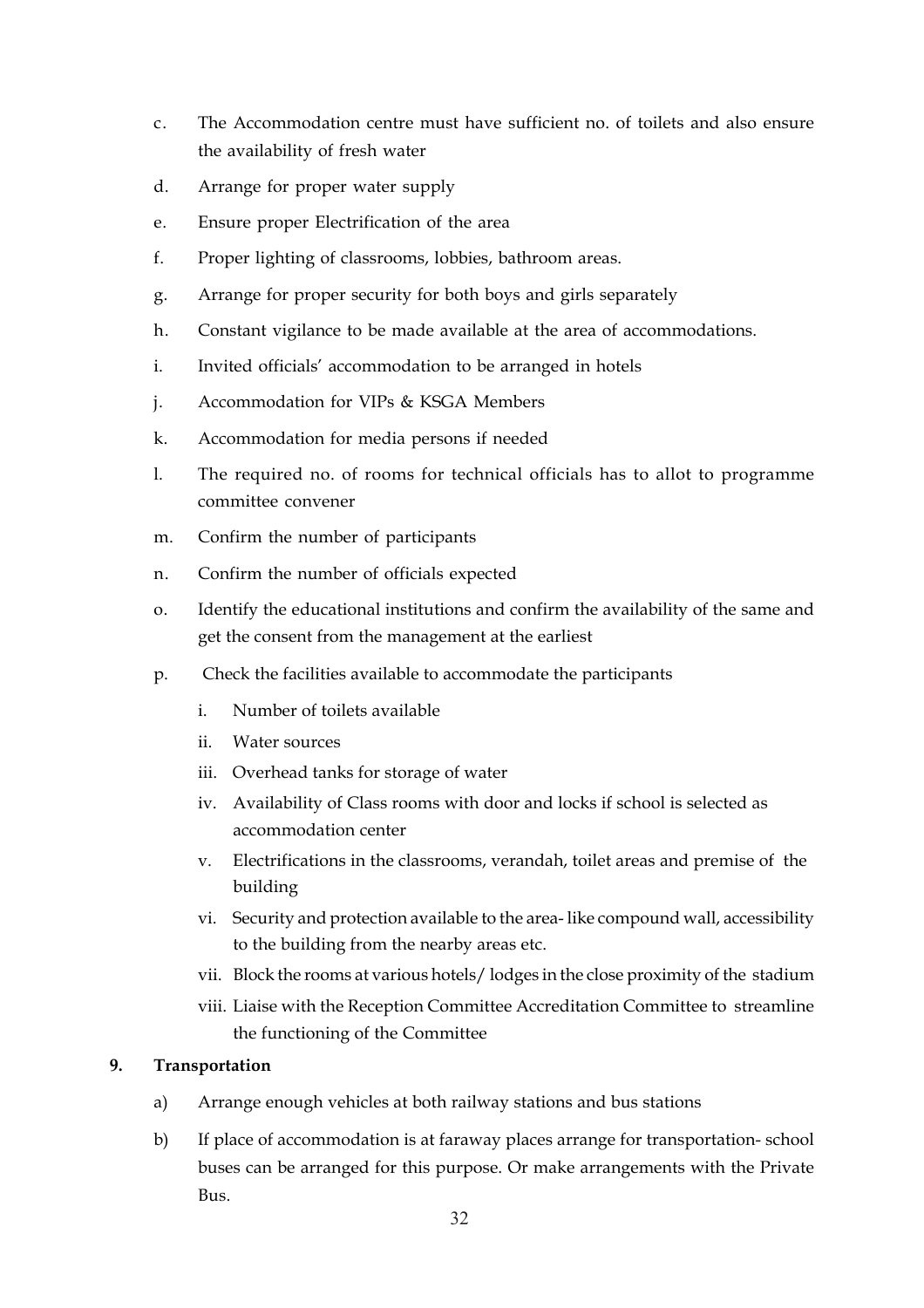- c) Arrange smaller vehicles for VIP movements.
- d) Establish a "control cell" at the Organizing Committee Office.
- e) Make sure the availability of the private school buses for the purpose
- f) Mobilize the departmental vehicles for the use of VIPS.
- g) Liaise with Programme committee, Accommodation committee, Reception Committee, Accreditation Committee to streamline the activities.
- h) At least two buses will be provide by each contingent as their own purpose

#### **10. Light and Sound**

- a) Arrange for good quality sound system and public addressing systems at the Stadium
	- i. Main system at the main pavilion with enough wattage and cordless mikes
	- ii. A small system at the warm up area
	- iii. Another one for starting area
- b) Arrangements for light should be done at the accommodation centers, common mess hall, competition arena, and other necessary places.
	- I. Enough stadium lighting is to be arranged if the main pavilion electrification is incomplete
	- II. Stadium premises is also to be lighted up for the occasion and by Generator is to be arranged.
- c) Provide Electricty to the programme, media and Publicity with sufficient accessories
- d) Provide electricity with necessary plug points to the Photo finish camera.

#### **11. Stage and Panthal**

- a. Outsource the preparation of competition area
	- i. Elevated Platform with roofing for Photo finish Camera
	- ii. Shamiana for Officials at Finishing area.
	- iii. Arrangement of Field Umbrellas at the competition area of field events.
	- iv. Shamiana at Warm up area and at the call room, hold up area, post competition area
	- v. Shamiana around the Stadium out side the fencing and above the pavilion.
	- vi. Arrange separate shamiana for registration (if needed)
	- vii. Arrange separate shamianas for separate mess in the accommodation centre.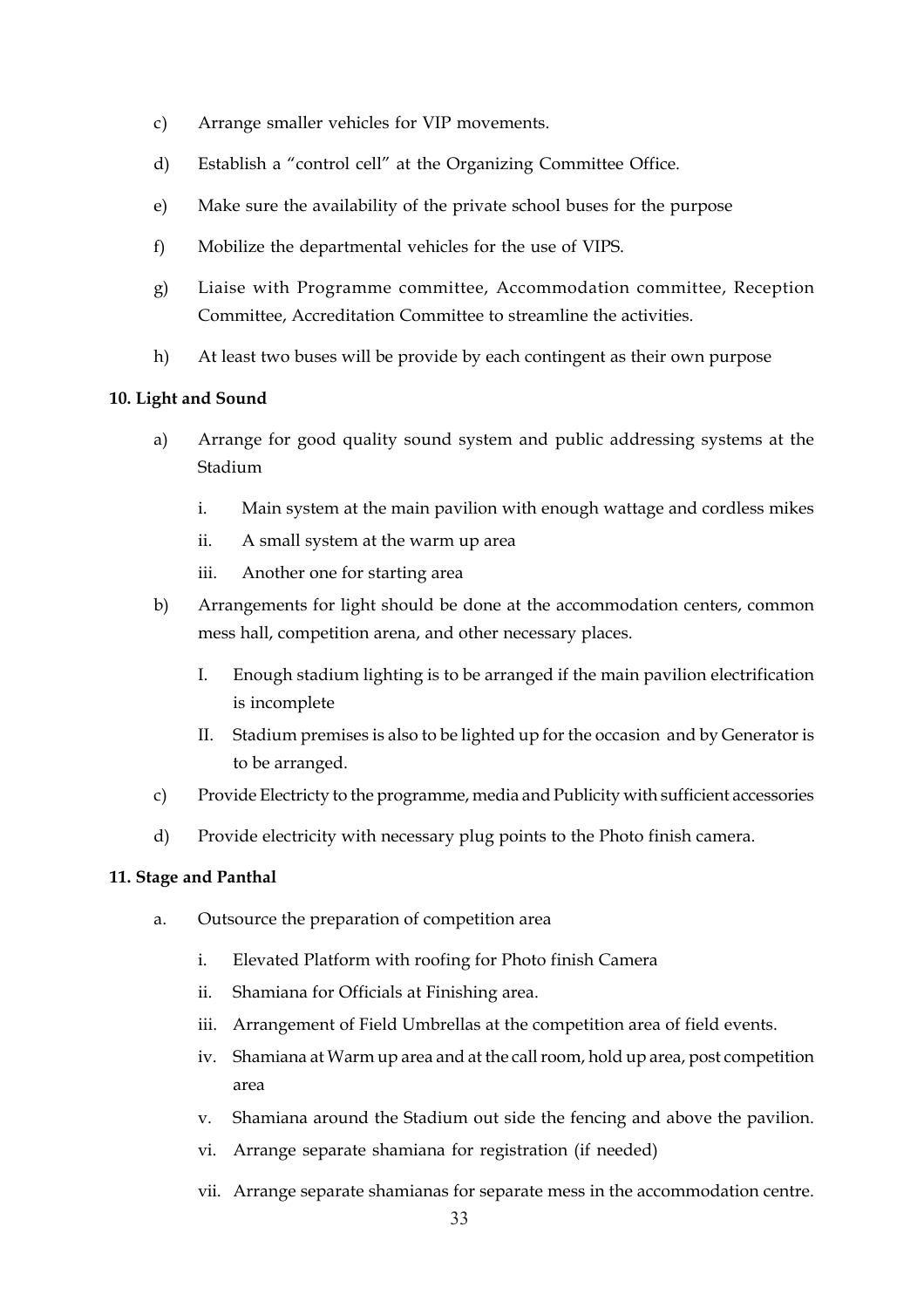- viii. Arrange separate cabin for media room.
- ix . Proper area for Media people.
- x. Camera Stand
- xi. Cafeteria for VIPs
- xii Pandhal for refreshment/ food serving area
- Xiii Arrange separate cabin for Welfare, Law and order, Programme, Trophy, Record, Call room
- XIV. Provide Desk, Table, Bench and Chairs for Food serving area,programme committee office and the required areas.

#### **12. Ground and Equipments**

- a. Give a formal request to the authorities concerned for the allocation of ground
- b. Request to the Secretary, Kerala State Sports Council, Thiruvananthapuram for equipments including photo finish camera, wind gauge etc.
- c. Prepare the list of equipments for the competition.
- d. Procure new set of implements shot, Discus, Javelin and hammer of different weights, minimum five numbers each.
- e. Procure a new set of Starting Gun and Blank cartridges (Starting guns are always a problem)
- g. Proper sanitation
- h. Availability of fresh water in the toilets.
- i. Consult with the Technical Committee for completion of the work.

#### **13. Technical Committee**

- a. Monitor the availability of the equipments and stadium preparation for the competition.
- b. Arrange the sound systems and equipments as per the requirements of the competition.
- c. Appoint technical delegate in consultation with the convener programme committee.
- d. Monitor the warm up area
- e. Arrange for the proper "Marshalling "of the competition area.
- f. Liaise with the publicity committee for the arrangement for the proper media facilities at the stadium
- g. Install a TIC at the stadium, associate with them for smooth conduct.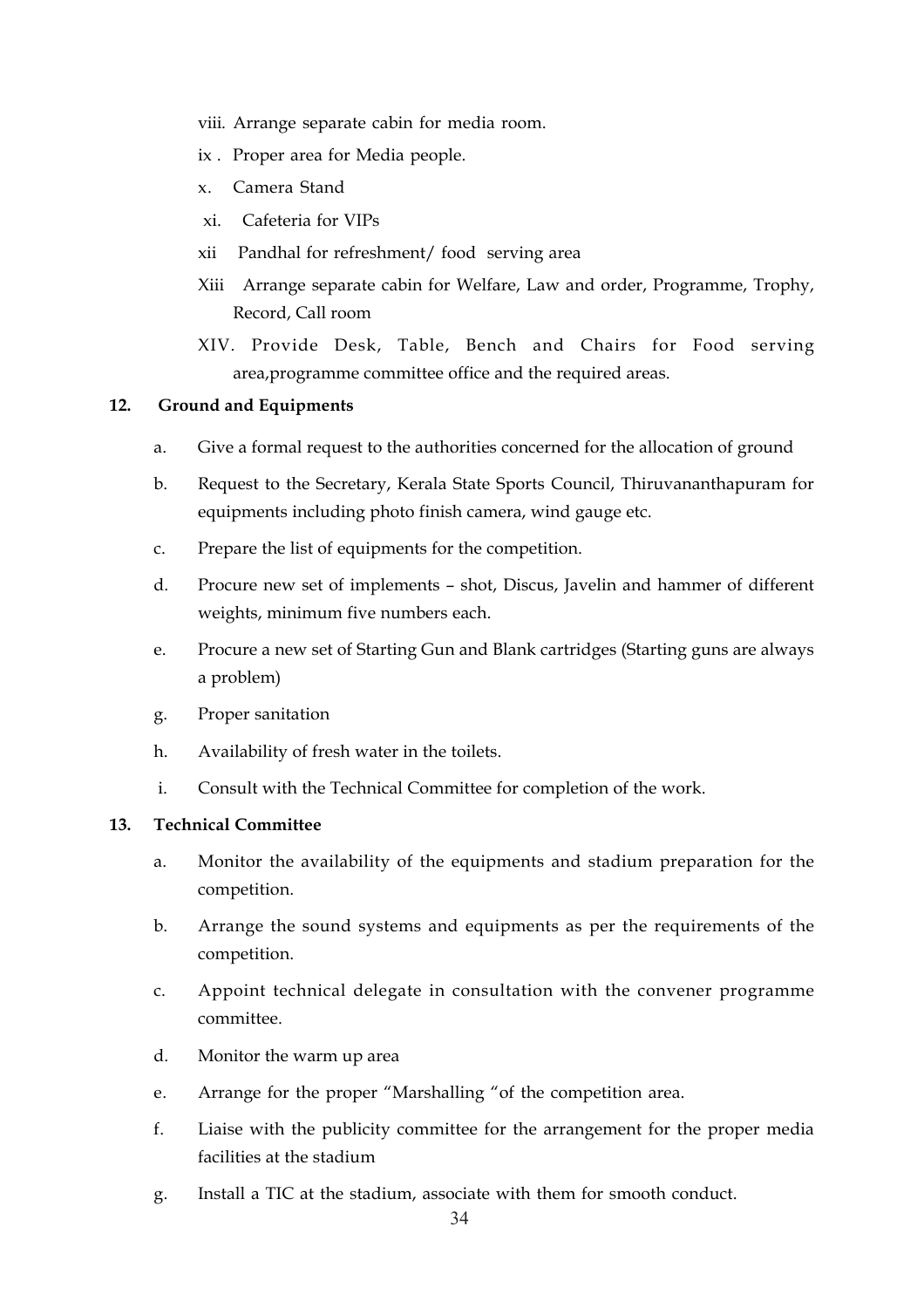- h. Associate with the meet management group and follow up the work.
- i. Certify the technical aspects.
- j. Assign duties to the technical officials.
- k. To appoint, add change or remove any official at any stage of the competition without assigning any reason in consultation with the manager of the meet.
- l. To make alteration in order of events if found necessary with the knowledge of the manager of the meet and convenor of the Programme committee.
- m. To confirm the duties assigned to the programme and ground and equipment committee.
- n. To conduct the clinic for the officials.

#### **14. Souvenir Committee**

a. Collect articles, Photography's, advertisements etc and publish the souvenir as early as possible.

#### **15. Trophy Committee**

- a. Arrange the trophies systematically the order in which the prize list is prepared by the programme committee on that distribution of prizes at the valedictory function may be done without any confusion.
- b. Prepare a register showing the details of each trophy.

#### **16. Ceremony Committee**

- 1. Organise the torch rally
- 2. Arrange the opening & closing ceremony
- 3. Arrange the victory ceremony

#### **17. Finance Committee**

- a. Collection of Donation in Cash or kind from public
- c. To prepare and submit, Expenditure balance, Statement of the funds with in a period of one month after the last day of meet. Conveners of the various committees General Convener, Treasurer and Organising Secretary will be held responsible for settling the accounts.
- d. Sponsorship shall be accepted. Before accepting the Sponsorship prior sanction may be obtained from the Head of the Department.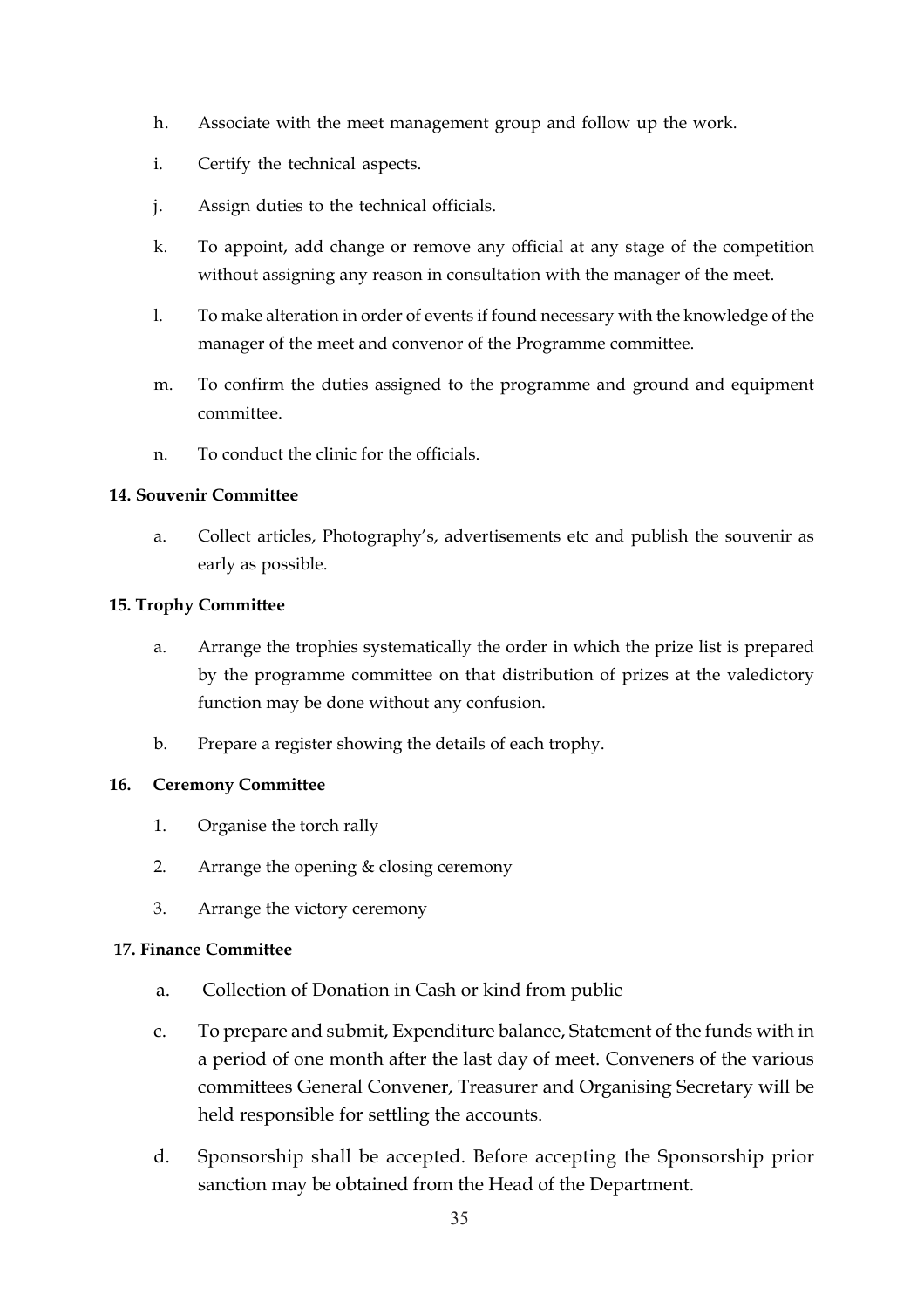# **CHAPTER IX**

# **FINANCE**

## I. **School Level Meets:-**

The Headmasters are permitted to utilize the amount for expenditure to the school Sports and games fees as per the provisions of special fee rules.

## II. **Sub District Level Meets:-**

1. Each School shall pay the following affiliation fee and the same shall be sent to the Assistant Educational Officer

All higher Secondary, Vocational Higher Secondary &

High Schools with strength of more than 1000 students - Rs.200.00 per each

All H S S, VHSS & High School with strength of less

| than1000 students | Rs.150.00 per each |
|-------------------|--------------------|
| <b>UP</b> Schools | Rs. 50.00 per each |

- 2. The Assistant Educational officer should collect the amount as above and remit the same and any other amount collected or received in the capacity as the chairman. Organising committee of the Sub District Championship in a scheduled bank in an S.B Account in the name of the General Convenor, District school athletics championships and shall be operated jointly by the General Convenor and the Treasurer (General Convener AEO) should acknowledge and issue proper receipt of each draft or cheque.
- 3. The expenses for participation (TA of pupils and escorting teachers limited to actual in the district championship shall be met by respective schools. The Headmaster may utilise available funds from special fee collection (Games fee).
- 4. The Assistant Educational officer may accept voluntary contributions and donation from public schools, PTAs for the conduct of sub district championships on proper receipts as per the decision taken by the organizing Committee
- 5. The accounts both receipts and payments will be presented to the D D E and got audited by the DDE. Excess amount if any after the meet may be deposited in a Scheduled Bank in the name of Assistant Educational Officer in his/her official capacity. Special sanction of the Director of Public instruction may be obtained for any sums taken out of this fund thereafter.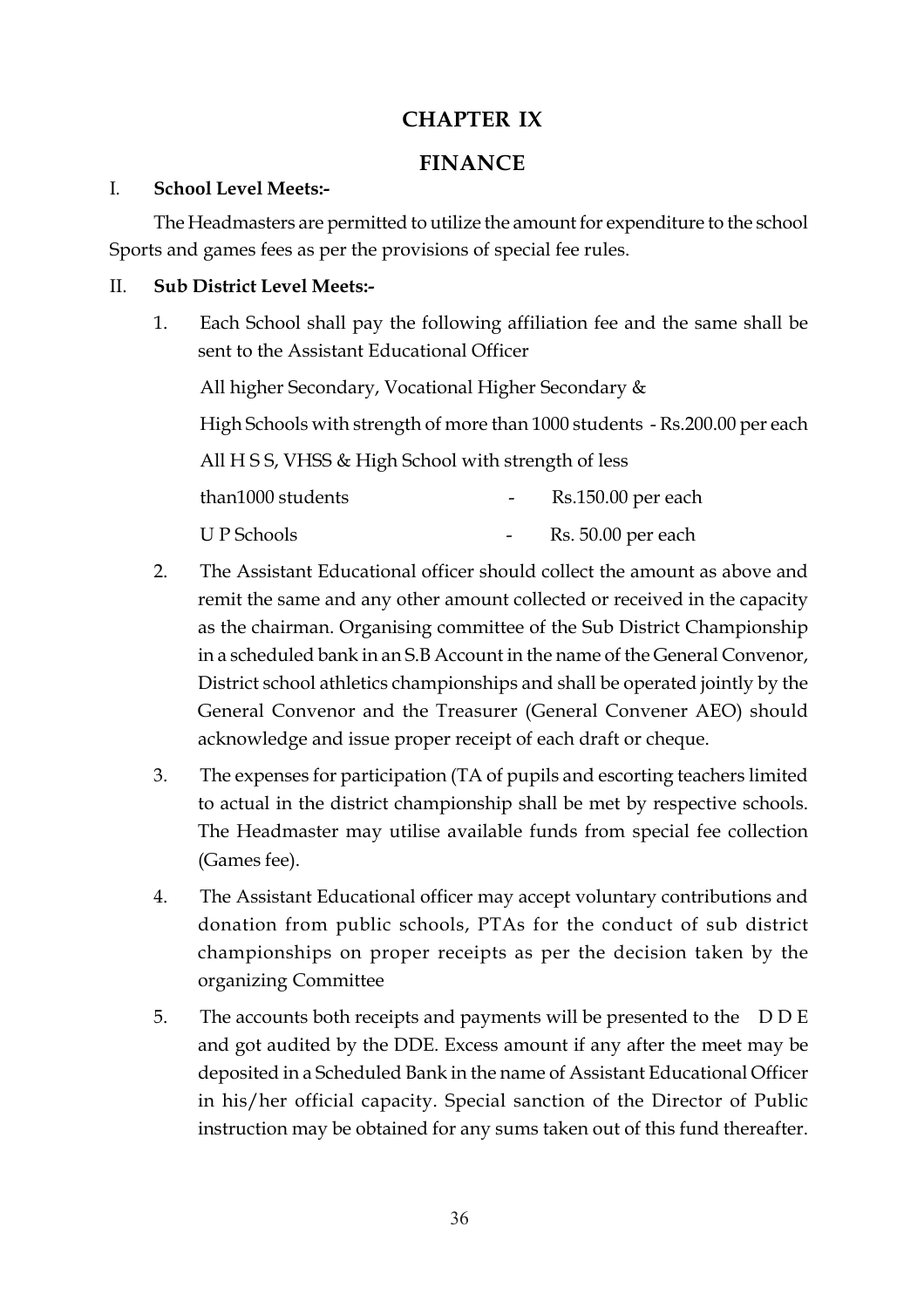#### **IV. Revenue District Level Meets:-**

All the Sub Districts have to remit a sum of Rs.1000/- to the Concerned DDE as the affiliation fee .

The amount should be sent to the Deputy Director of Education by the AEO through a bank draft before 1st August of every year.

The Deputy Director of Education may accept voluntary contributions and donations from public schools, PTAs etc. for the conduct of Revenue District Championships on proper receipts as per the decision taken by the organizing Committee

The amount so received shall be put in a Schedule Bank in the name of the Deputy Director of Education and operated by the Deputy Director and the Treasurer, Administrative Assistant to the Deputy Director (Edn.).

The Deputy Director shall advance 75% of the estimated expenditure for each game to the sub conveners to conduct the game. On completion of each event, the sub convener shall prepare the Bill of charges along with the vouchers and forward with results of competitions to the Deputy Director.

Following rates of T.A. and D.A is permitted for participants and escorting teachers

- 1. T.A. Actual II class Train /Bus Fare F.P.
- 2. D.A Rs. 50/-per head per day for pupils
- 3. Rs. 50 per head per day for escorting teachers.

The expenses for participation of Sub District Teams to Revenue District Tournaments shall met by the respective Educational District from the funds collected for Sub District Sports and Games Meets. The contributions of Higher Secondary & Vocation Higher Secondary @Rs.9- shall be collected by the Principal and handed over to the Deputy Director of Education concerned. The amount received by the Deputy Director should be equally distributed to revenue District Meets and Sub District meets Director of Public Instruction will audit the accounts

## Zonal Tournaments:-

The following rates T.A and D.A is permitted for participants and escorting teachers.

- a. T.A Actual II class Train/Bus fare (F.P)
- b. D.A Rs.  $90/$  = per head for pupils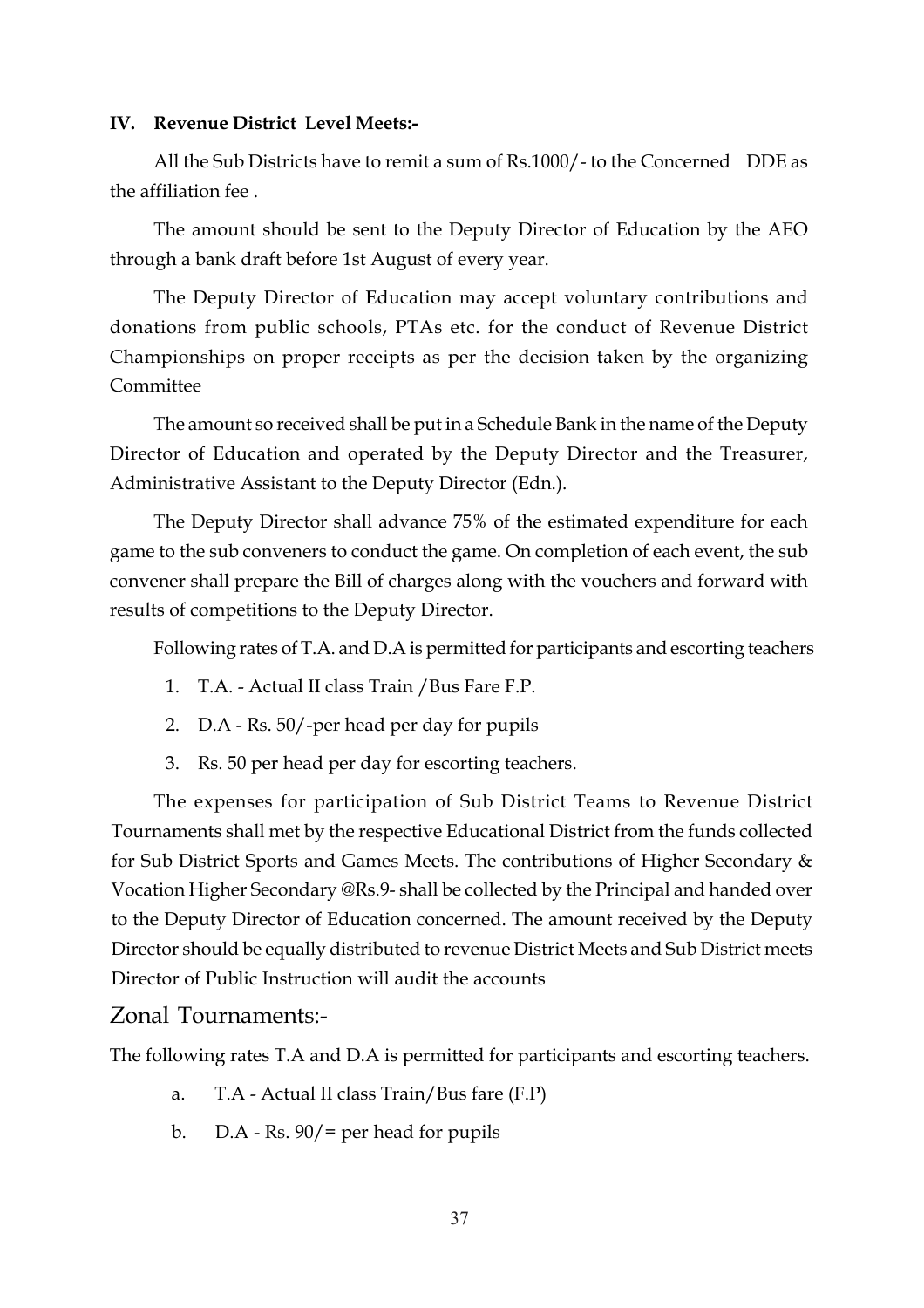c. Rs. 90/= per head per day for escorting teachers.

The D.A of the students at the rate of Rs.90/= per day per head will be given by the DPI at the venue where the competitions are held.

The Deputy Directors who is General Convener of Zonal Organising Committee is empowered to collect from Public/Schools for the additional expenditure than the amount given by the Director of Public Instruction for the successful conduct of Zonal tournaments.

Directorate of Public Instruction will audit the accounts.

# IV. **State Level Meets: -**

- 1. Every UP, HS, HSS, VHSS in the State (Complete or incomplete) will have to contribute the amount as mentioned in Chapter VI clause 2. The amount should be sent to the Director of Public Instruction in the name of Organiser for Sports in Schools, Directorate of Public Instruction. by the way of demand draft before 1st August.
- 2. All receipts should be properly acknowledged and expenditure properly accounted. A cashbook in Form 7 and subsidiary registers in support of details of receipts and expenditure should be maintained for this purpose.
- 3. The participants and escorting teachers are eligible for actual TA and DA and same may be met from the concerned Districts from the amount collected for the Sports and Games Meets of the Districts
- 4. T.A Actual bus/train fare and expense for food for to and fro journey.
- 5. The teams participating in the Inter School competitions at District/ Zonal/ State level will be provided free unfurnished accommodation by the Organisers. Wherever free hospitality is provided, they shall not be eligible for DA.
- 6. The officials appointed for the State Level Meets will be paid mileage allowances and DA as per KSR.
- 7. All accounts of the meet should be finalised and placed before the organising committee and after obtaining the approval of the committee the accounts will be got audited by Chartered Accountant. Balance if any, may be sent to the Director of Public Instruction for being deposited in the Athletic and Games Fund.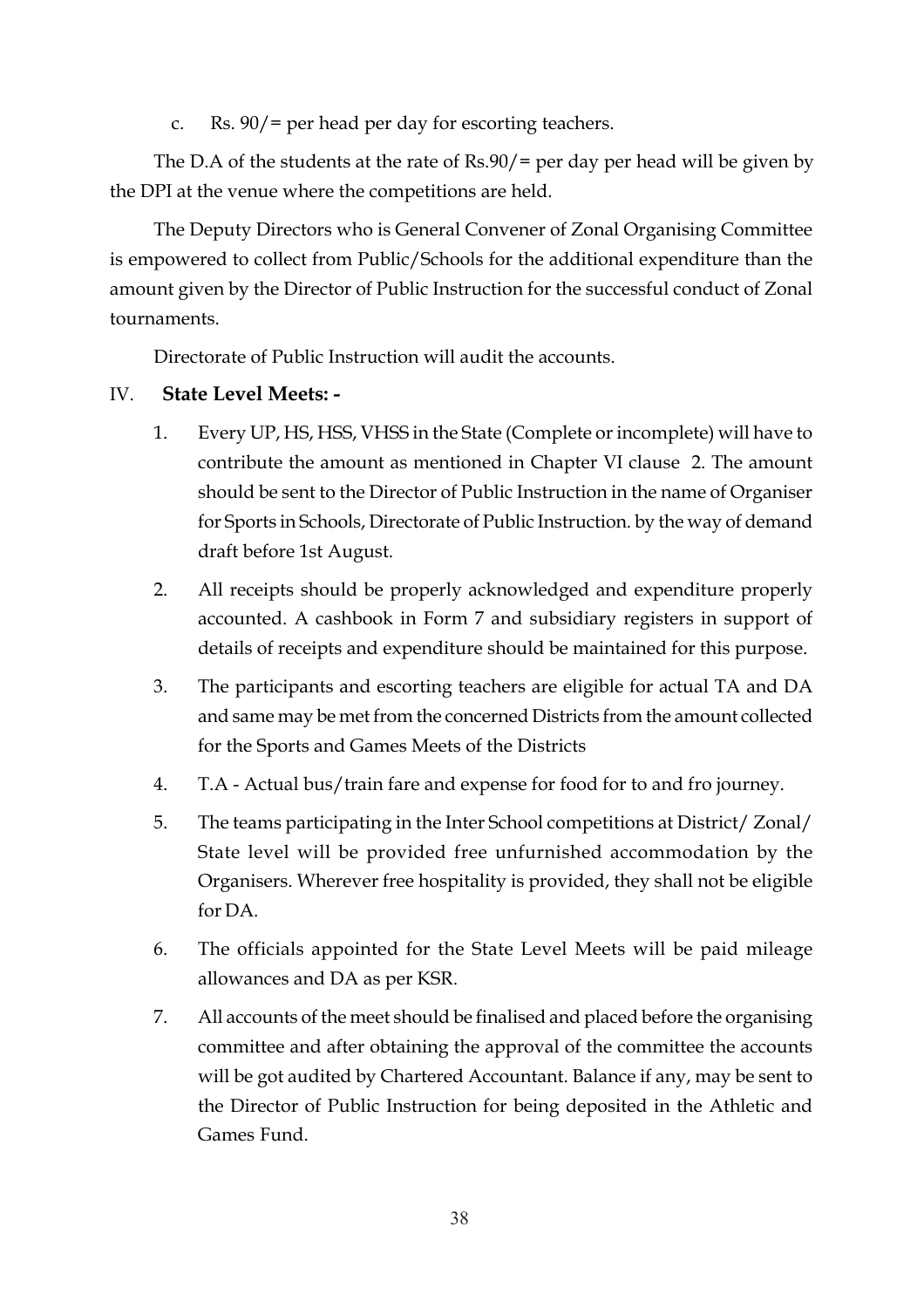# **GRACE MARKS**

## **The terms and conditions for awarding grace marks.**

- 1. Regular School going students are eligible for grace marks.
- 2. Regular student failed in the examination and reappear for the second chance is also eligible for grace marks. Third chance will not be considered. For reappeared candidates, the certificates obtained during the course period are only be considered for grace marks.
	- 3. National level Merit Certificate holder/ National Level participation/ State level Merit Certificate holders are eligible for grace mark.
	- 4. In the case of Higher Secondary students those who secured merit certificate in state level and National level participation, during the course is eligible for grace marks.
	- 5. In the case of Secondary Level students secured merit certificate or participation certificate in state level or national level in 8<sup>th</sup> or 9<sup>th</sup> Standard are only eligible for grace marks if they are participated at least in Revenue District Level Competition in standard X**.**
	- 6. Winners of state, National and Inter National schools sports and games competition organized by the Director of Public Instructions, School Games Federation of India, Asian School Federation and Inter National Schools for Federation are eligible for Grace Mark.
	- 7. Participants in Inter National Competitions are eligible for Grace Mark.
	- 8. Winners in the competitions organized by the state Associations recognised by the Kerala State Sports Council is eligible for Grace Mark.
	- 9. In Games  $5<sup>th</sup>$  and  $6<sup>th</sup>$  Positions will be decided on the basis of Point average.
	- 10. Inter National, National level and State level participants and winners are awarded grace marks in the following way.
		- a. Winner in International Level Competition 25%.
		- b. Runner in International Level Competition 23%.
		- c. International Level Third placeholders 21 %.
		- d. International Participation 20%
		- e. Winner National Level 15 %,
		- f. Runners National Level 13 %.
		- g. National Level Third placeholders 11 %.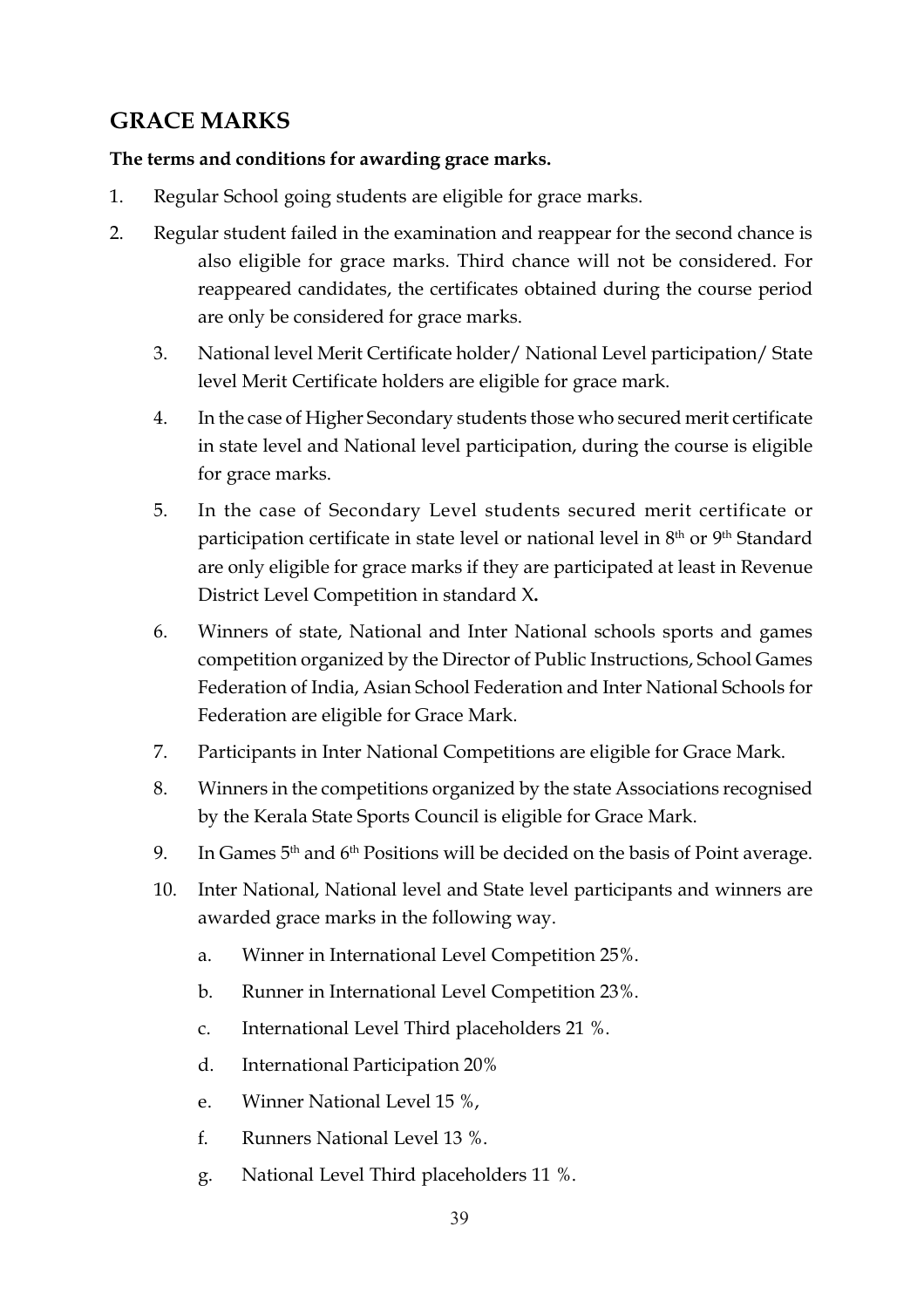- h. National Participation 10%.
- i. State Level Winner 5% to 10% for a pass.
- j. State Level Runner 5%.
- k. State Level Third placeholders 3 %.
- l. State Level participation 2% (4th to  $6<sup>th</sup>$  place in Games and  $4<sup>th</sup>$  to  $8<sup>th</sup>$ place for athletics)
- m. Grace marks may be awarded to the  $8<sup>th</sup>$  place holders in the State level aquatic participants also.
- 11. Higher Secondary students are awarded Grace Marks in the National Level and State Level Competition is as follows.
	- a. Winner in International Level Competition 25%.
	- b. Runner in International Level Competition 23%.
	- c. International Level Third place holders 21 %.
	- d. International Participation 20%
	- e. Winner National Level 15 %,
	- f. Runners National Level 13 %.
	- g. National Level Third placeholders 11 %.
	- h. National Participation 10%.
	- i. State Level Winner 5%
	- j. State Level Runner 4 %.
	- k. State Level Third placeholders 3 %.
	- l. State Level participation 2 % (4th to  $6<sup>th</sup>$  place in Games and  $4<sup>th</sup>$  to  $8<sup>th</sup>$ Place for athletics)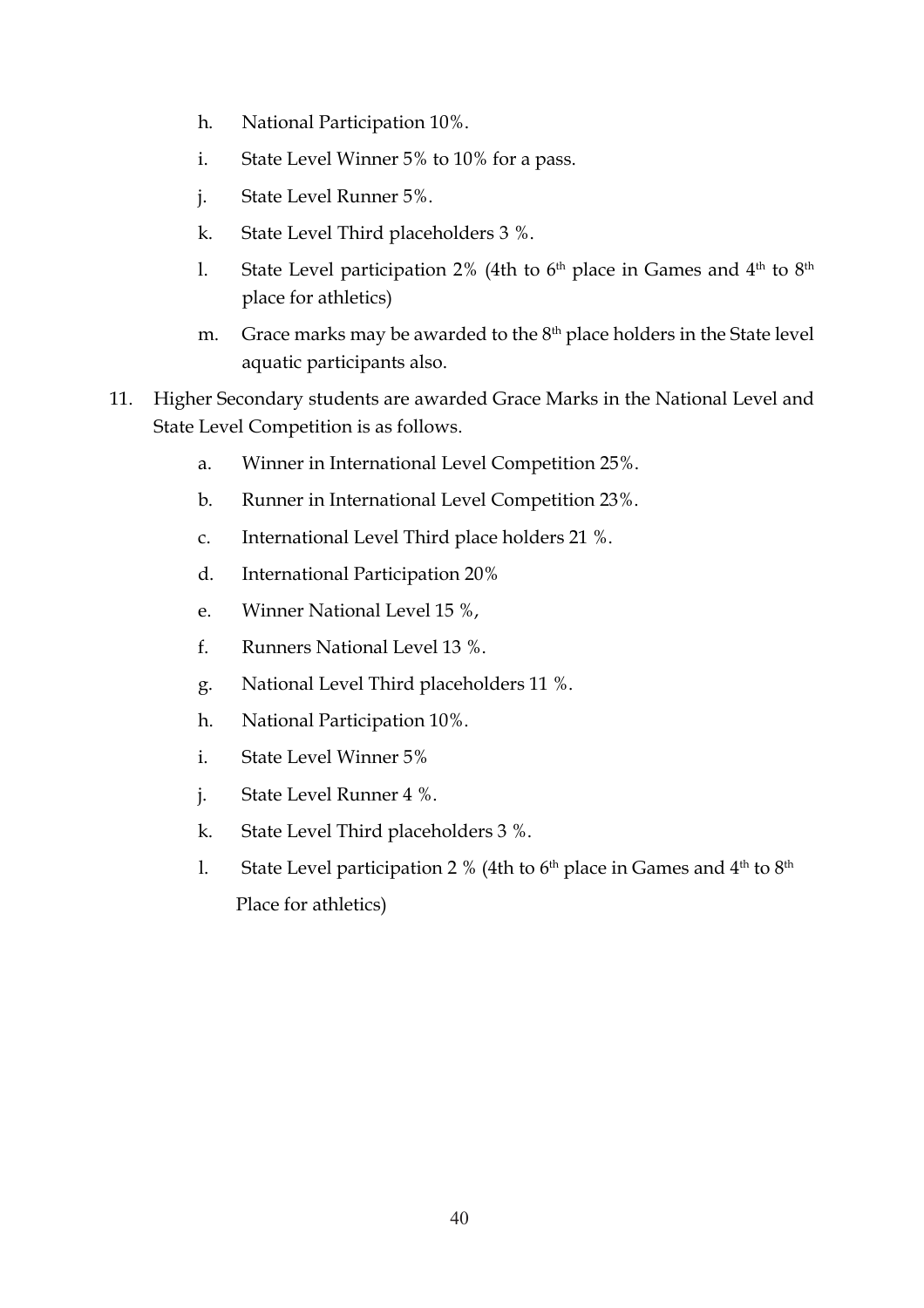## **APPENDIX I**

The inter school competitions shall be held in the following age Groups:

# **Sports & Games**

- 1. Seniors: Below 19 years of age as on 31<sup>st</sup> December of every year & up to 12<sup>th</sup> Std.
- 2. Juniors : Below 17 years of age as on  $31<sup>st</sup>$  December of every year & up to  $10<sup>th</sup>$ Std.
- 3. Sub Juniors : Below 14 years of age as on  $31<sup>st</sup>$  December of every year up to  $8<sup>th</sup>$ std.
- 4. Kiddies: Below 12 years of age as on  $31<sup>st</sup>$  December of every year up to  $7<sup>th</sup>$  std.
- 5. L P Kiddies: Below 10 years of age as on  $31<sup>st</sup>$  December of every year up to  $4<sup>th</sup>$ std.
- 6. L P Mini: Below 8 years of age as on  $31<sup>st</sup>$  December of every year up to  $2<sup>nd</sup>$  std.

# **Games**

| 1.  | Basket ball            | Boys and Girls |
|-----|------------------------|----------------|
| 2.  | Volley ball            | do             |
| 3.  | Hand ball              | do             |
| 4.  | Hockey                 | do             |
| 5.  | Kho-Kho                | do             |
| 6.  | Kabaddi                | do             |
| 7.  | Badminton (Shuttle) do |                |
| 8.  | <b>Ball Badminton</b>  | do             |
| 9.  | Table Tennis           | do             |
| 10. | Cricket                | Boys           |
| 11. | Foot ball              | <b>Boys</b>    |
| 12. | Gymnastics             | Boys & Girls   |
| 13. | Tennis                 | Boys & Girls   |
| 14. | Wrestling              | Boys only      |
| 15. | Chess                  | Boys & Girls   |
| 16. | Judo                   | Boys & Girls   |
|     |                        |                |

- 17. Taekwondo Boys & Girls
- Note:- (1) If there are sufficient number of competitors available in each districts, competitions will be introduced and the general rules for conditions will be communicated then and there.
	- (2) The KSGAA shall have power to add or delete any event as and when found necessary except as those modified if any by the School Games Federation of India shall be followed.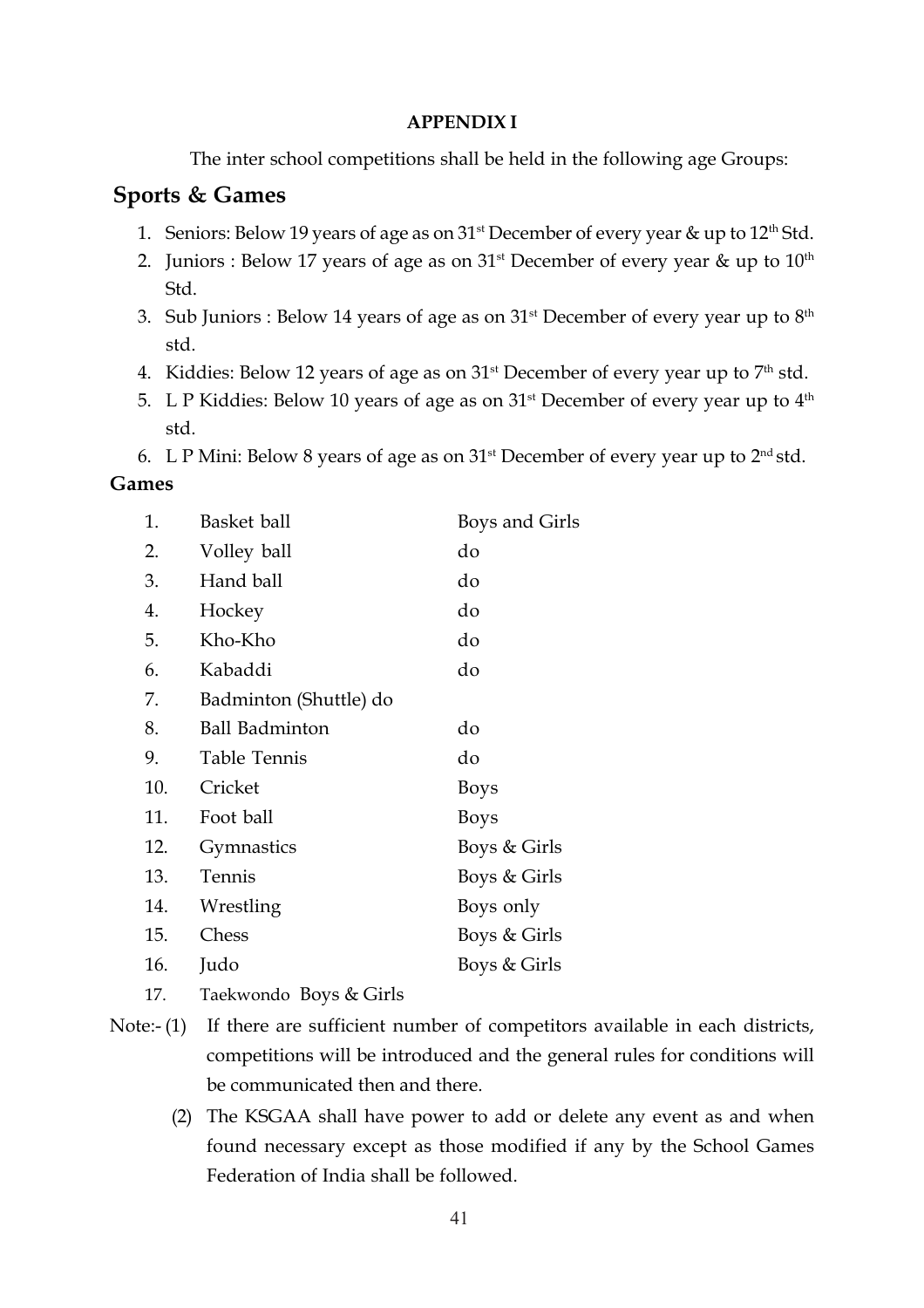|                           |           | ပ                  | ᠆                        | $\overline{\phantom{0}}$ | $\overline{\phantom{0}}$ | $\overline{\phantom{0}}$ | $\overline{\phantom{0}}$ | $\overline{\phantom{0}}$ | $\overline{\phantom{0}}$ | $\overline{\phantom{0}}$ |                          | $\overline{\phantom{0}}$ |                               |  |                                                | ပ             | $\overline{\phantom{0}}$ | ᠆                             | ᠆                        | ᠆        | $\overline{\phantom{0}}$ | $\overline{\phantom{0}}$ | $\overline{\phantom{0}}$       |          |
|---------------------------|-----------|--------------------|--------------------------|--------------------------|--------------------------|--------------------------|--------------------------|--------------------------|--------------------------|--------------------------|--------------------------|--------------------------|-------------------------------|--|------------------------------------------------|---------------|--------------------------|-------------------------------|--------------------------|----------|--------------------------|--------------------------|--------------------------------|----------|
|                           | UNDER-19  | WEIGHT             | 36<br><b>BELOW</b>       | 40-43                    | 43-46                    | 46-50                    | 50-54                    | 54-58                    | 58-62                    | ABOVE 62                 |                          |                          |                               |  | UNDER-19                                       | <b>NEIGHT</b> | BELOW 36                 | $\frac{4}{3}$<br><b>BELOW</b> | BELOW 44                 | BELOW 48 | BELOW 52                 | BELOW 56                 | $\overline{6}$<br><b>BELOW</b> | ABOVE 61 |
|                           |           | m                  | $\overline{\phantom{0}}$ | ᠆                        | $\overline{\phantom{0}}$ | $\overline{\phantom{0}}$ | $\overline{\phantom{0}}$ | $\overline{\phantom{0}}$ | $\overline{\phantom{0}}$ | $\overline{\phantom{0}}$ | $\overline{\phantom{0}}$ | $\overline{\phantom{0}}$ |                               |  |                                                | m             | $\overline{\phantom{0}}$ | $\overline{\phantom{0}}$      | ↽                        | ↽        | $\overline{\phantom{0}}$ | $\overline{\phantom{0}}$ | $\overline{\phantom{0}}$       |          |
|                           |           | WEIGHT             | BELOW 46 Kg              | 46-50                    | 50-54                    | 54-58                    | 58-62                    | 62-66                    | 66-70                    | ABOVE 70                 |                          |                          |                               |  |                                                | WEIGHT        | BELOW 40                 | 45<br><b>BELOW</b>            | BELOW 50                 | BELOW 55 | BELOW 60                 | BELOW 65                 | BELOW 71                       | ABOVE 71 |
|                           |           | ပ                  | $\overline{\phantom{0}}$ | $\overline{\phantom{0}}$ | $\overline{\phantom{0}}$ | $\overline{\phantom{0}}$ | $\overline{\phantom{0}}$ | $\overline{\phantom{0}}$ | ᠊                        | $\overline{\phantom{0}}$ | ↽                        | $\overline{\phantom{0}}$ |                               |  |                                                | O             | $\overline{\phantom{0}}$ | ↽                             | ᠆                        | ᅮ        | ٣                        | $\overline{\phantom{0}}$ | $\overline{\phantom{0}}$       |          |
|                           | UNDER-17  | WEIGHT             | BELOW-32 Kg              | 32-35                    | 35-38                    | $38 - 41$                | 41-44                    | 44-48                    | 48-52                    | 52-56                    | 56-60                    | ABOVE 60                 |                               |  | <b>JUDO WEIGHT CATEGORY</b><br><b>UNDER-17</b> | <b>WEIGHT</b> | BELOW 36                 | $\frac{1}{2}$<br><b>BELOW</b> | BELOW 44                 | BELOW 48 | BELOW 52                 | BELOW 56                 | <u>δ</u><br><b>BELOW</b>       | ABOVE 61 |
|                           |           | m                  | $\overline{\phantom{0}}$ | ᅮ                        | $\overline{\phantom{0}}$ | ᅮ                        |                          |                          | $\overline{\phantom{0}}$ |                          | ᠇                        | $\overline{\phantom{0}}$ |                               |  |                                                | m             | $\overline{\phantom{0}}$ | $\overline{\phantom{0}}$      | $\overline{\phantom{0}}$ | ᠊        | ᠇                        | $\overline{\phantom{0}}$ | ᠆                              |          |
| TAEKWONDO WEIGHT CATEGORY |           | WEIGHT             | BELOW 35 Kg              | 35-38                    | $38 - 41$                | 41-44                    | 44-48                    | 48-52                    | 52-56                    | 56-60                    | 60-64                    | ABOVE 64                 |                               |  |                                                | <b>WEIGHT</b> | BELOW 40                 | BELOW 45                      | BELOW 50                 | BELOW 55 | BELOW 60                 | BELOW 65                 | BELOW 71                       | ABOVE 71 |
|                           |           | ပ                  | $\overline{\phantom{0}}$ | ᠇                        | ᠇                        | ᠇                        | ᡪ                        | $\overline{\phantom{0}}$ | ᠇                        | ↽                        | ᠇                        | ᠇                        | ᠇                             |  |                                                | ပ             |                          |                               |                          |          |                          |                          |                                |          |
|                           | UNDER -14 | WEIGHT             | BELOW-16                 | $16 - 18$                | $18 - 20$                | 20-22                    | 22-24                    | 24-26                    | 26-29                    | 29-32                    | 32-35                    | 35-38                    | 38<br>ABOVE                   |  |                                                | <b>NEIGHT</b> | BELOW 23                 | BELOW 27                      | BELOW 32                 | BELOW 36 | BELOW 40                 | BELOW 44                 | ABOVE 44                       |          |
|                           |           | m                  | ᡪ                        | ᡪ                        | ᡪ                        | ᠇                        | ᠇                        | ᡪ                        | ᠇                        | ↽                        | ᠇                        |                          |                               |  | UNDER -14                                      | m             | ᡪ                        | ᡪ                             |                          |          | ᡪ                        | ᡪ                        | ᡪ                              |          |
|                           |           | WEIGHT             | BELOW 18 Kg              | $18 - 21$                | 21-23                    | 23-25                    | 25-27                    | 27-29                    | 29-32                    | $32 - 35$                | 35-38                    | $38 - 41$                | $\frac{4}{5}$<br><b>ABOVE</b> |  |                                                | <b>NEIGHT</b> | BELOW 25                 | BELOW 30                      | 35<br><b>BELOW</b>       | BELOW 40 | BELOW 45                 | BELOW 50                 | 50<br><b>ABOVE</b>             |          |
|                           | <u>ქ</u>  | $\dot{\mathbf{z}}$ | ᠇                        | $\mathbf{\Omega}$        | ო                        | 4                        | 5                        | ဖ                        | Ľ                        | ∞                        | တ                        | $\overline{0}$           | $\tilde{\tau}$                |  | <u>പ്</u>                                      | <u>o</u><br>Z | $\overline{\phantom{0}}$ | $\mathbf{\Omega}$             | ო                        | 4        | 5                        | ဖ                        | $\overline{ }$                 |          |
|                           |           |                    |                          |                          |                          |                          |                          |                          |                          |                          |                          |                          |                               |  |                                                |               |                          |                               |                          |          |                          |                          |                                |          |

ABOVE 71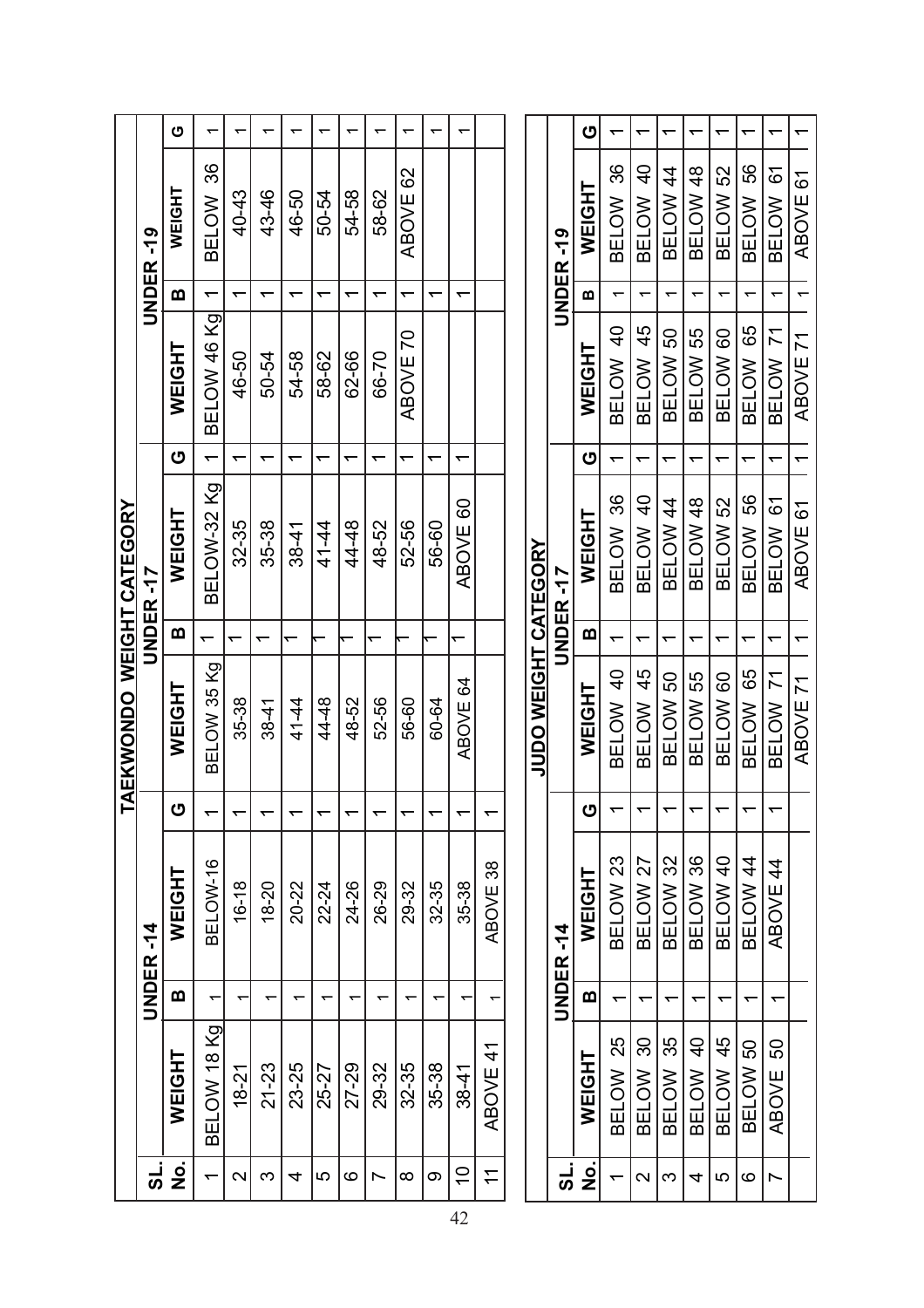| <b>KABADDI WEIGHT CATEGORY</b> |                  |               |                                 |                                 |             |  |  |  |  |  |
|--------------------------------|------------------|---------------|---------------------------------|---------------------------------|-------------|--|--|--|--|--|
| SL.<br>No.                     | <b>AGE GROUP</b> | <b>GENDER</b> | <b>SIZE OF</b><br><b>GROUND</b> | <b>WEIGHT IN KG COMPOSITION</b> | <b>TEAM</b> |  |  |  |  |  |
| 1                              | UNDER-17         | <b>BOYS</b>   | $12 \times 8$ sqm               | BELOW 54 kg                     | 12          |  |  |  |  |  |
| $\overline{2}$                 | UNDER-17         | <b>GIRLS</b>  | $12 \times 8$ sqm               | BELOW 50 kg                     | 12          |  |  |  |  |  |
| 3                              | UNDER-19         | <b>BOYS</b>   | 13 X 10 sqm                     | BELOW 62 kg                     | 12          |  |  |  |  |  |
| 4                              | UNDER-19         | <b>GIRLS</b>  | $12 \times 8$ sqm               | <b>BELOW</b><br>56 kg           | 12          |  |  |  |  |  |

| <b>WRESTLING WEIGHT CATEGORY</b> |               |                  |                  |             |  |  |  |  |
|----------------------------------|---------------|------------------|------------------|-------------|--|--|--|--|
| <b>SLNO</b>                      |               | <b>UNDER -17</b> | <b>UNDER -19</b> |             |  |  |  |  |
|                                  | <b>WEIGHT</b> | <b>BOYS</b>      | <b>WEIGHT</b>    | <b>BOYS</b> |  |  |  |  |
| 1                                | 42            | 1                | 42               | 1           |  |  |  |  |
| 2                                | 46            | 1                | 46               | 1           |  |  |  |  |
| 3                                | 50            | 1                | 50               | 1           |  |  |  |  |
| 4                                | 54            | 1                | 55               | 1           |  |  |  |  |
| 5                                | 58            | 1                | 60               | 1           |  |  |  |  |
| 6                                | 63            | 1                | 66               | 1           |  |  |  |  |
| $\overline{7}$                   | 69            | 1                | 74               | 1           |  |  |  |  |
| 8                                | 76            |                  | 84               | 1           |  |  |  |  |
| 9                                | 85            | 1                | 96               | 1           |  |  |  |  |
| 10                               | 100           | 1                | 120              | 1           |  |  |  |  |
|                                  |               |                  |                  |             |  |  |  |  |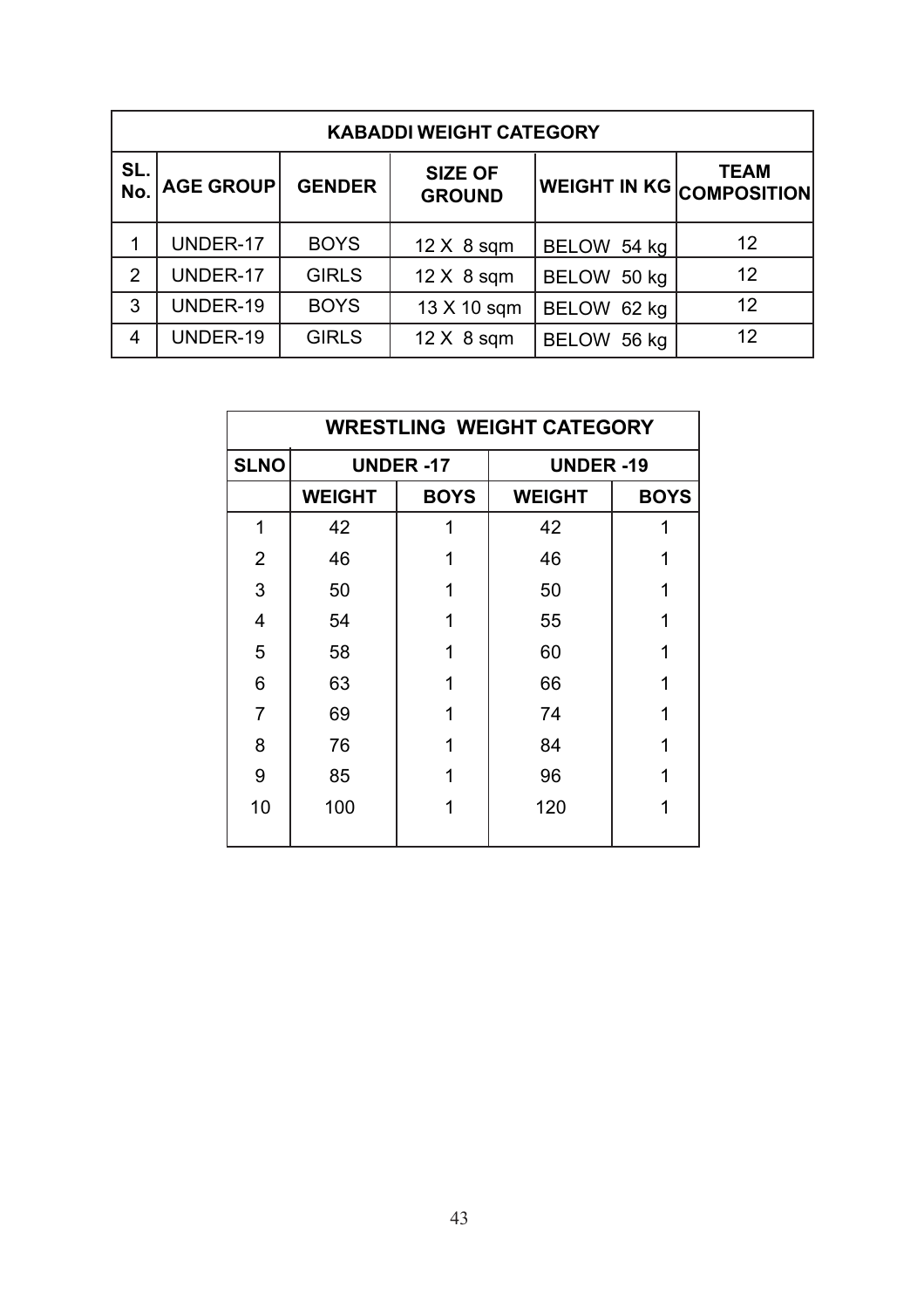# **APPENDIX- II CERTIFICATE OF ELIGIBILITY**

Attach Stamp size photo with

|            |                                                                                            | seal & Signature<br>of Head of<br>Institution |
|------------|--------------------------------------------------------------------------------------------|-----------------------------------------------|
|            |                                                                                            |                                               |
| Sub        |                                                                                            |                                               |
|            |                                                                                            |                                               |
|            | 1. Name                                                                                    |                                               |
|            | 2. Father's Name                                                                           |                                               |
|            | 3. Date of Birth                                                                           |                                               |
|            | 4. Study in Class                                                                          |                                               |
|            | 5. Since when                                                                              |                                               |
|            | 6. Admission No.                                                                           |                                               |
|            | 7. Date of Joining in School                                                               |                                               |
|            | 8. Percentage of attendance                                                                |                                               |
|            | 9. Two permanent bodily marks of the pupil                                                 |                                               |
|            | 10. Details of the previous participation National level competitions                      |                                               |
|            |                                                                                            |                                               |
|            | Signature of the Class Teacher                                                             | Signature of the Student                      |
| knowledge. | Certified that the above-mentioned record is correct as per school records and my personal |                                               |

Date: ……………

|  | Signature of the Sports Organiser |
|--|-----------------------------------|
|  |                                   |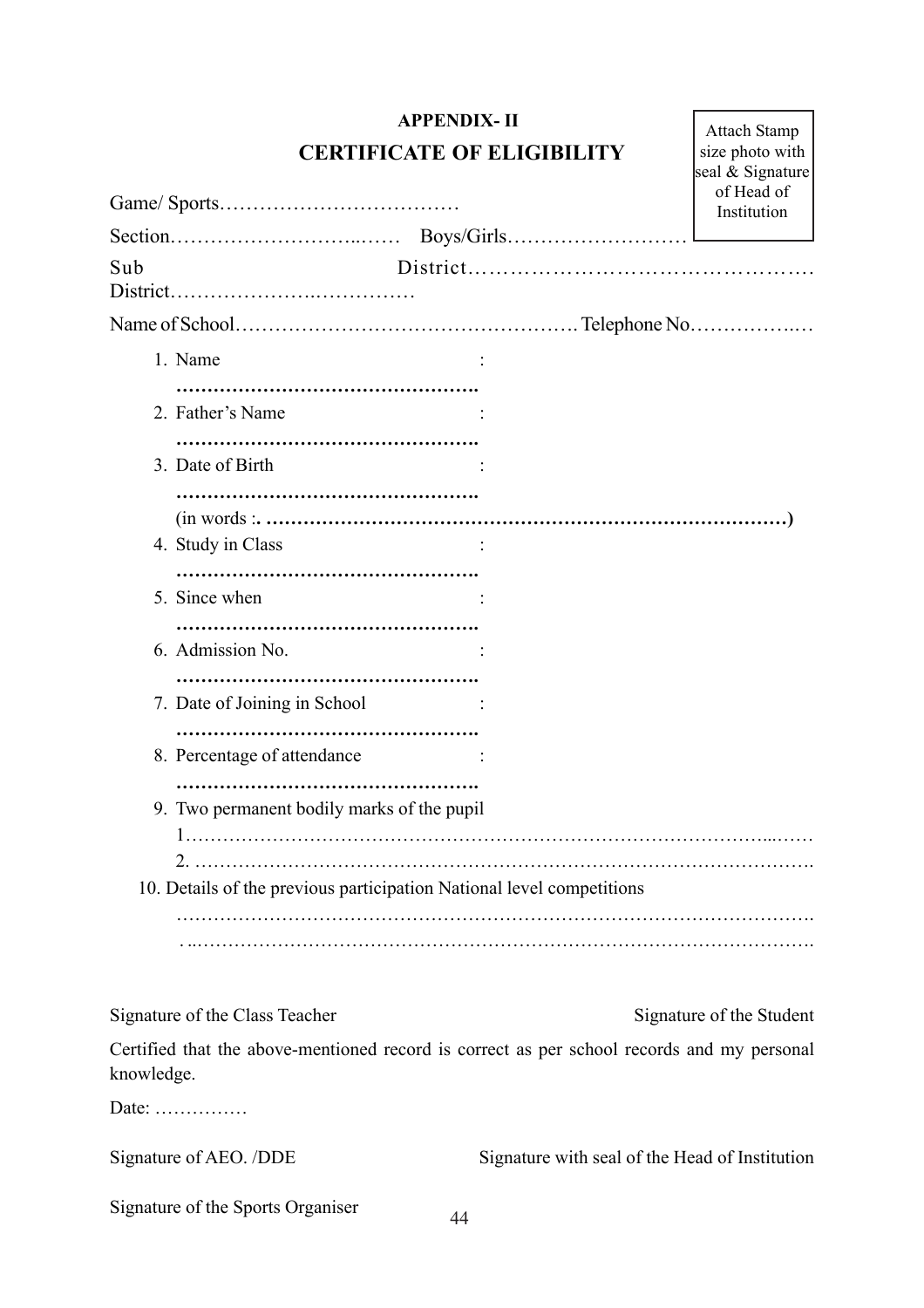# APPENDIX- III ATHLETICS EVENTS

# **The competitions shall be held in the following events**

| <b>Senior Boys</b>        | <b>Junior Boys</b>        | <b>Sub Junior</b><br><b>Boys</b> | <b>Senior Girls</b>       | <b>Junior Girls</b>       | <b>Sub Junior Girls</b> |
|---------------------------|---------------------------|----------------------------------|---------------------------|---------------------------|-------------------------|
| 100m                      | 100m                      | 100m                             | 100 <sub>m</sub>          | 100 <sub>m</sub>          | 100 <sub>m</sub>        |
| 200m                      | 200m                      | 200m                             | 200m                      | 200m                      | 200m                    |
| 400m                      | 400m                      | 400m                             | 400m                      | 400m                      | 400m                    |
| 800m                      | 800m                      | 600m                             | 800m                      | 800am                     | 600m                    |
| 1500m                     | 1500m                     | 80MH (76cm)                      | 1500m                     | 1500m                     | 80MH (76cm)             |
| 5000m                     | 3000m                     | Long jump                        | 3000m                     | 3000m                     | Long jump               |
| 110MH<br>(1.067m)         | 100MH (99cm)              | High jump                        | 5000m                     | 100MH<br>(84cm)           | High jump               |
| 400MH<br>(91cm)           | Long jump                 | Shot put (4kg)                   | 100MH<br>(84cm)           | Long jump                 | Shot put (4kg)          |
| Long jump                 | High jump                 | Discus throw<br>$1$ (kg)         | 400MH<br>(76cm)           | High jump                 | Discus<br>through(kg)   |
| High jump                 | Triple jump               | 4x100M relay                     | Long jump                 | Triple jump               | 4x100m relay            |
| Triple jump               | Pole vault                |                                  | High jump                 | Pole vault                |                         |
| Pole vault                |                           |                                  | Triple jump               | Shot put (4kg)            |                         |
| Shot put<br>(7.260kg)     | Shot put $(5.450kg)$      |                                  | Pole vault                | Discus throw<br>$1$ (kg)  |                         |
| Discus throw<br>2(kg)     | Discus throw1.<br>5(kg)   |                                  | Shot put (4kg)            | Javelin throw<br>(600gms) |                         |
| Javelin throw<br>(800gms) | Javelin throw<br>(800gms) |                                  | Discus throw<br>1(kg)     | 3km Walk<br>4x100m        |                         |
| Hammer throw<br>(7.260kg) | Hammer throw<br>(5.450kg) |                                  | Javelin throw<br>(600gms) | relay                     |                         |
| 5km Walk                  | 5km Walk                  |                                  | Hammer throw<br>(4kg)     |                           |                         |
| 4x100M relay              | 4x100M relay              |                                  | 5km Walk                  |                           |                         |
| 4x400M relay              |                           |                                  | 4x100M relay              |                           |                         |
|                           |                           |                                  | 4x400M relay              |                           |                         |

N B:. Cross country common to all for boys (5Km) and girls (3km) separately

| <b>Kiddies Boys/Girls</b> |
|---------------------------|
| 100m                      |
| 200m                      |
| Long jump                 |
| High jump                 |
| 4X100m relay              |

| <b>L P Kiddies Boys/Girls</b> |
|-------------------------------|
| 50 <sub>m</sub>               |
| 100m                          |
| Long jump                     |
| 4X100m relay                  |

| <b>LP Mini Boys/Girls</b>  |  |  |  |  |  |  |
|----------------------------|--|--|--|--|--|--|
| 50 <sub>m</sub>            |  |  |  |  |  |  |
| 100m                       |  |  |  |  |  |  |
| <b>Standing Broad Jump</b> |  |  |  |  |  |  |
| $4x50m$ shuttle relay      |  |  |  |  |  |  |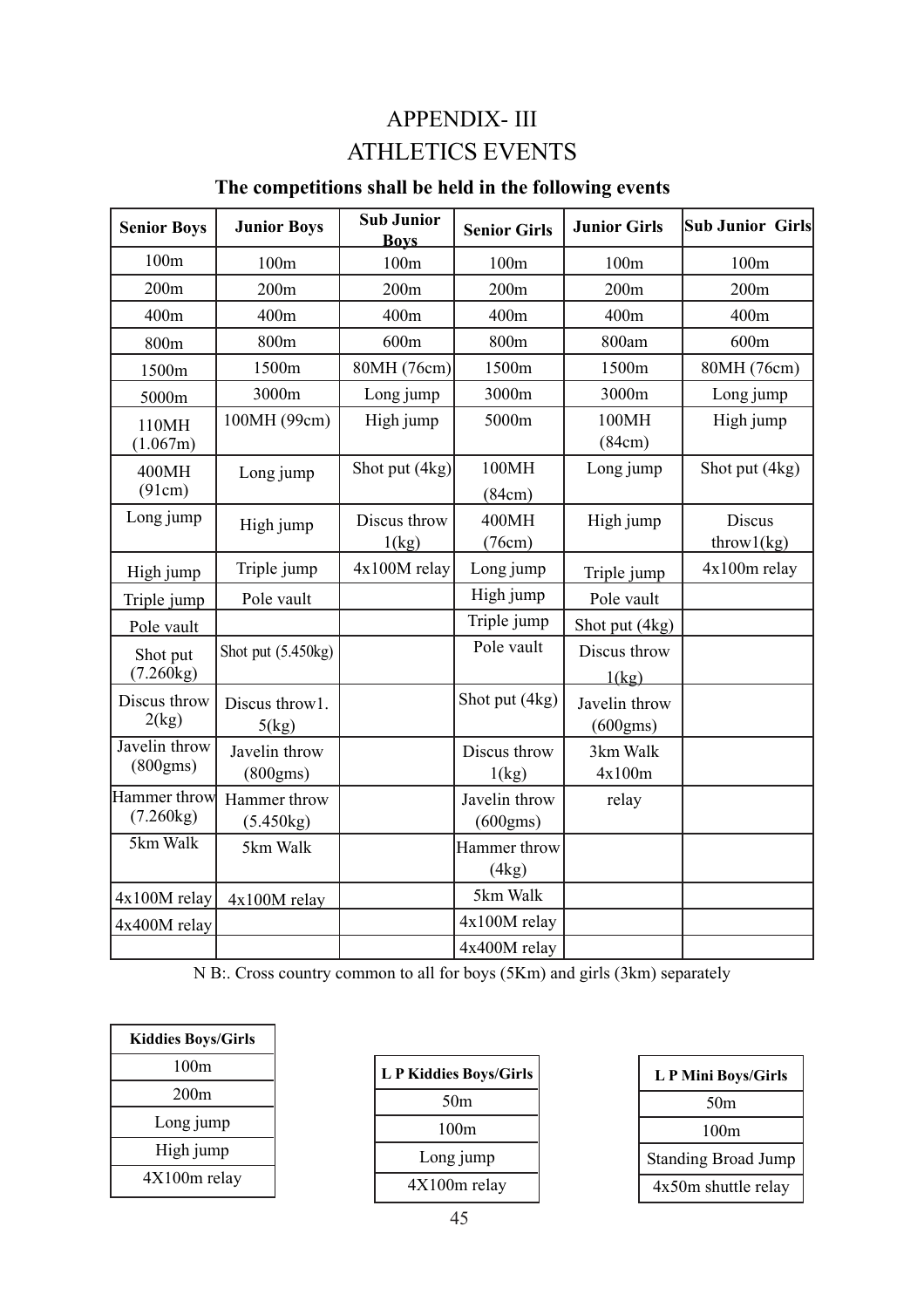# **APPENDIX- IV AQUATICS**

# The competitions shall be held in the following events

| <b>Senior Boys</b>          | <b>Junior Boys</b>            | <b>Sub Junior</b><br><b>Boys</b> | <b>Senior Girls</b>              | <b>Junior Girls</b>              | Sub Junior Girls               |
|-----------------------------|-------------------------------|----------------------------------|----------------------------------|----------------------------------|--------------------------------|
| 50 Free Style               | 50 Free Style                 | Free Style<br>50                 | 50<br>Free Style                 | 50 Free Style                    | 50<br>Free Style               |
| 100 Free Style              | 100 Free Style                | 100 Free Style                   | 100 Free Style                   | 100 Free Style                   | 100 Free Style                 |
| 200 Free Style              | 200 Free Style                | 200 Free Style                   | 200 Free Style                   | 200 Free Style                   | 200 Free Style                 |
| 400 Free Style              | 400 Free Style                | 400 Free Style                   | 400 Free Style                   | 400 Free Style                   | 400 Free Style                 |
| <b>1500 Free</b>            | 800 Free Style                | 50 Back                          | 800 Free                         | 50 Back                          | 50 Back                        |
| Style                       |                               | <b>Stroke</b>                    | Style                            | <b>Stroke</b>                    | Stroke                         |
| 50 Back                     | <b>Back Stroke</b>            | 100 Back                         | 50 Back                          | 100 Back                         | 100 Back                       |
| <b>Stroke</b>               | 50                            | <b>Stroke</b>                    | <b>Stroke</b>                    | <b>Stroke</b>                    | <b>Stroke</b>                  |
| 100 Back                    | 100 Back Stroke               | 200 Back                         | 100 Back                         | 200 Back                         | 200 Back                       |
| <b>Stroke</b>               |                               | <b>Stroke</b>                    | <b>Stroke</b>                    | Stroke                           | <b>Stroke</b>                  |
| 200 Back                    | 200 Back Stroke               | 50 Breast                        | 200 Back                         | 50 Breast                        | 50 Breast                      |
| <b>Stroke</b>               |                               | <b>Stroke</b>                    | <b>Stroke</b>                    | <b>Stroke</b>                    | <b>Stroke</b>                  |
| 50 Breast                   | 50 Breast                     | 100 Breast                       | 50 Breast                        | 100 Breast                       | 100 Breast                     |
| Stroke                      | Stroke                        | Stroke                           | <b>Stroke</b>                    | Stroke                           | Stroke                         |
| 100 Breast                  | 100 Breast                    | 200 Breast                       | 100 Breast                       | 200 Breast                       | 200 Breast                     |
| <b>Stroke</b>               | Stroke                        | <b>Stroke</b>                    | Stroke                           | <b>Stroke</b>                    | Stroke                         |
| 200 Breast<br><b>Stroke</b> | 200 Breast<br>Stroke          | Butterfly<br>50<br><b>Stroke</b> | 200 Breast<br><b>Stroke</b>      | Butterfly<br>50<br><b>Stroke</b> | 50 Butterfly<br><b>Stroke</b>  |
| 50 Butterfly<br>Stroke      | 50 Butterfly<br><b>Stroke</b> | 100 Butterfly<br><b>Stroke</b>   | Butterfly<br>50<br><b>Stroke</b> | 100 Butterfly<br><b>Stroke</b>   | 100 Butterfly<br><b>Stroke</b> |
| 100 Butterfly               | 100 Butterfly                 | 200 Butterfly                    | 100 Butterfly                    | 200 Butterfly                    | 200 Butterfly                  |
| <b>Stroke</b>               | <b>Stroke</b>                 | <b>Stroke</b>                    | <b>Stroke</b>                    | <b>Stroke</b>                    | <b>Stroke</b>                  |
| 200 Butterfly               | 200 Butterfly                 | 200m Individual                  | 200 Butterfly                    | 200 Individual                   | 200mIndividual                 |
| <b>Stroke</b>               | <b>Stroke</b>                 | medley                           | <b>Stroke</b>                    | Medley                           | medley                         |
| 200 Individual              | 200 Individual                | 4x100 Freestyle                  | 200 Individual                   | 400 Individual                   | 4x100 Freestyle                |
| Medley                      | Medley                        | relay                            | Medley                           | Medley                           | relay                          |
| 400 Individual              | 400 Individual                | 4x100 Medley                     | 400 Individual                   | 4x100 Freestyle                  | 4x100 Medley                   |
| Medley                      | Medley                        | relay                            | Medley                           | relay                            | relay                          |
| 4x100<br>Freestyle relay    | 4x100 Freestyle<br>relay      |                                  | 4x100<br>Freestyle relay         | 4x100 Medley<br>relay            |                                |
| 4x100 Medley<br>relay       | 4x100 Medley<br>relay         |                                  | 4x100 Medley<br>relay            |                                  |                                |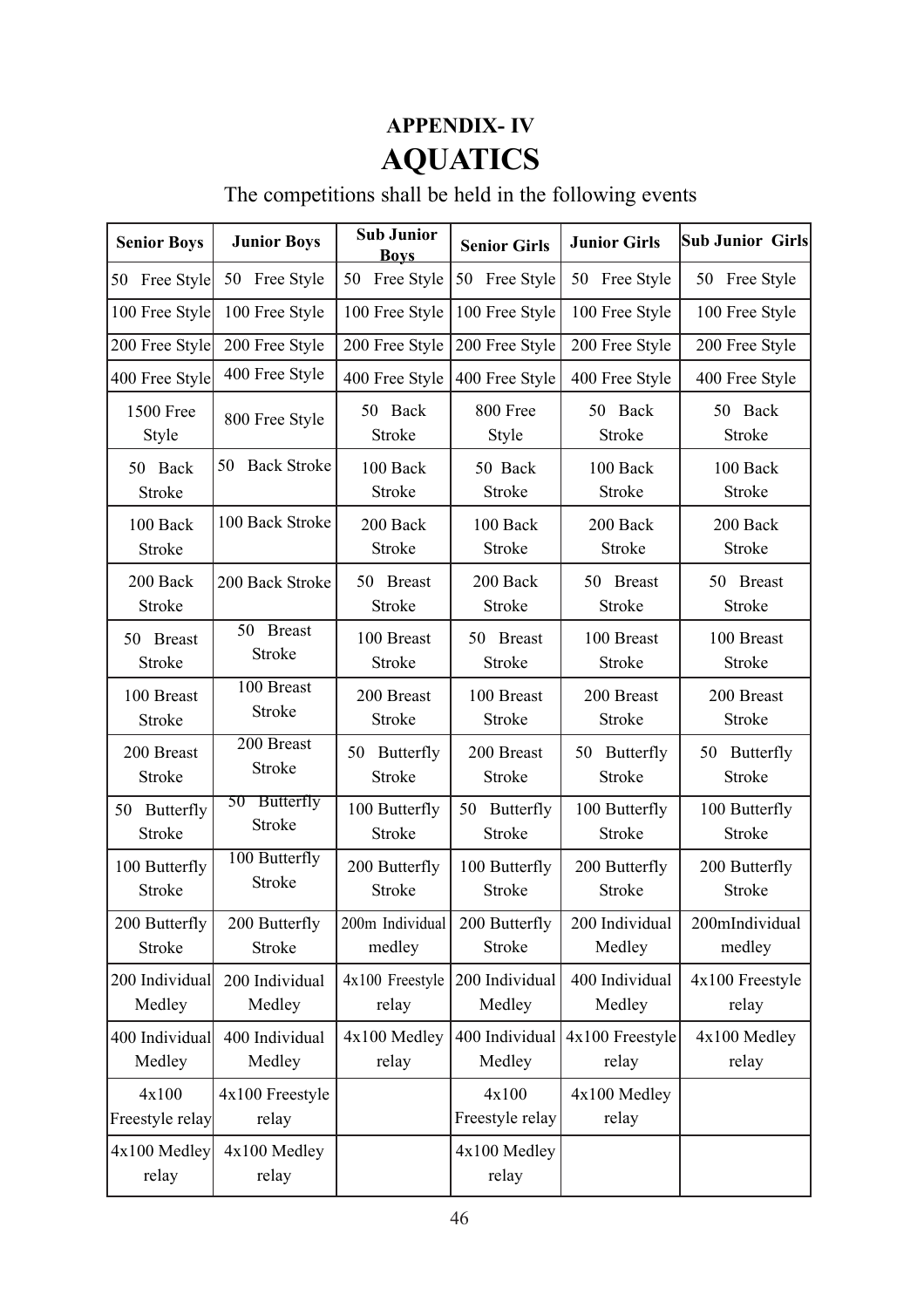# **APPENDIX- V**

In various Games number of players in a team shall be limited as follows

| Sl.No            | Game                 | <b>No. of Players</b>                                                                        |  |  |  |
|------------------|----------------------|----------------------------------------------------------------------------------------------|--|--|--|
| 1                | <b>FOOTBALL</b>      | 18                                                                                           |  |  |  |
| $\boldsymbol{2}$ | <b>HOCKEY</b>        | 18                                                                                           |  |  |  |
| $\mathbf{3}$     | <b>BASKETBALL</b>    | 12                                                                                           |  |  |  |
| 4                | <b>VOLLEYBALL</b>    | 12                                                                                           |  |  |  |
| 5                | <b>BALLBADMINTON</b> | 8                                                                                            |  |  |  |
| 6                | <b>CRICKET</b>       | 16                                                                                           |  |  |  |
| 7                | <b>BADMINTON</b>     | 5                                                                                            |  |  |  |
| 8                | <b>TABLE TENNIS</b>  | 5                                                                                            |  |  |  |
| 9                | <b>KABADDI</b>       | 12                                                                                           |  |  |  |
| 10               | KHO - KHO            | 12                                                                                           |  |  |  |
| 11               | <b>TENNIS</b>        | 5                                                                                            |  |  |  |
| 12               | <b>HANDBALL</b>      | 16                                                                                           |  |  |  |
| 13               | <b>CHESS</b>         | Sub dist-1, Rev.<br>dist-2, Zonal Games-2<br>(from each Rev.Dist),<br><b>State Games-3+3</b> |  |  |  |

**Note:**- The same strength is allowed for participation in the Selection Trails for selection of State Team from District and Zones. The expenditure towards T.A will be met from the special fees funds of the concerned schools.

**National School Games Federation Norms will be followed.**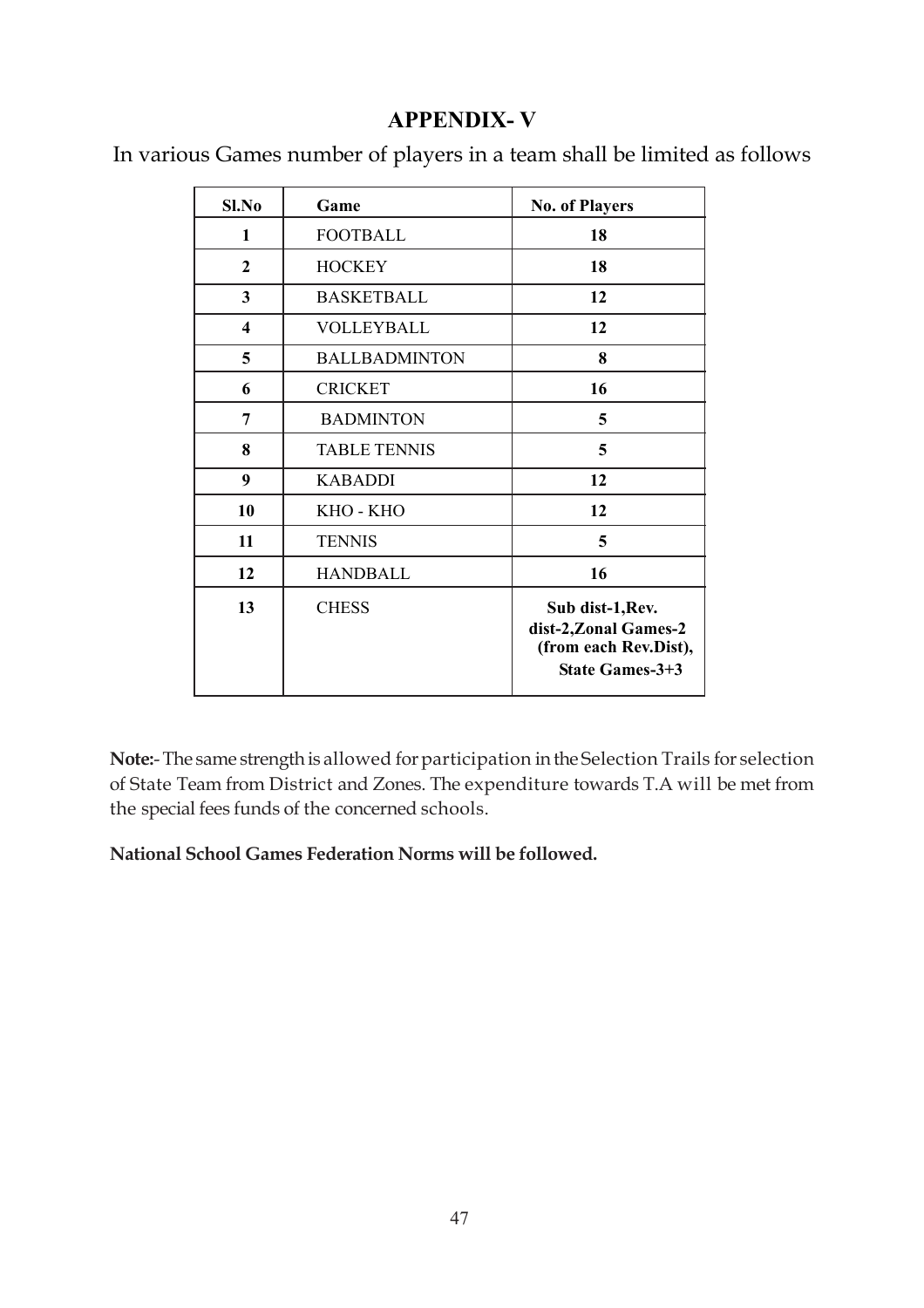# **APPENDIX – VI**

To

The Convenor Inter School Competitions ……………………..Sub District

Sir

I write to inform you that………………………………………………… School proposes to participate in the following events in the Inter School Competitions of ……………………… Sub District for the year……………....…….

| $1. \,$          |
|------------------|
| 2.               |
| 3.               |
| $\overline{4}$ . |
| 5.               |
| 6.               |
| 7.               |
| 8.               |
| 9.               |
| $10.$            |
|                  |

Yours faithfully,

# Principal/ H M Name of School & Address

with Seal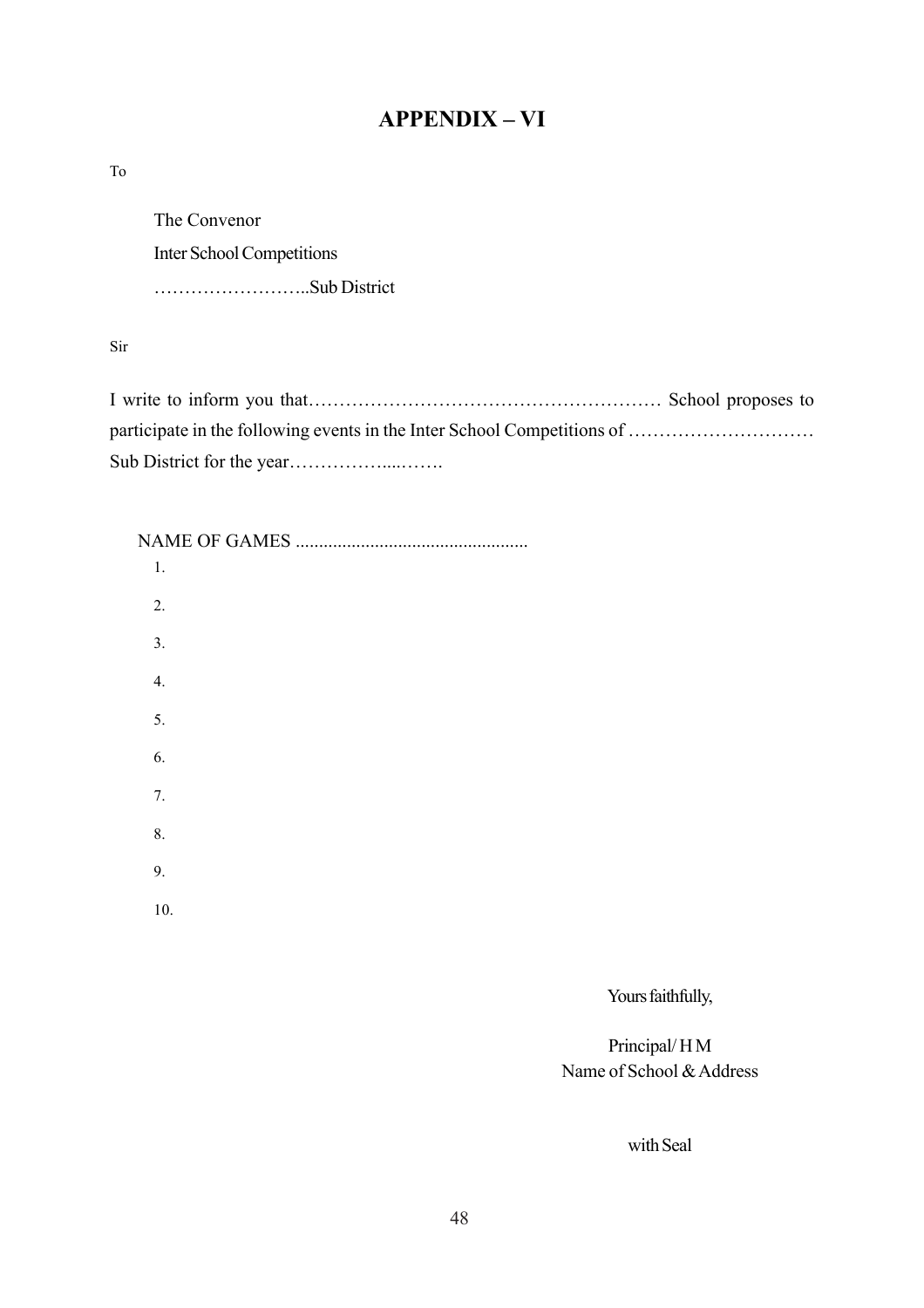# **APPENDIX – VIII ENTRY FORM FOR ATHLETICS & AQUATICS**

Name of School……………………………………………………………………………Section

…………………Boys / Girls.

| $\overline{SI.}$<br>$\rm No$ | $\overline{Bib}.\overline{No}$ | $\operatorname{Ad}.\mathrm{No}$ | Name of student | Fathers Name | Date of<br>Birth | Std | Events |
|------------------------------|--------------------------------|---------------------------------|-----------------|--------------|------------------|-----|--------|
|                              |                                |                                 |                 |              |                  |     |        |
|                              |                                |                                 |                 |              |                  |     |        |
|                              |                                |                                 |                 |              |                  |     |        |
|                              |                                |                                 |                 |              |                  |     |        |
|                              |                                |                                 |                 |              |                  |     |        |
|                              |                                |                                 |                 |              |                  |     |        |
|                              |                                |                                 |                 |              |                  |     |        |
|                              |                                |                                 |                 |              |                  |     |        |
|                              |                                |                                 |                 |              |                  |     |        |
|                              |                                |                                 |                 |              |                  |     |        |
|                              |                                |                                 |                 |              |                  |     |        |
|                              |                                |                                 |                 |              |                  |     |        |
|                              |                                |                                 |                 |              |                  |     |        |
|                              |                                |                                 |                 |              |                  |     |        |
|                              |                                |                                 |                 |              |                  |     |        |
|                              |                                |                                 |                 |              |                  |     |        |
|                              |                                |                                 |                 |              |                  |     |        |
|                              |                                |                                 |                 |              |                  |     |        |
|                              |                                |                                 |                 |              |                  |     |        |
|                              |                                |                                 |                 |              |                  |     |        |
|                              |                                |                                 |                 |              |                  |     |        |

Place:

Date :

Name of Team Manager………………………………..

School Seal Principal/ H M

# N B:- **Use separate entry forms for each category**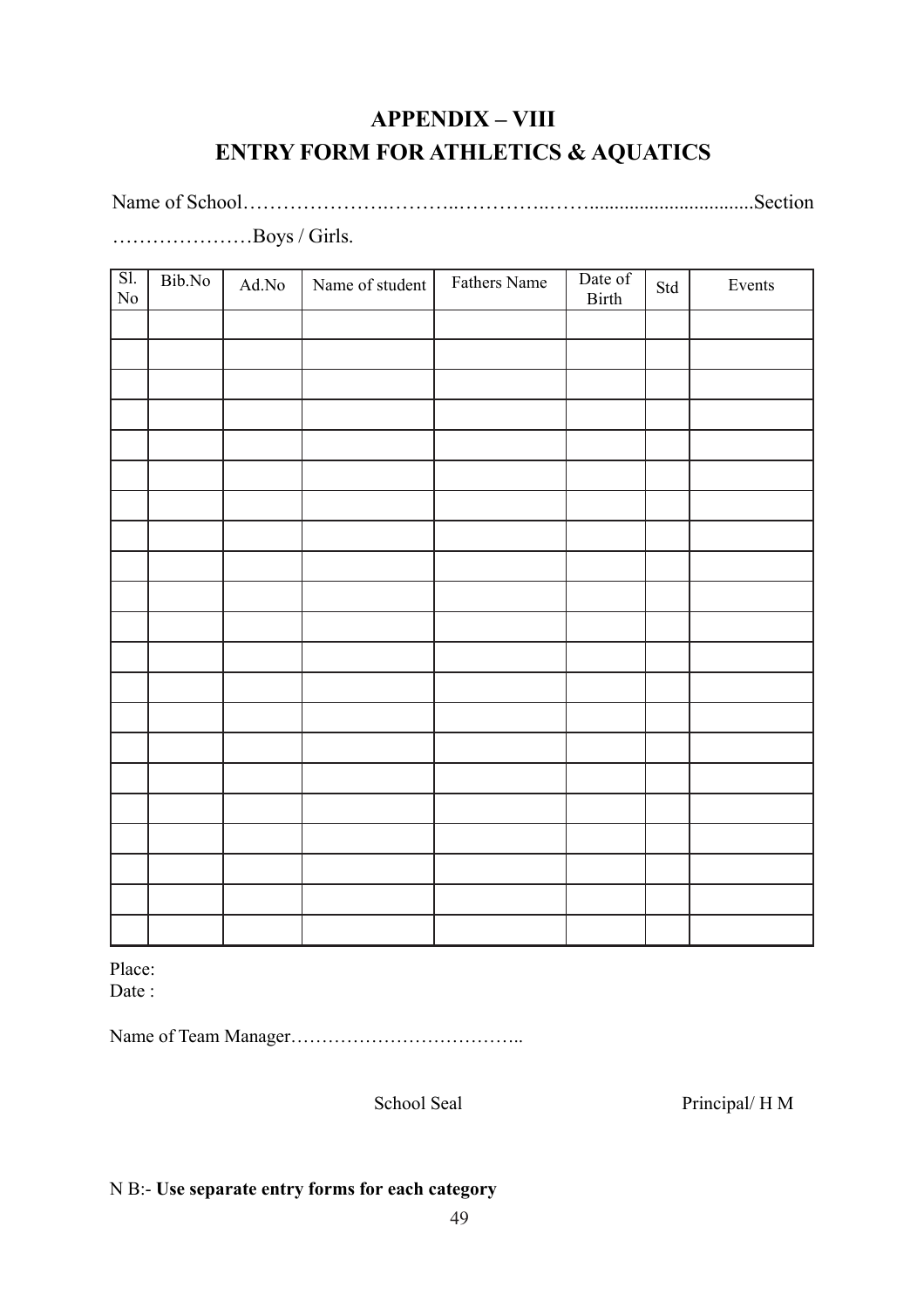# **APPENDIX – X DISTRICT SPORTS CO - ORDINATERS**

Each district will have District Sports Coordinator to coordinate the Sub District and Revenue District competitions. He/she will be selected through an open interview in month of June.

District Sports Coordinator has to support the Deputy Director of Education and his office should be attached with the office of the Deputy Director of Education. Duties and responsibilities of the District Sports Coordinator will be assigned by Deputy Director of Education/ Organizer for Sports in Schools (DPI) in time to time.

TA/ DA for the District Sports Coordinator will be met from the Revenue District Athletic Fund. The duty certificate for the District Sports Coordinator will be issued by the Deputy Director of Education/ Organizer for Sports in Schools (DPI). He/she should perform the duties/ responsibilities as District Sports Coordinator without affecting the normal duties in the school he/she is attached.

#### **Selection Criteria**

- a. Permanent Physical Education Teacher in a Govt. school.
- b. Minimum 5 years of Experience as a Physical Education Teacher. (Weightage- 0.5 marks each additional year).
- c. Organizational experience- (Weightage- Sub Educational District Secretary- 0.25 marks for each year, Educational District Secretary- 0.5 marks for each year, RDSGA Secretary – 1 marks for each year, Organising Secretary of District meets – 0.25 marks for each year, Organising Secretary of State meets – 0.5 mark for each year, Organising Secretary of National meets – 1 mark for each year), TPFP District Chief – Coordinator – 1 marks for each year, TPFP Coordinator – 0.25 marks for each year.
- d. Certificate courses/ Diplomas Diploma in Coaching (NSNIS)- 5 marks, PGDSM- 2 marks, Diploma /Certificate in Yoga- 2 marks, DCA/PGDCA- 2 marks, Diploma / Certificate in Fitness - 2 marks, Certificate in Coaching (NSNIS)- 2 marks.
- e. State Referee of recognized associations 1 mark each, National Referee of recognized associations – 2 marks each, International Referee recognized associations – 5 mark each
- f. Additional qualifications if any. (Weightage BPEd/BPE- 5 marks, MPEd/MPE- 7 marks, MBA - 7 marks, Diploma in Coaching (NSNIS)- 5 marks, M.Phil- 8 marks, PhD- 10 marks, - weightage should be given to the highest achievement).
- g. Interview (sum of marks given by the selection committee members) 20 marks.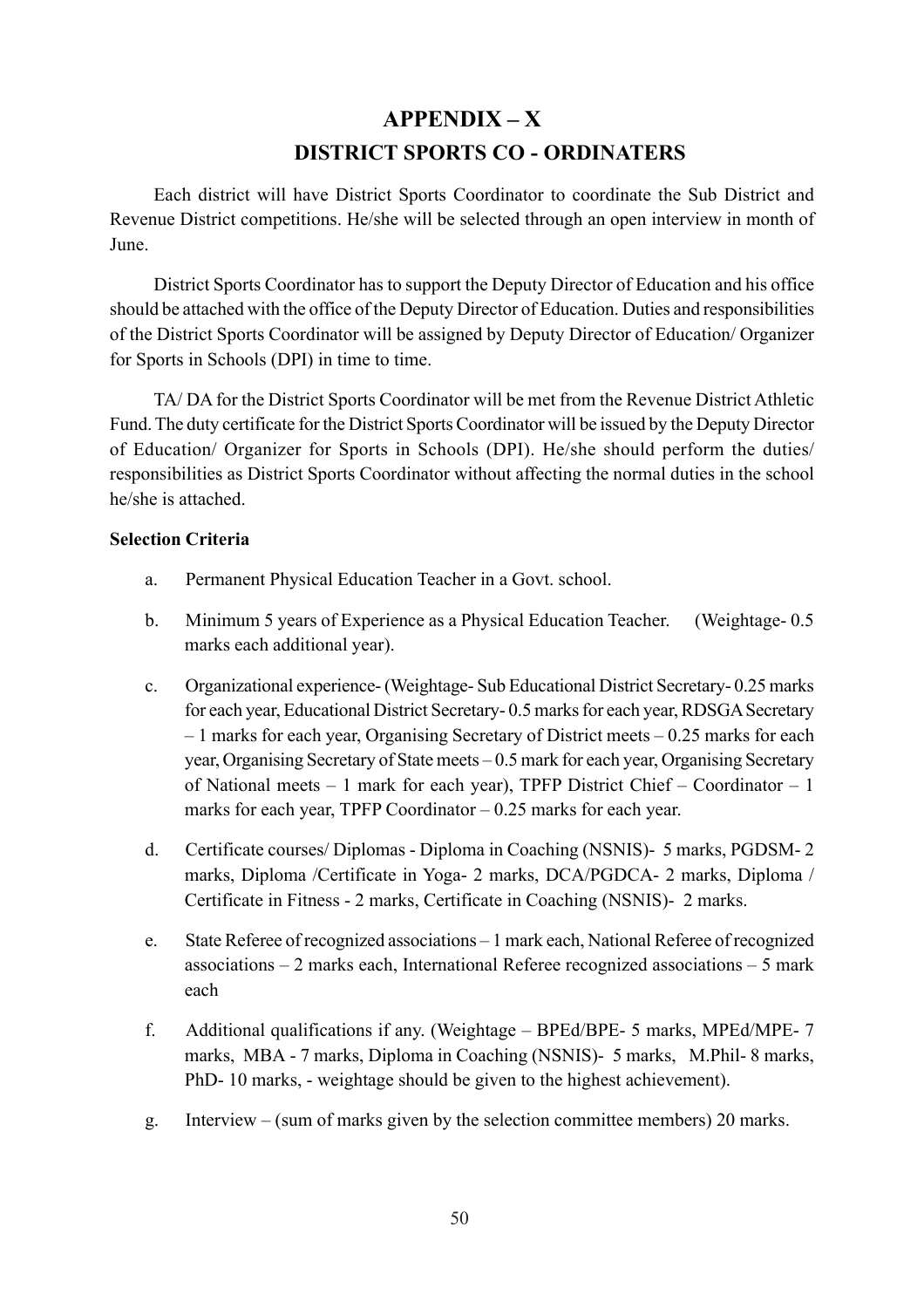#### **Selection committee for the District Sports Co-ordinators**

- 1. Deputy Director of Education ( Chairman)
- 2. Subject Expert (University/ Govt. College –Associate Professor/ Professor in Physical Education).
- 3. One D.E.O. nominated by DD (Education)
- 4. R.D.D. H.S.E.concerned.
- 5. A.D.V.H.S.E concerned.
- 6. Secretary, District Sports Council
- 7. Organizer for Sports in Schools (DPI)/ Officer nominated by Director of Public Instruction – Convener

#### **Term of Office for District Sports Co-ordinators**

- 1. Maximum period of 3 years, based on the each year performance report submitted by the Organizer for Sports in Schools (DPI) and Deputy Director of Education in the month of April. If the performance report given by the Organizer for Sports in Schools (DPI) and Deputy Director of Education is not satisfactory the service of District Sports coordinator will be terminated and fresh interview will be conducted for the next academic year.
- 2. The incumbent can be given the appeal to the Director of Public Instruction, against the decision made by the Organizer for Sports in Schools (DPI) and Deputy Director of Education. Director of Public Instruction will be the final authority in this regard.